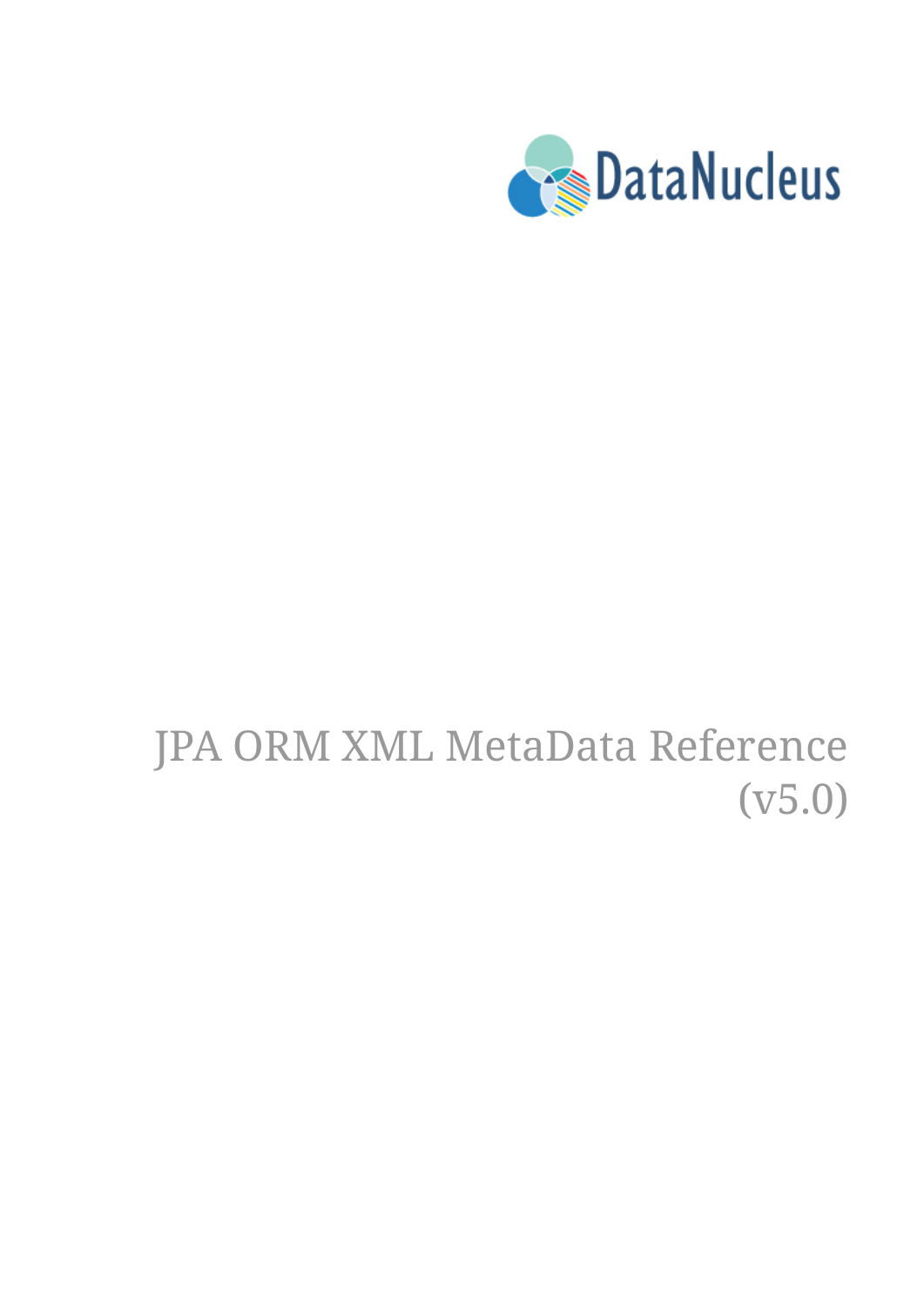### **Table of Contents**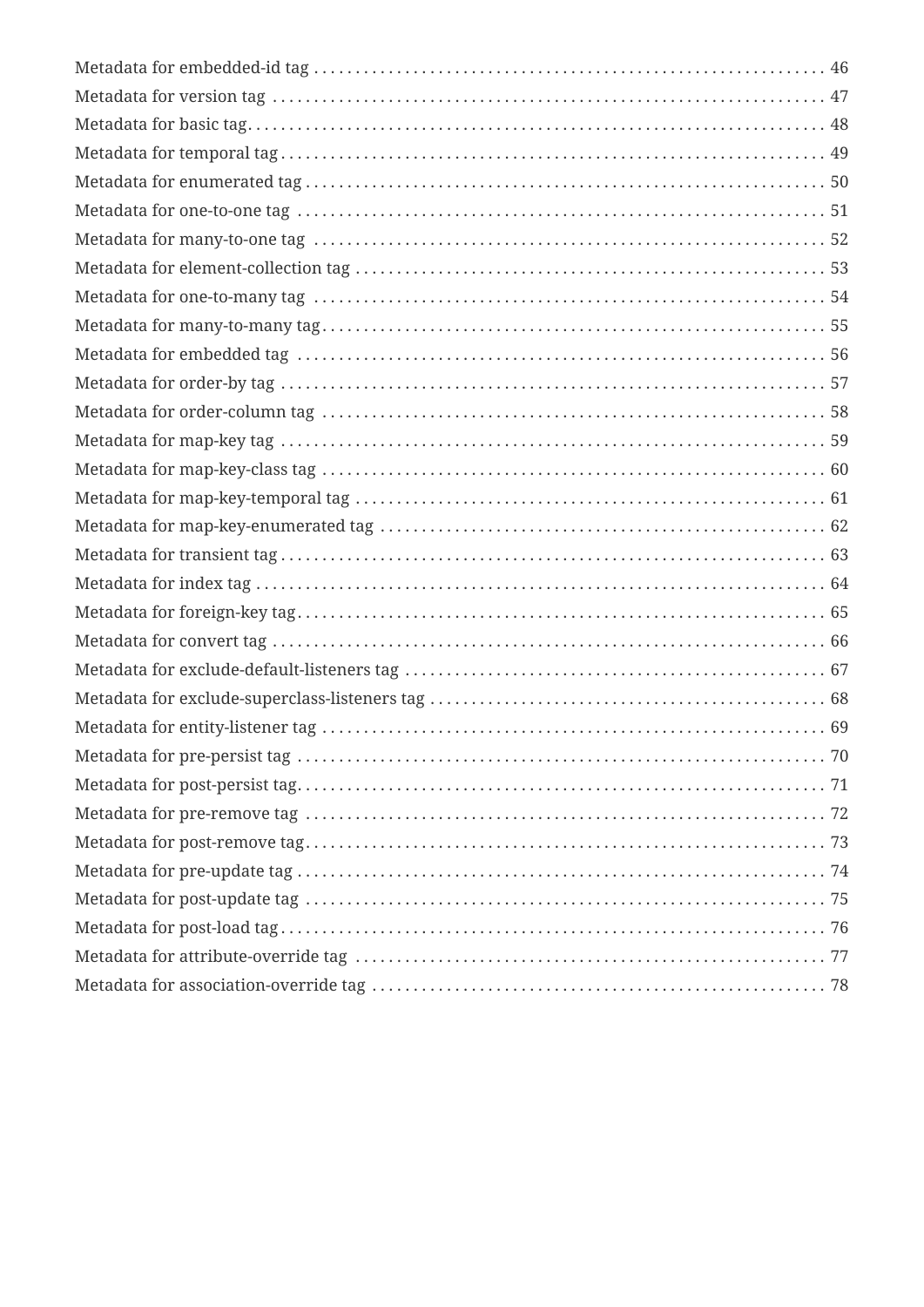JPA XML MetaData allows you to define mapping information but in a separate file (orm.xml) separating persistence mapping from your model. What follows provides a reference guide to orm.xml MetaData elements. Here is an example header for orm.xml files with [XSD](http://xmlns.jcp.org/xml/ns/persistence/orm_2_1.xsd) specification

```
<?xml version="1.0" encoding="UTF-8" ?>
<entity-mappings xmlns="http://xmlns.jcp.org/xml/ns/persistence/orm"
      xmlns:xsi="http://www.w3.org/2001/XMLSchema-instance"
      xsi:schemaLocation="http://xmlns.jcp.org/xml/ns/persistence/orm
          http://xmlns.jcp.org/xml/ns/persistence/orm_2_1.xsd" version="2.1">
      ...
</entity-mappings>
```
If using any of the DataNucleus extensions, then the XSD is [defined here](http://www.datanucleus.org/xsd/jpa/orm_2_1.xsd), in which case you would define your header as :-

```
<?xml version="1.0" encoding="UTF-8" ?>
<entity-mappings xmlns="http://www.datanucleus.org/xsd/jpa/orm"
      xmlns:xsi="http://www.w3.org/2001/XMLSchema-instance"
      xsi:schemaLocation="http://www.datanucleus.org/xsd/jpa/orm
          http://www.datanucleus.org/xsd/jpa/orm_2_1.xsd" version="2.1">
      ...
</entity-mappings>
```
- entity-mappings
	- [description](#description)
	- persistence-unit-metadata
		- [xml-mapping-metadata-complete](#xml-mapping-metadata-complete)
	- [package](#package)
	- [schema](#schema)
	- [catalog](#catalog)
	- [access](#access)
	- [sequence-generator](#sequence-generator)
	- [table-generator](#table-generator)
	- [named-query](#named-query)
		- query
	- [named-native-query](#named-native-query)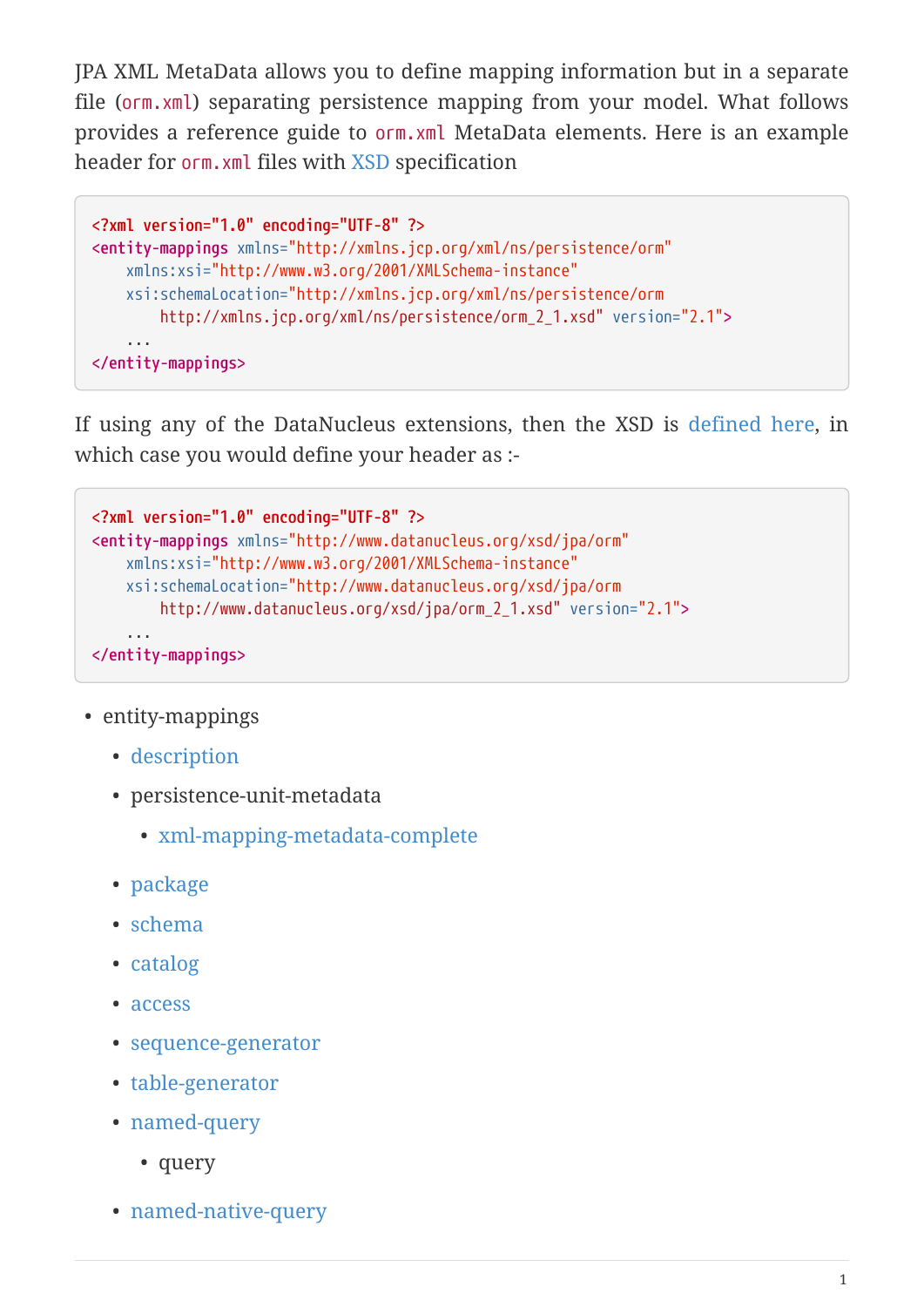- query
- [sql-result-set-mapping](#sql-result-set-mapping)
	- [entity-result](#entity-result)
		- [field-result](#field-result)
	- [column-result](#column-result)
- [mapped-superclass](#mapped-superclass)
	- [description](#entity-description)
	- [id-class](#id-class)
	- [datastore-id](#datastore-id)
		- [column](#column)
		- [generated-value](#generated-value)
	- [surrogate-version](#surrogate-version)
		- [column](#column)
	- [exclude-default-listeners](#exclude-default-listeners)
	- [exclude-superclass-listeners](#exclude-superclass-listeners)
	- entity-listeners
		- [entity-listener](#entity-listener)
			- [pre-persist](#pre-persist)
			-
			- [post-persist](#post-persist)
			- [pre-remove](#pre-remove)
			- [post-remove](#post-remove)
			- [pre-update](#pre-update)
			- [post-update](#post-update)
			- [post-load](#post-load)
	- [pre-persist](#pre-persist)
	- [post-persist](#post-persist)
	- [pre-remove](#pre-remove)
	- [post-remove](#post-remove)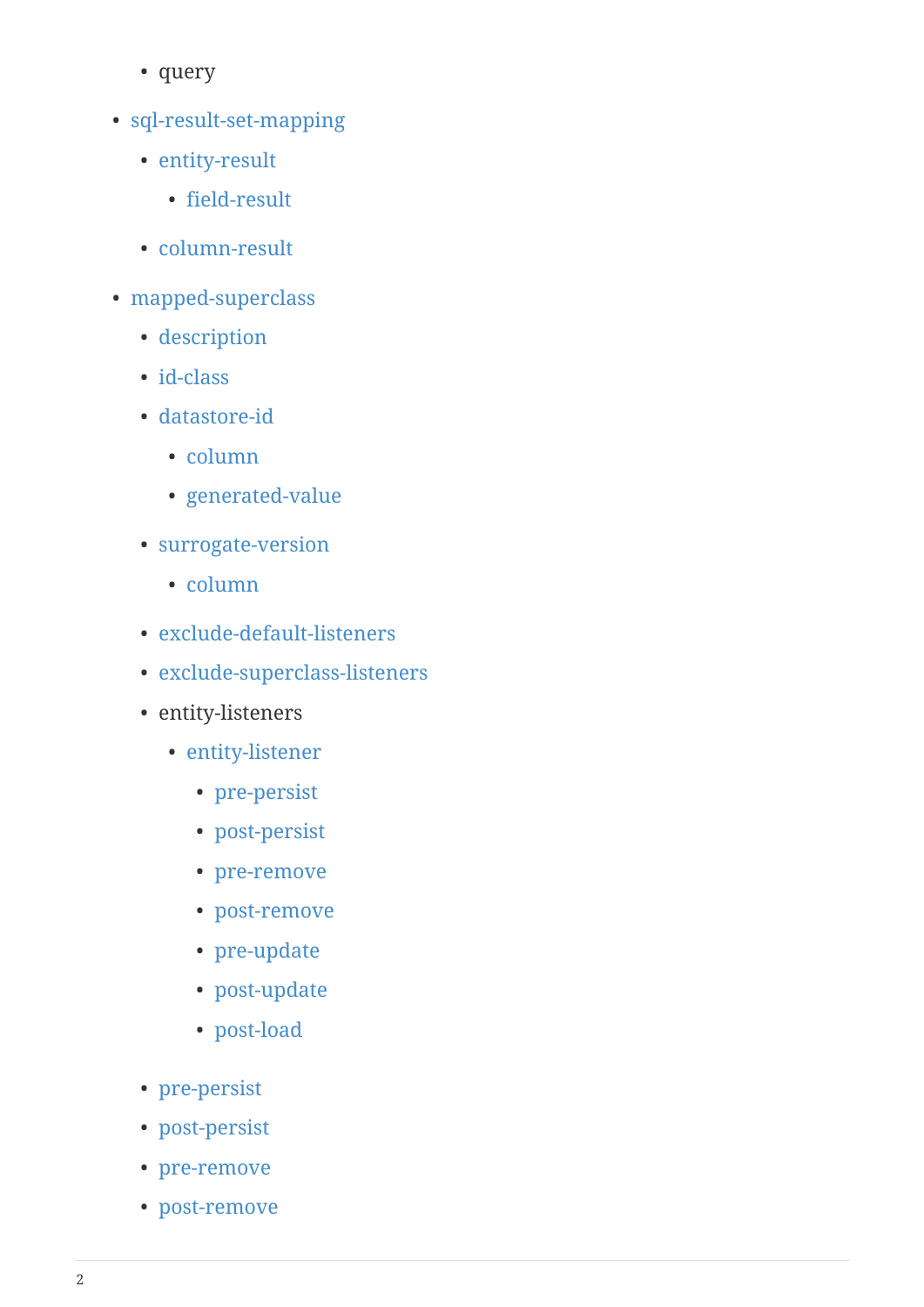- [pre-update](#pre-update)
- [post-update](#post-update)
- [post-load](#post-load)
- attributes
	- Same elements as under <entity>→<attributes>
- [entity](#entity)
	- [description](#entity-description)
	- [table](#table)
		- [unique-constraint](#unique-constraint)
			- column-name
		- [index](#index)
	- [secondary-table](#secondary-table)
		- [primary-key-join-column](#primary-key-join-column)
		- [primary-key-foreign-key](#foreign-key)
		- [unique-constraint](#unique-constraint)
			- column-name
		- [index](#index)
	- [primary-key-join-column](#primary-key-join-column)
	- [primary-key-foreign-key](#foreign-key)
	- [id-class](#id-class)
	- [datastore-id](#datastore-id)
		- [column](#column)
		- [generated-value](#generated-value)
	- [surrogate-version](#surrogate-version)
		- [column](#column)
	- [inheritance](#inheritance)
	- [discriminator-value](#discriminator-value)
	- [discriminator-column](#discriminator-column)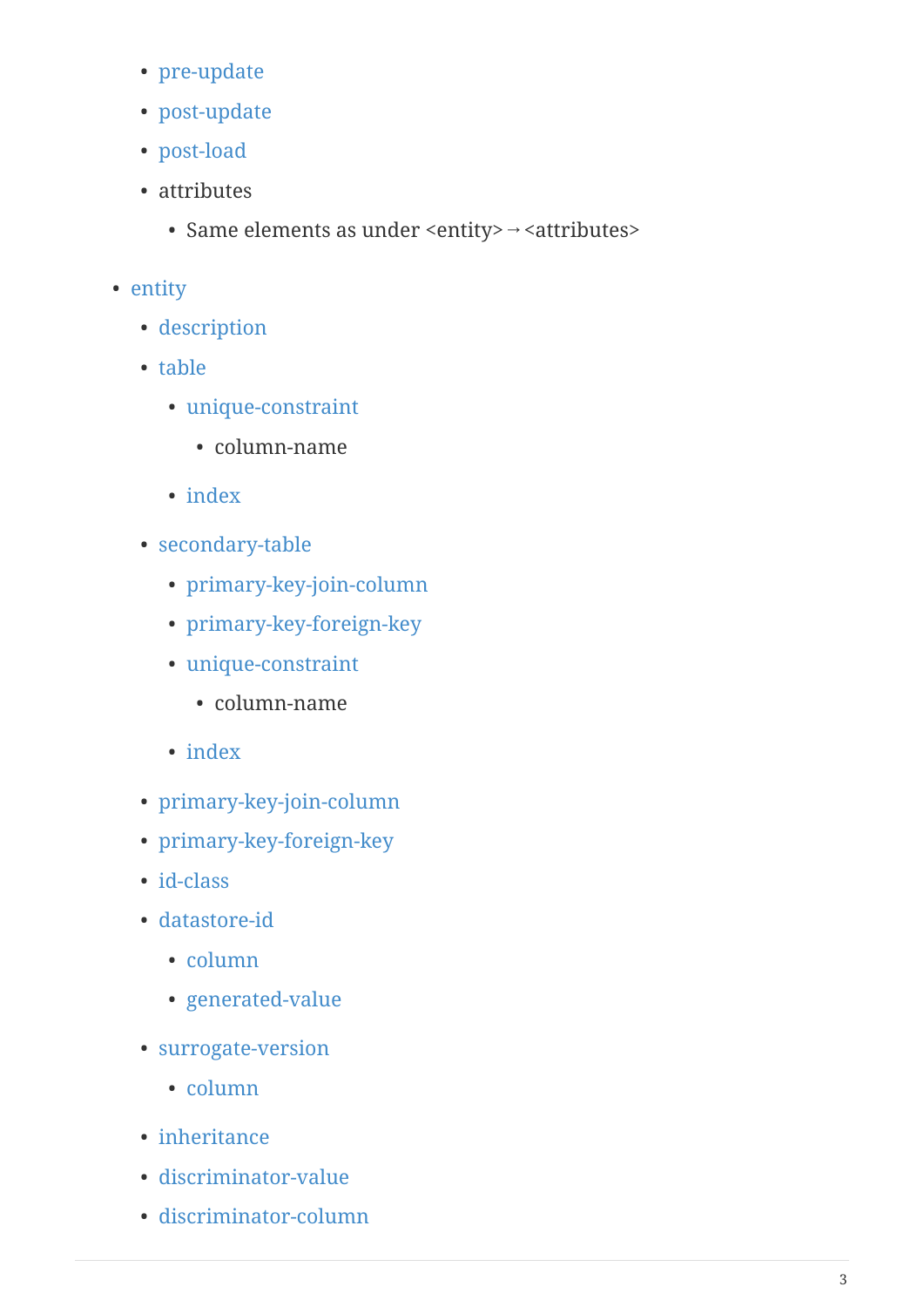- [sequence-generator](#sequence-generator)
- [table-generator](#table-generator)
	- [index](#index)
- [named-query](#named-query)
	- query
- [named-native-query](#named-native-query)
	- query
- [sql-result-set-mapping](#sql-result-set-mapping)
	- [entity-result](#entity-result)
		- [field-result](#field-result)
	- [column-result](#column-result)
- [named-entity-graph](#named-entity-graph)
	- [named-attribute-node](#named-attribute-node)
	- [subgraph](#named-subgraph)
		- [named-attribute-node](#named-attribute-node)
	- [subclass-subgraph](#named-subgraph)
		- [named-attribute-node](#named-attribute-node)
- [exclude-default-listeners](#exclude-default-listeners)
- [exclude-superclass-listeners](#exclude-superclass-listeners)
- entity-listeners
	- [entity-listener](#entity-listener)
		- [pre-persist](#pre-persist)
		- [post-persist](#post-persist)
		- [pre-remove](#pre-remove)
		- [post-remove](#post-remove)
		- [pre-update](#pre-update)
		- [post-update](#post-update)
		- [post-load](#post-load)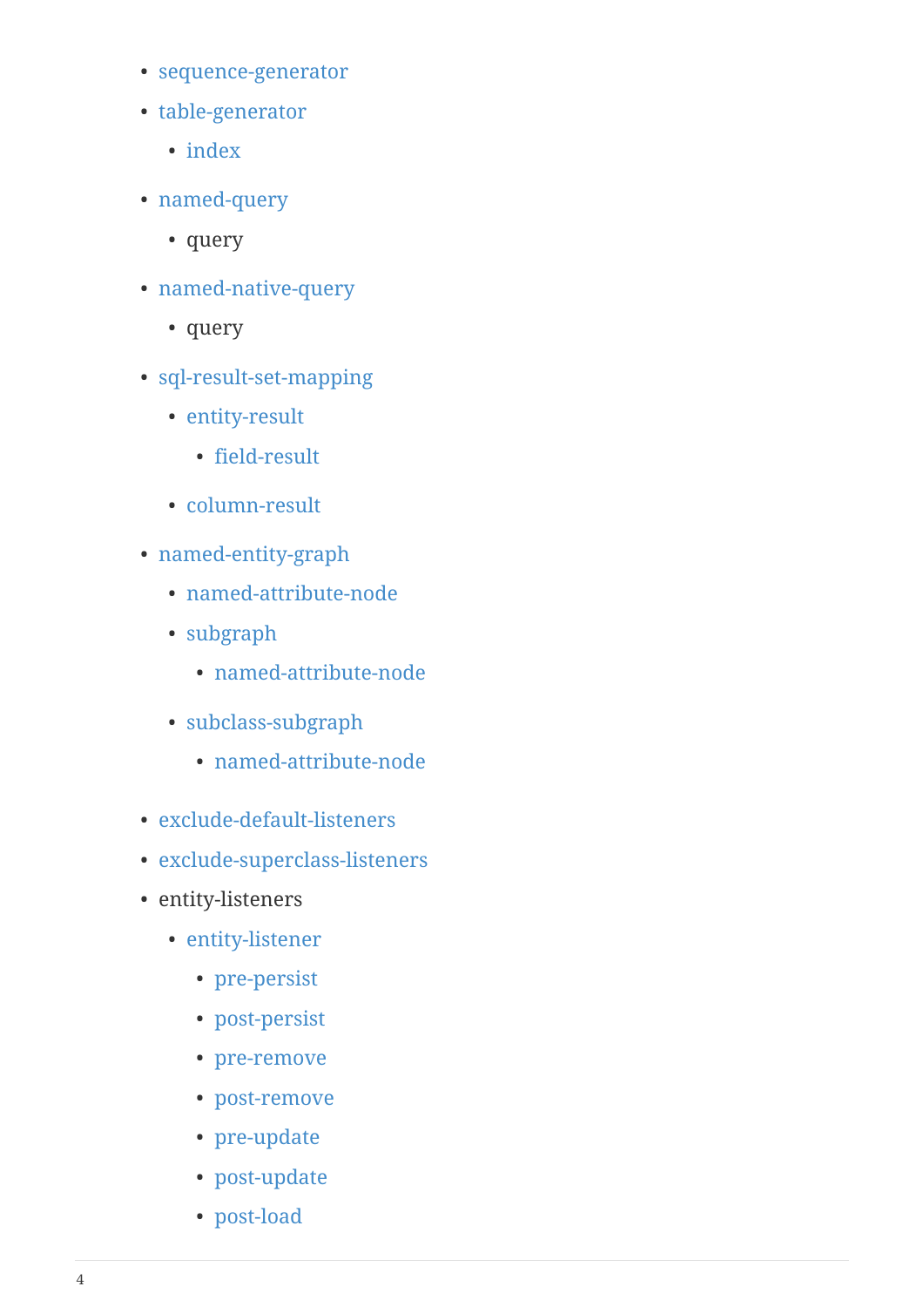- [pre-persist](#pre-persist)
- [post-persist](#post-persist)
- [pre-remove](#pre-remove)
- [post-remove](#post-remove)
- [pre-update](#pre-update)
- [post-update](#post-update)
- [post-load](#post-load)
- [attribute-override](#attribute-override)
	- [column](#column)
- [association-override](#association-override)
	- [join-column](#join-column)
- attributes
	-
	- [id](#id)<br>• [column](#column)
		-
		- [generated-value](#generated-value)
		- [sequence-generator](#sequence-generator)
		- [table-generator](#table-generator)
	- [embedded-id](#embedded-id)
	- [basic](#basic)
		- [column](#column)
		- lob
		- [temporal](#temporal)
		- [enumerated](#enumerated)
		- [convert](#convert)
	- [version](#version)
		- [column](#column)
	- [many-to-one](#many-to-one)
		- [join-column](#join-column)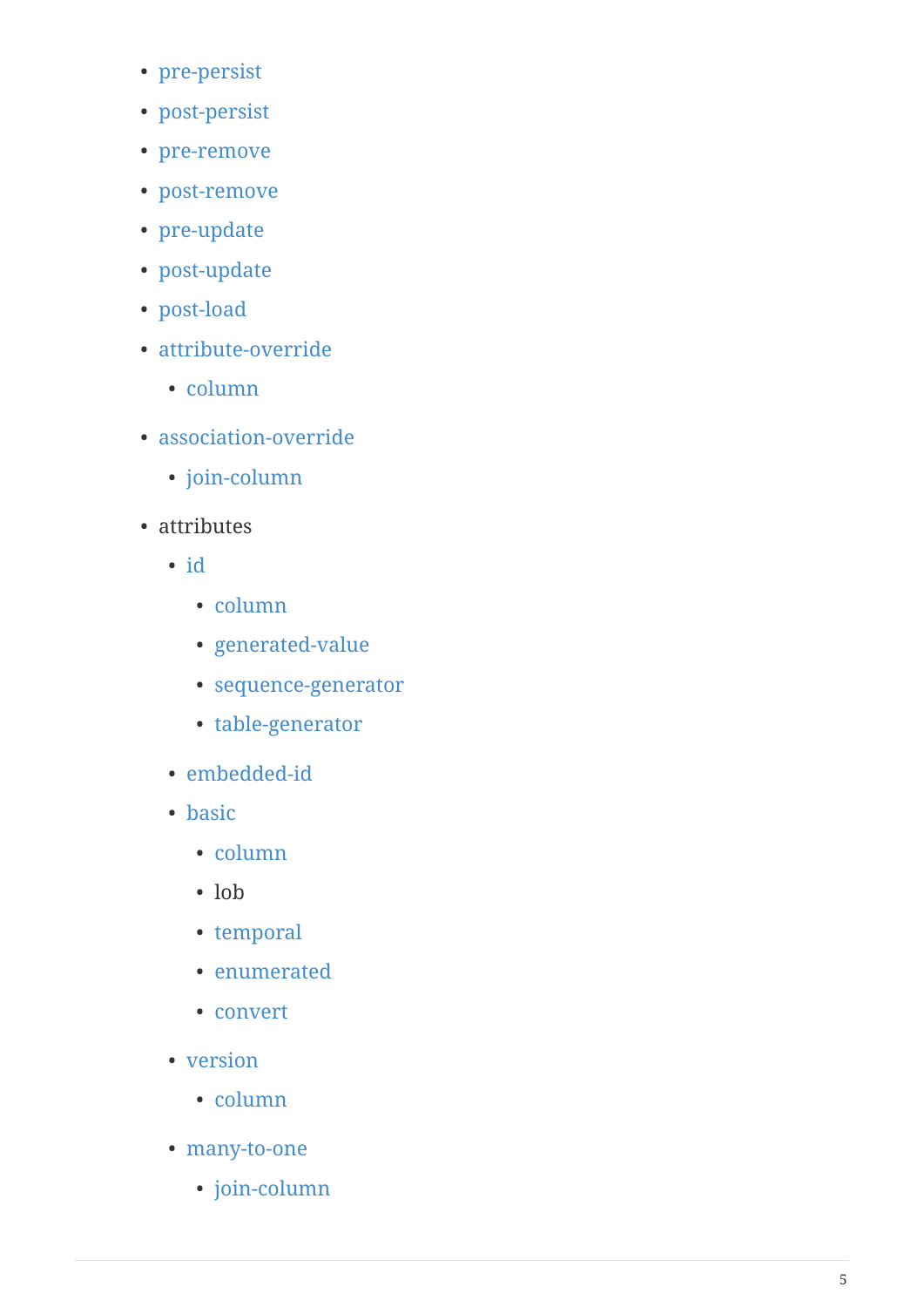- [join-table](#join-table) [join-column](#join-column) [inverse-join-column](#inverse-join-column) [unique-constraint](#unique-constraint) \* column-name
- cascade cascade-all cascade-persist cascade-merge cascaderemove cascade-refresh
- [element-collection](#element-collection)
	- [collection-table](#collection-table) [join-column](#join-column) [index](#index) [foreign-key](#foreign-key)
	- [order-by](#order-by)
	- [order-column](#order-column)
	- [map-key](#map-key)
	- [map-key-class](#map-key-class)
	- [map-key-temporal](#map-key-temporal)
	- [map-key-enumerated](#map-key-enumerated)
	- [join-table](#join-table) [join-column](#join-column) [foreign-key](#foreign-key) [inverse-join-column](#inverse-join-column) [inverse](#foreign-key)[foreign-key](#foreign-key) [unique-constraint](#unique-constraint) \* column-name
	- [join-column](#join-column)
- [one-to-many](#one-to-many)
	- [order-by](#order-by)
	- [order-column](#order-column)
	- [map-key](#map-key)
	- [map-key-class](#map-key-class)
	- [map-key-temporal](#map-key-temporal)
	- [map-key-enumerated](#map-key-enumerated)
	- [join-table](#join-table) [join-column](#join-column) [inverse-join-column](#inverse-join-column) [unique-constraint](#unique-constraint) \* column-name
	- [join-column](#join-column)
	- cascade cascade-all cascade-persist cascade-merge cascaderemove cascade-refresh
	- [shared-relation](#shared-relation)
- [one-to-one](#one-to-one)
	- [join-column](#join-column)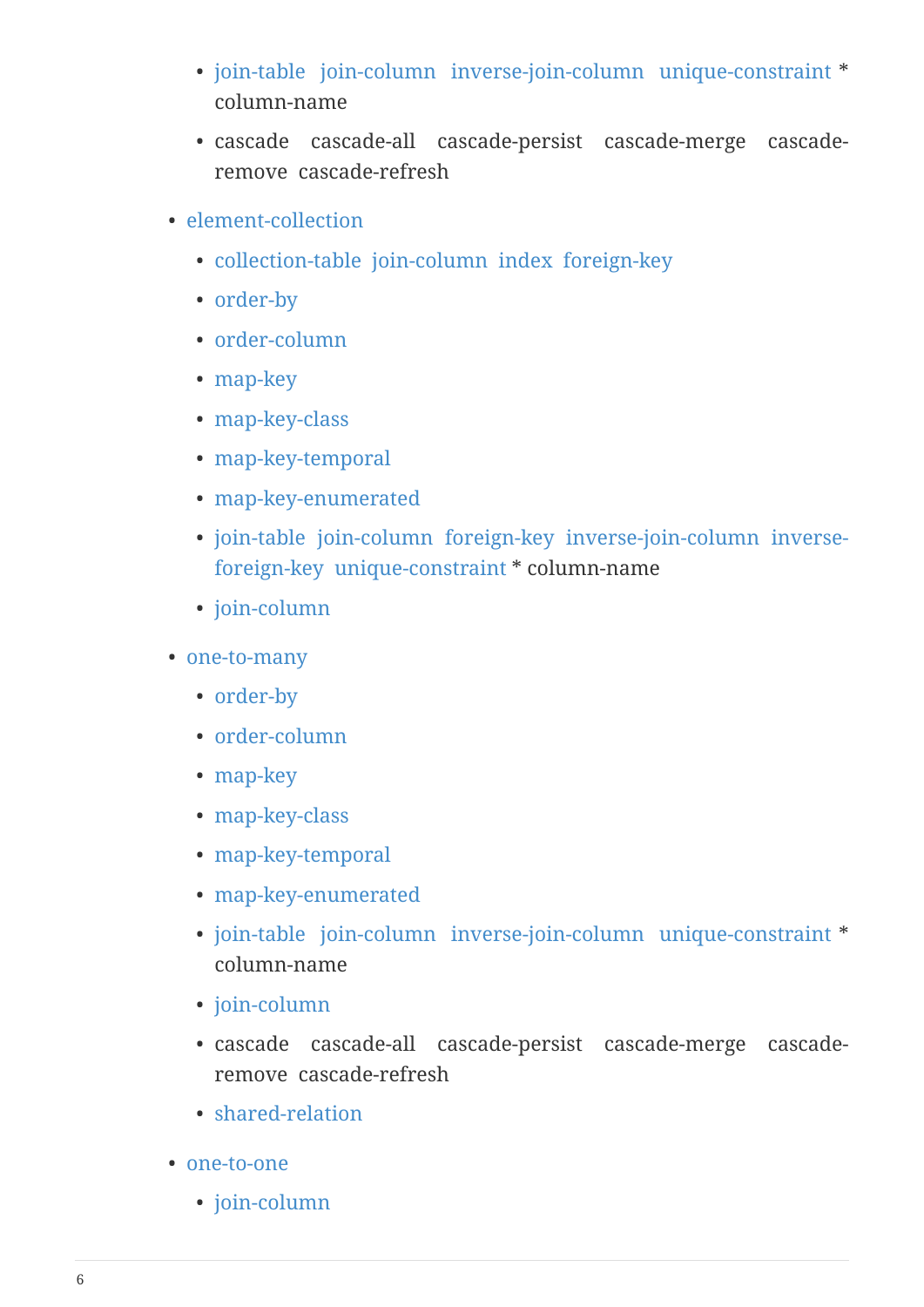- [foreign-key](#foreign-key)
- [join-table](#join-table) [join-column](#join-column) [inverse-join-column](#inverse-join-column) [unique-constraint](#unique-constraint) \* column-name
- cascade cascade-all cascade-persist cascade-merge cascaderemove cascade-refresh
- [many-to-many](#many-to-many)
	- [order-by](#order-by)
	- [order-column](#order-column)
	- [map-key](#map-key)
	- [map-key-class](#map-key-class)
	- [map-key-temporal](#map-key-temporal)
	- [map-key-enumerated](#map-key-enumerated)
	- [join-table](#join-table) [join-column](#join-column) [inverse-join-column](#inverse-join-column) [unique-constraint](#unique-constraint) \* column-name
	- cascade cascade-all cascade-persist cascade-merge cascaderemove cascade-refresh
	- [shared-relation](#shared-relation)
- [embedded](#embedded)
	- [attribute-override](#attribute-override)
- [transient](#transient)
- [embeddable](#embeddable)
	- embeddable-attributes
		- [basic](#basic)
		- [transient](#transient)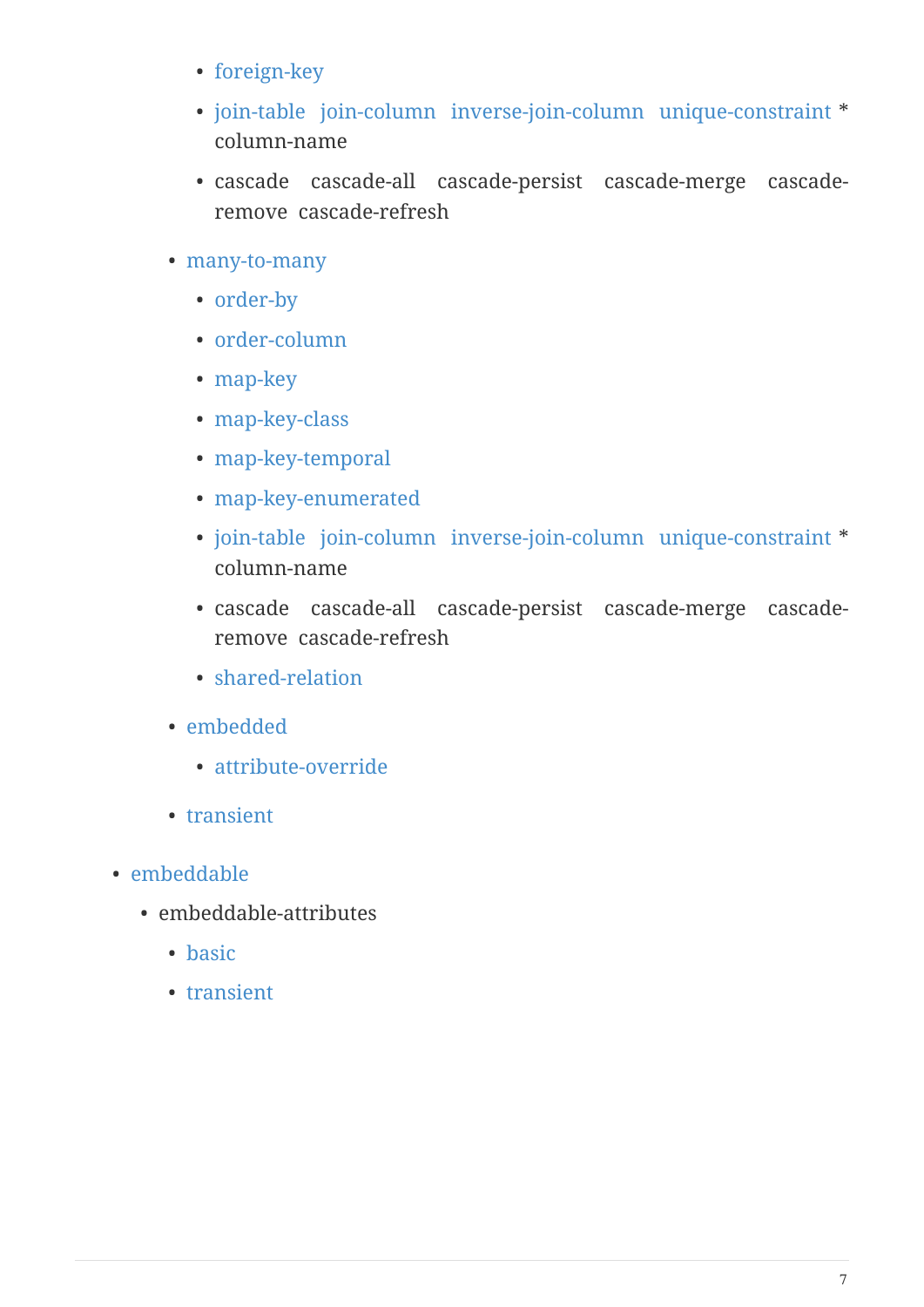## <span id="page-10-0"></span>**Metadata for description tag**

The **<description>** element (<entity-mappings>) contains the text describing all classes (and hence entities) defined in this file. It serves no useful purpose other than descriptive.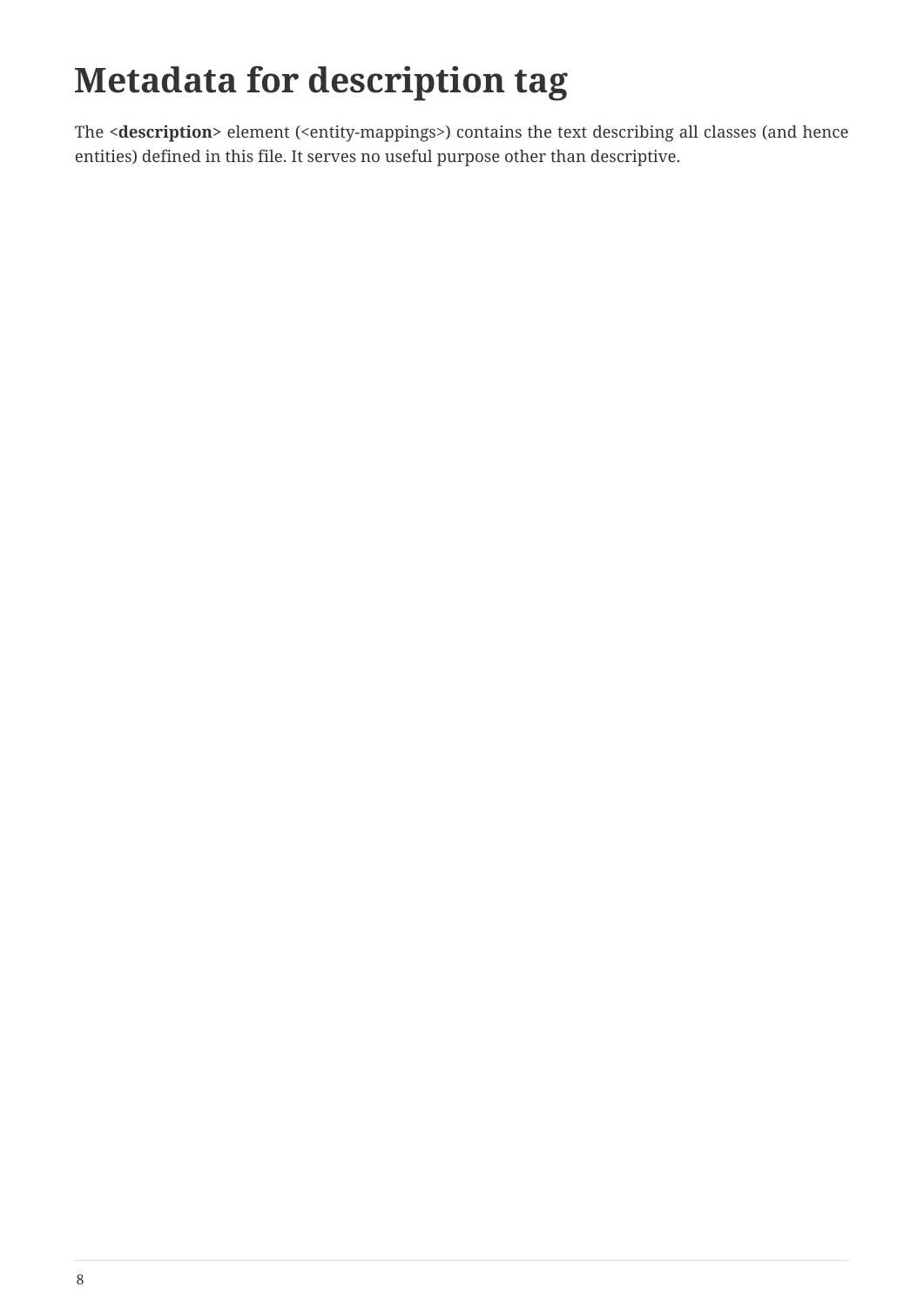### <span id="page-11-0"></span>**Metadata for xml-mapping-metadatacomplete tag**

The **<xml-mapping-metadata-complete>** element (under <persistence-unit-metadata>) when specified defines that the classes in this file are fully specified with just their metadata and that any annotations should be ignored.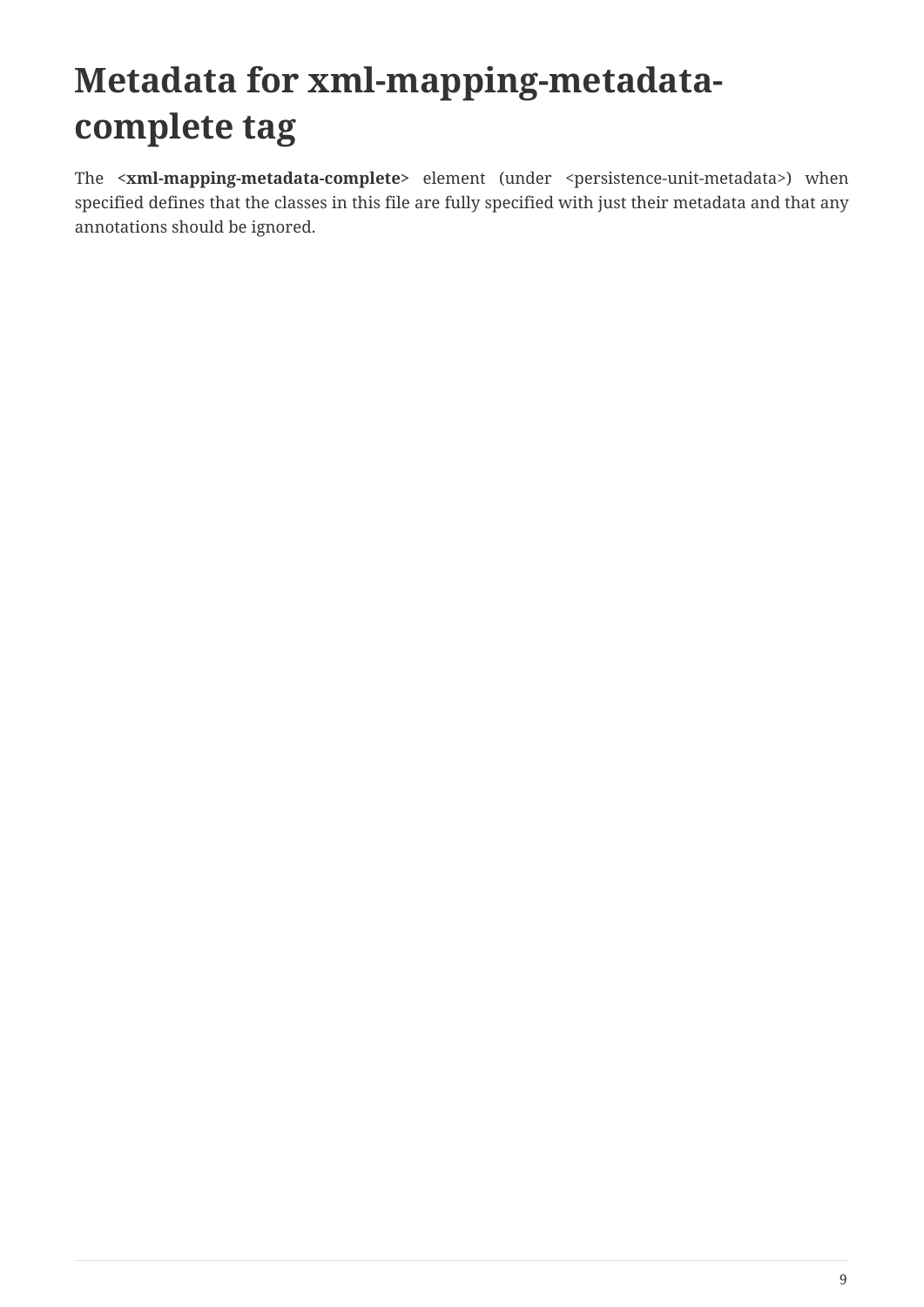### <span id="page-12-0"></span>**Metadata for package tag**

The **<package>** element (under <entity-mappings>) contains the text defining the package into which all classes in this file belong.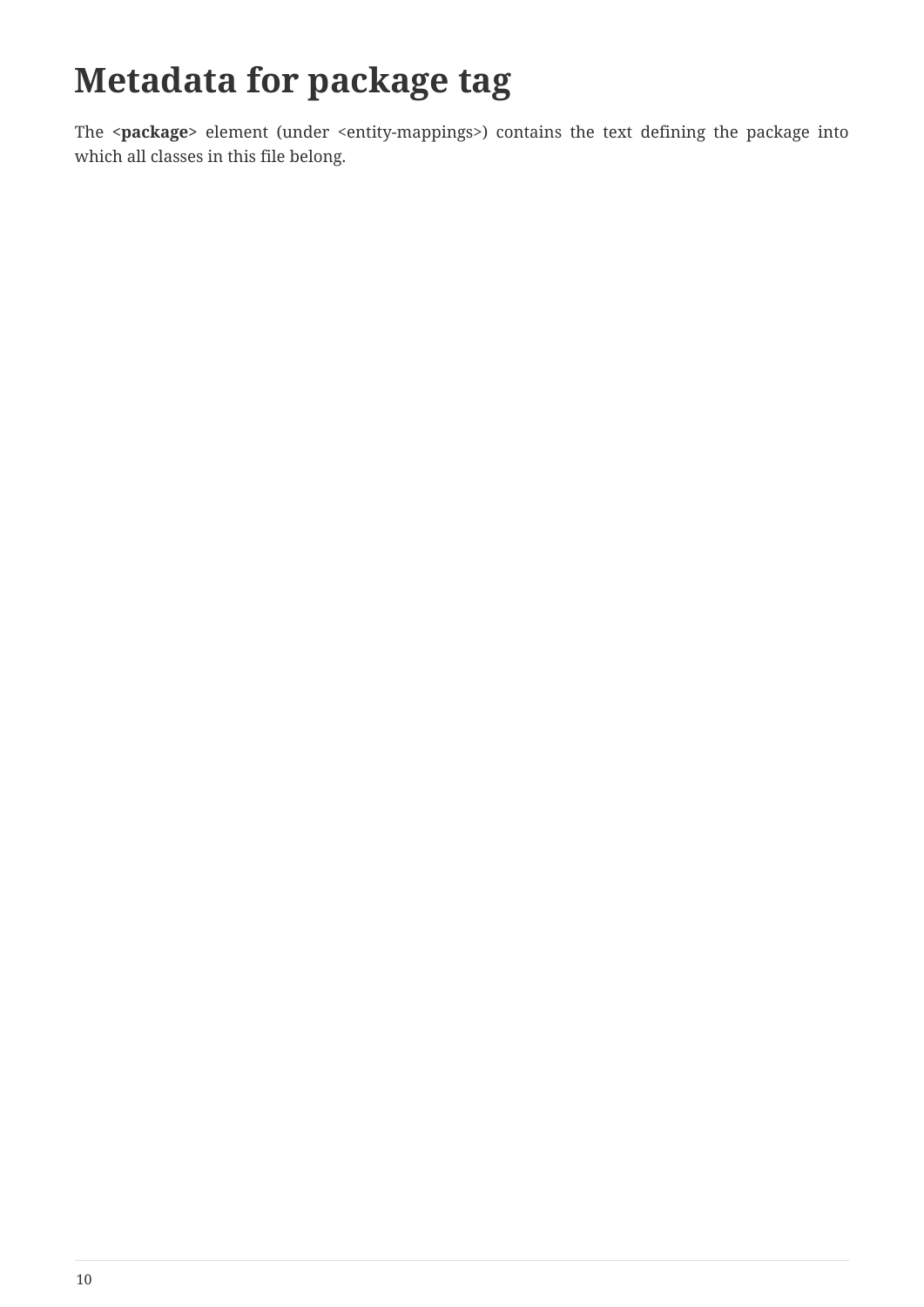### <span id="page-13-0"></span>**Metadata for schema tag**

The **<schema>** element (under <entity-mappings>) contains the default schema for all classes in this file.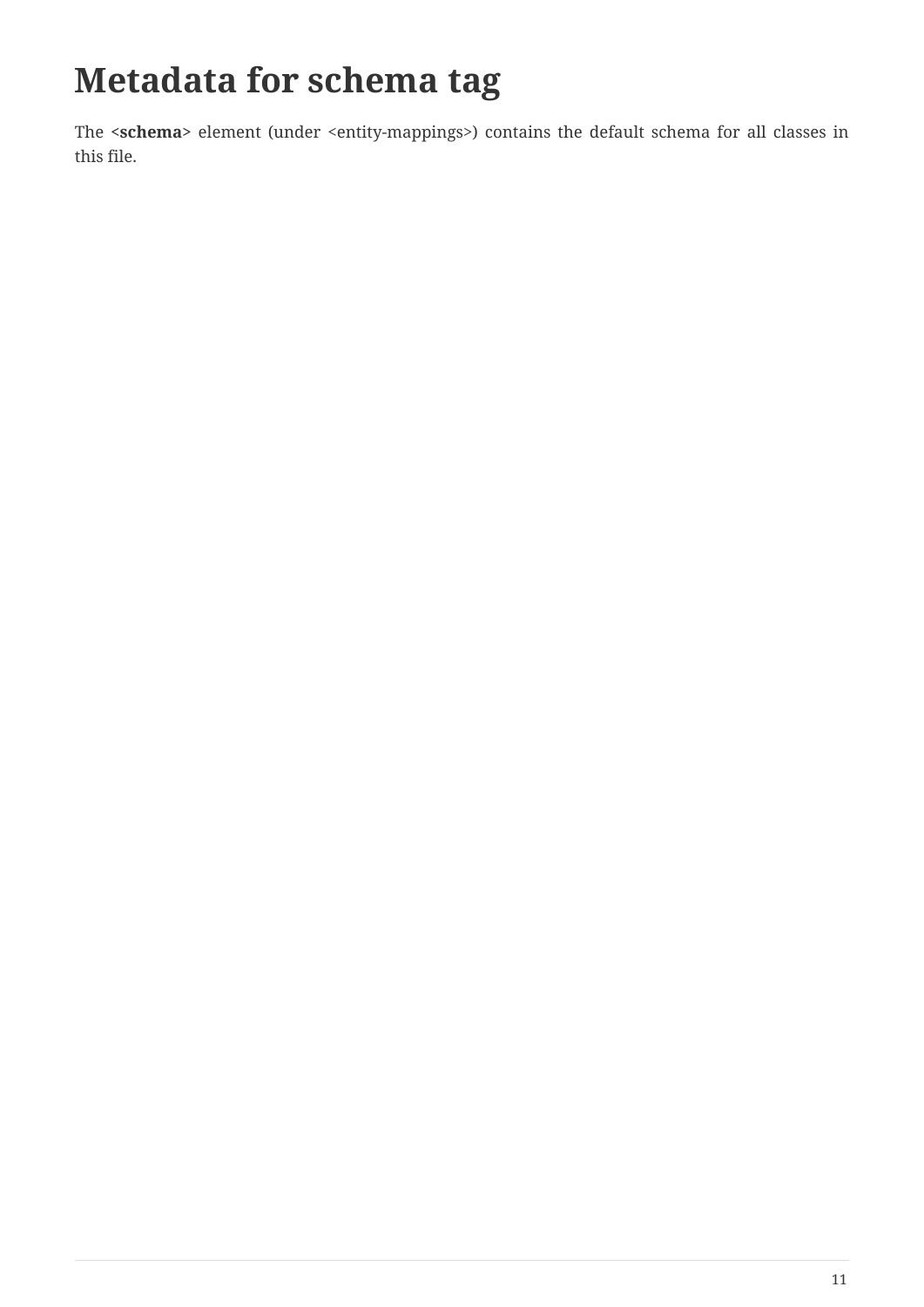### <span id="page-14-0"></span>**Metadata for catalog tag**

The **<catalog>** element (under <entity-mappings>) contains the default catalog for all classes in this file.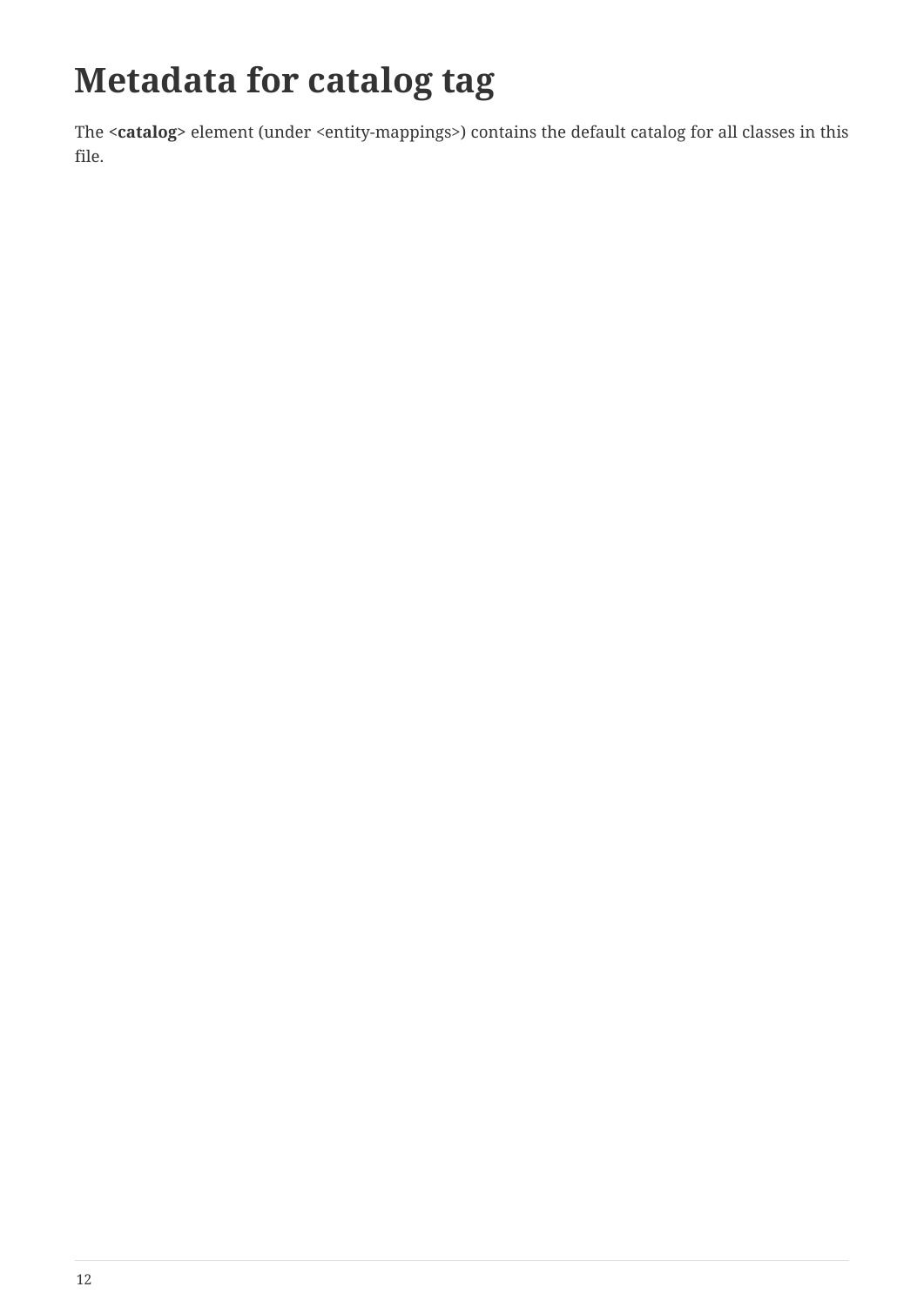#### <span id="page-15-0"></span>**Metadata for access tag**

The **<access>** element (under **<entity-mappings>**) contains the setting for how to access the persistent fields/properties. This can be set to either "FIELD" or "PROPERTY".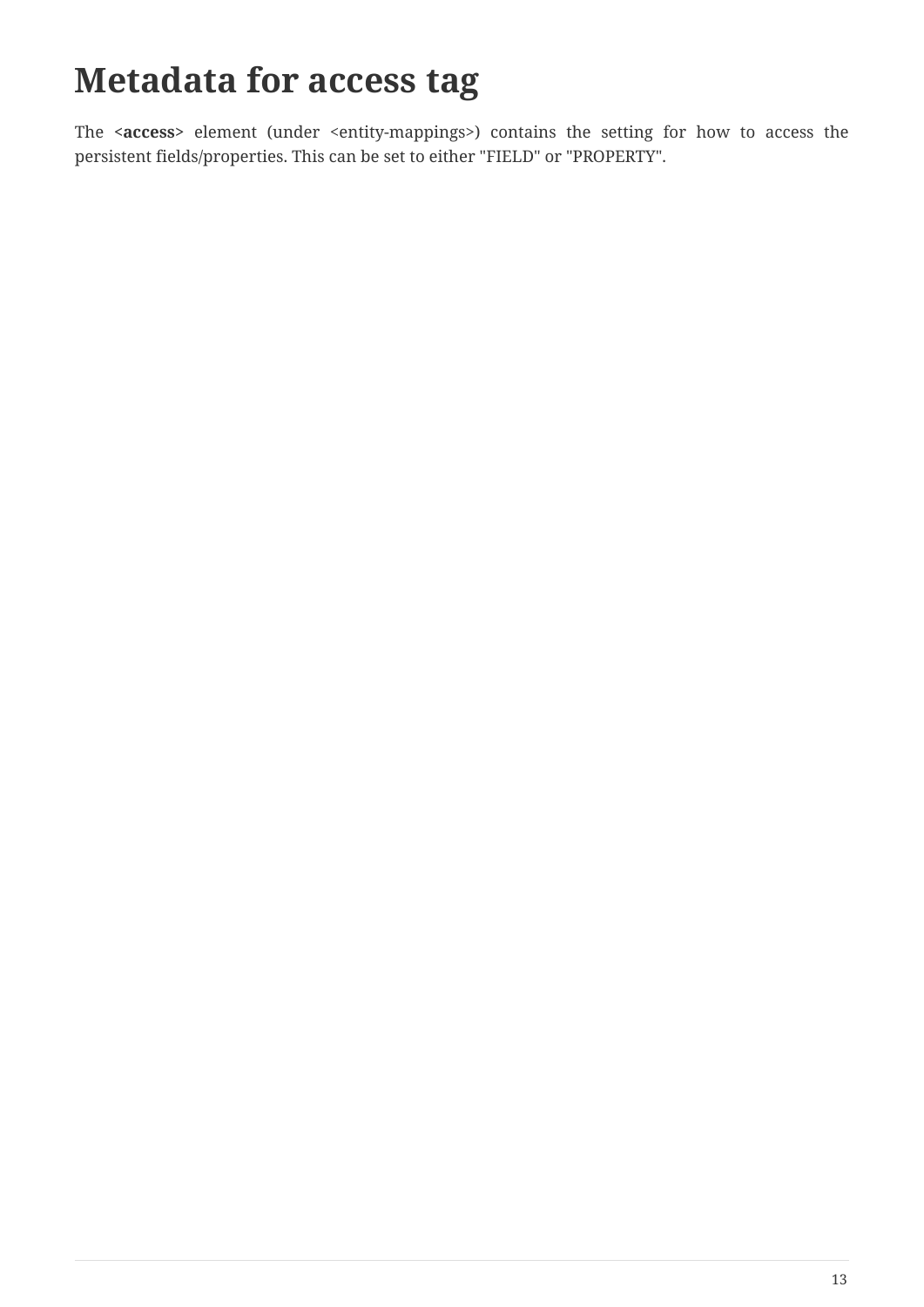#### <span id="page-16-0"></span>**Metadata for sequence-generator tag**

The **<sequence-generator**> element (under <entity-mappings>, or <entity> or <id>) defines a generator of sequence values, for use elsewhere in this persistence-unit.

| <b>Attribute</b> | <b>Description</b>                                          | <b>Values</b> |
|------------------|-------------------------------------------------------------|---------------|
| name             | Name of the generator (required)                            |               |
| sequence-name    | Name of the sequence                                        |               |
| initial-value    | Initial value for the sequence                              |               |
| allocation-size  | Number of values that the sequence allocates when<br>needed | 50            |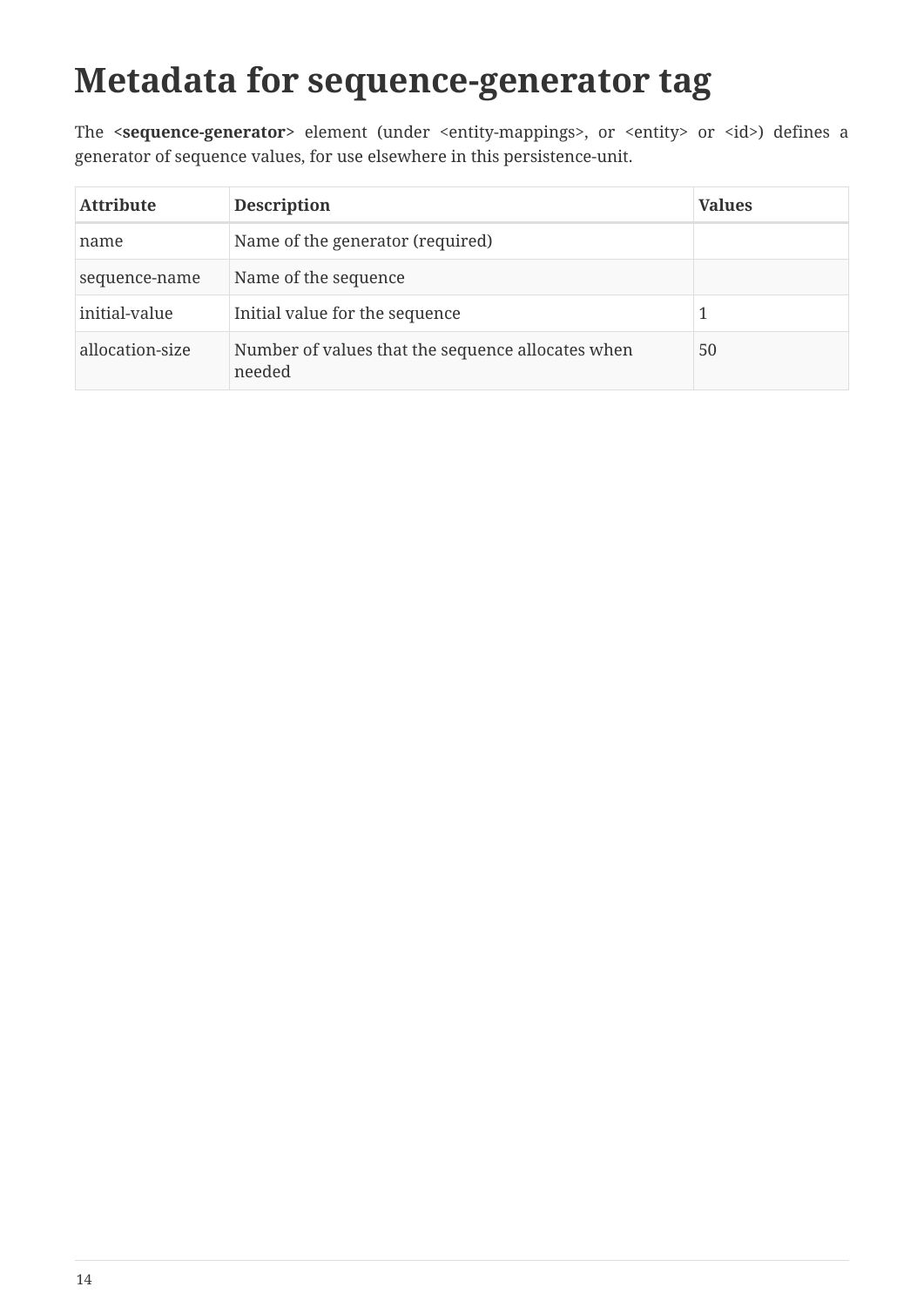#### <span id="page-17-0"></span>**Metadata for table-generator tag**

The **<table-generator>** element (under <entity-mappings>, or <entity> or <id>) defines a generator of sequence values using a datastore table, for use elsewhere in this persistence-unit.

| <b>Attribute</b>      | <b>Description</b>                                                   | <b>Values</b>           |
|-----------------------|----------------------------------------------------------------------|-------------------------|
| name                  | Name of the generator (required)                                     |                         |
| table                 | name of the table to use for sequences                               | SEQUENCE_TABLE          |
| catalog               | Catalog to store the sequence table                                  |                         |
| schema                | Schema to store the sequence table                                   |                         |
| pk-column-name        | Name of the primary-key column in the table                          | SEQUENCE_NAME           |
| value-column-<br>name | Name of the value column in the table                                | NEXT VAL                |
| pk-column-value       | Name of the value to use in the primary key column (for<br>this row) | {name of the<br>class } |
| initial-value         | Initial value to use in the table                                    | $\theta$                |
| allocation-size       | Number of values to allocate when needed                             | 50                      |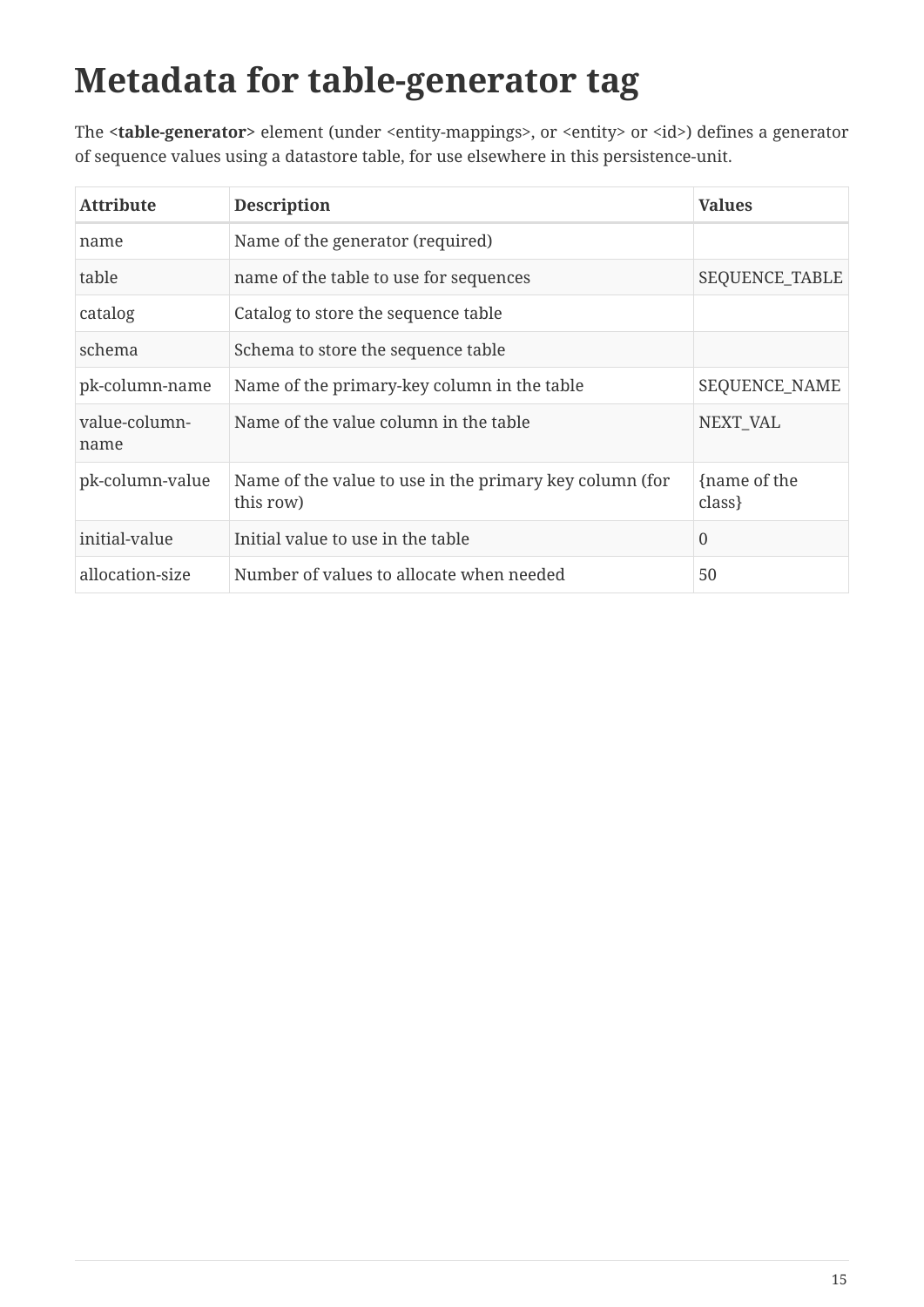### <span id="page-18-0"></span>**Metadata for named-query tag**

The <named-query> element (under <entity-mappings> or under <entity>) defines a JPQL query that will be accessible at runtime via the name. The element itself will contain the text of the query. It has the following attributes

| <b>Attribute</b> | <b>Description</b> | <b>Values</b> |
|------------------|--------------------|---------------|
| name             | Name of the query  |               |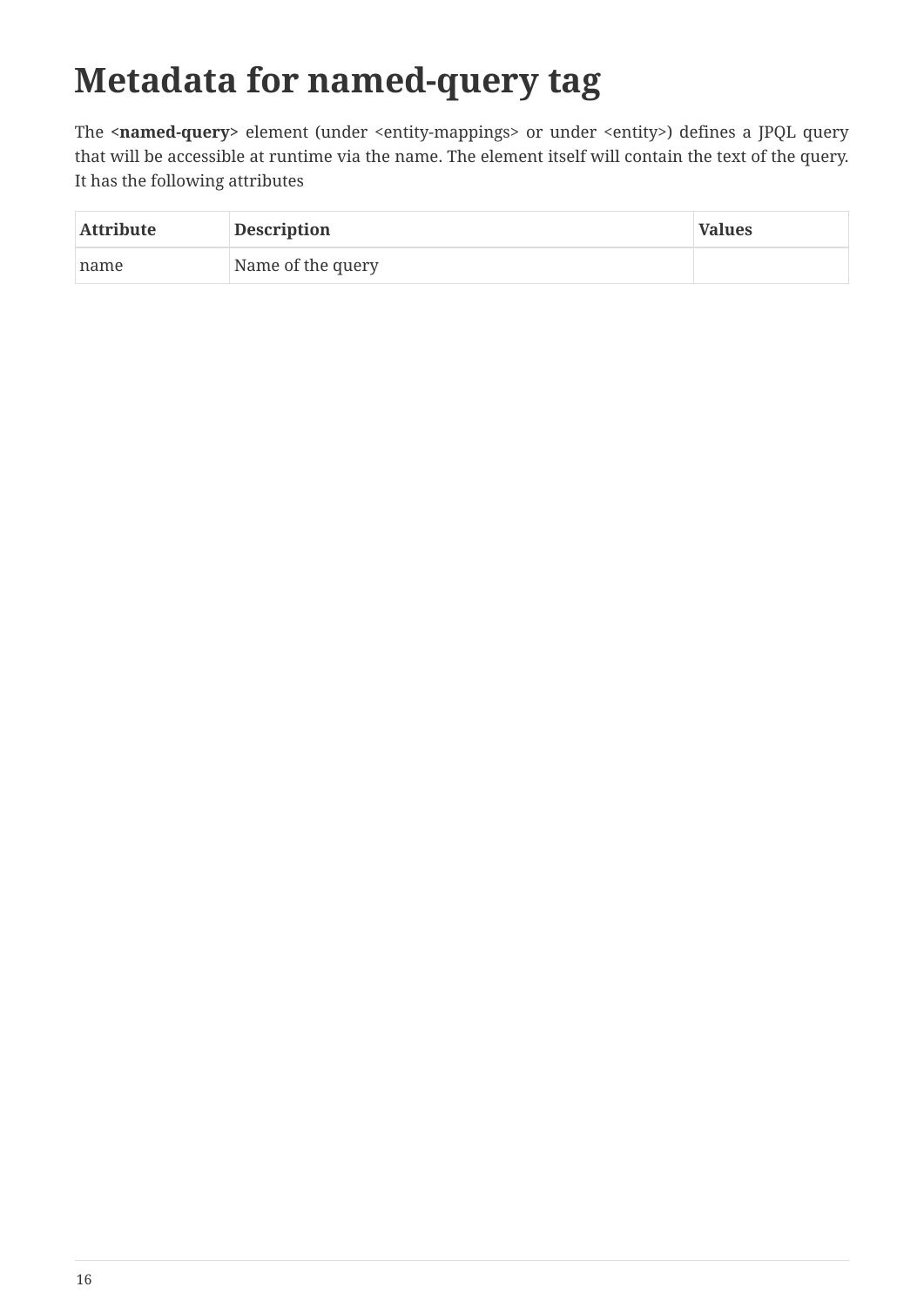### <span id="page-19-0"></span>**Metadata for named-native-query tag**

The <named-native-query> element (under <entity-mappings> or under <entity>) defines an SQL query that will be accessible at runtime via the name. The element itself will contain the text of the query. It has the following attributes

| <b>Attribute</b> | <b>Description</b> | <b>Values</b> |
|------------------|--------------------|---------------|
| name             | Name of the query  |               |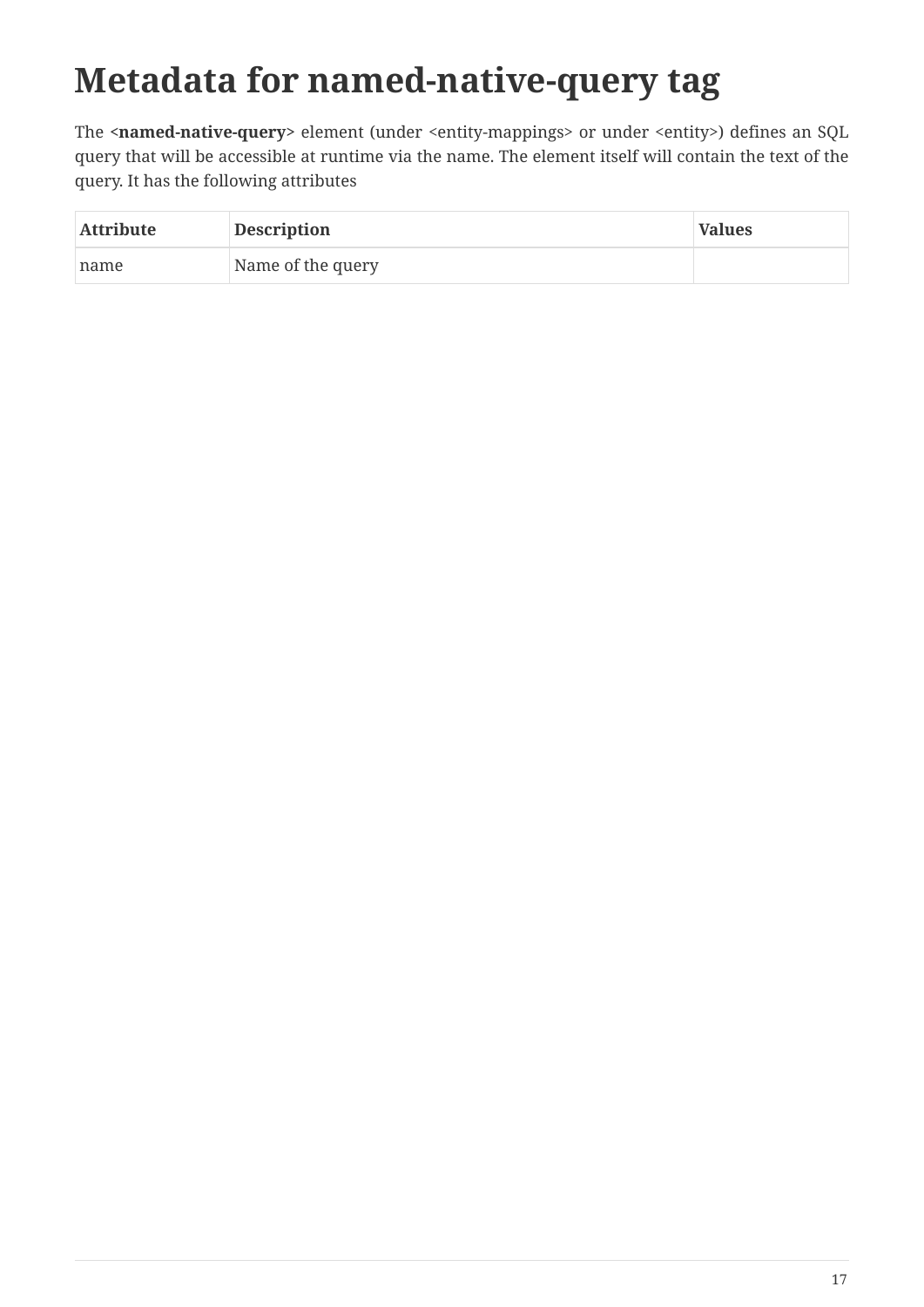### <span id="page-20-0"></span>**Metadata for sql-result-set-mapping tag**

The **<sql-result-set-mapping>** element (under <entity-mappings> or under <entity>) defines how the results of the SQL query are output to the user per row of the result set. It will contain subelements. It has the following attributes

| <b>Attribute</b> | <b>Description</b>                                                   | <b>Values</b> |
|------------------|----------------------------------------------------------------------|---------------|
| name             | Name of the SQL result-set mapping (referenced by native<br>queries) |               |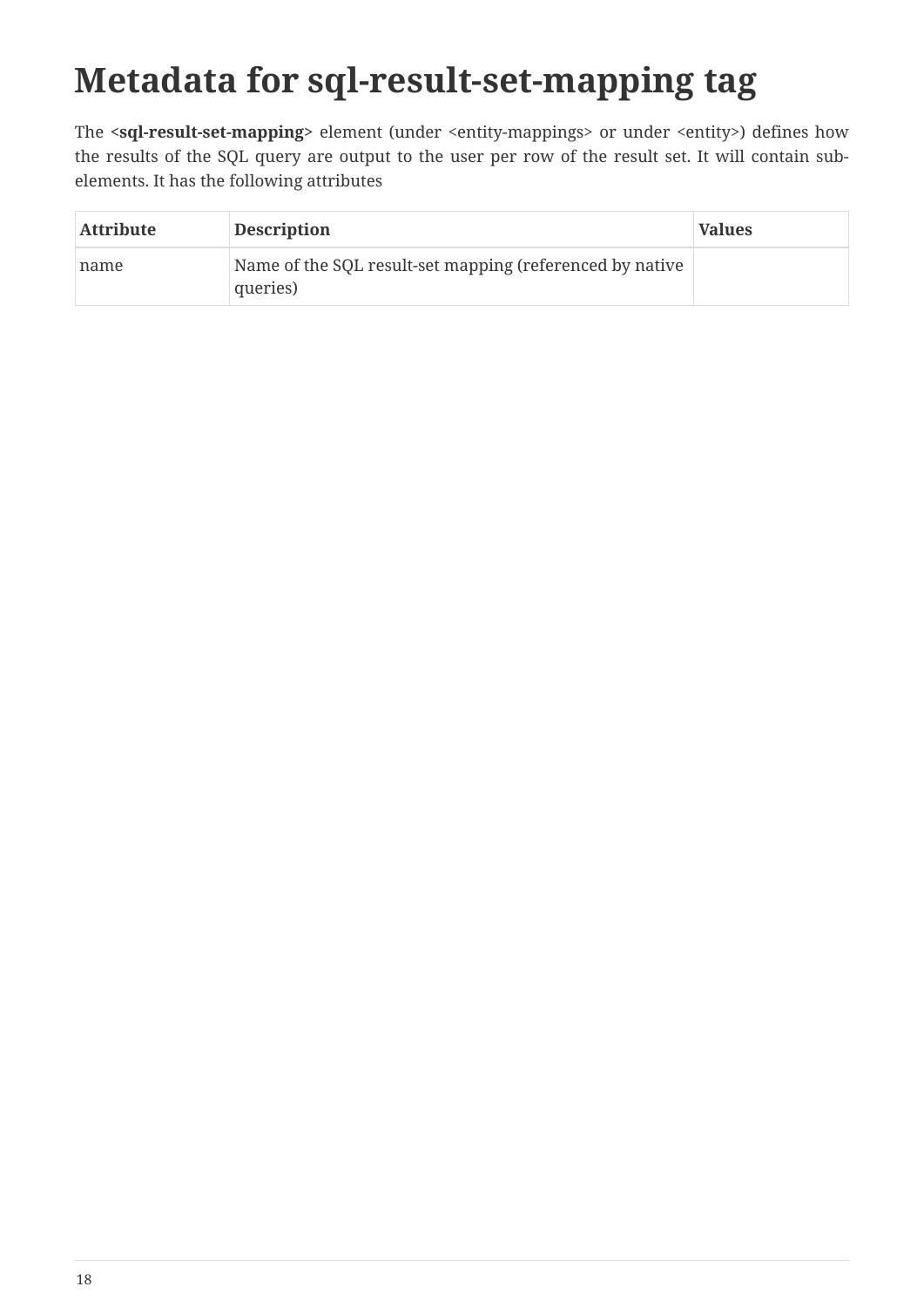## <span id="page-21-0"></span>**Metadata for named-entity-graph tag**

The **<named-entity-graph>** element (under <entity>) defines an entity graph with root as that entity, accessible at runtime via the name. It has the following attributes

| <b>Attribute</b> | <b>Description</b>       | <b>Values</b> |
|------------------|--------------------------|---------------|
| name             | Name of the entity graph |               |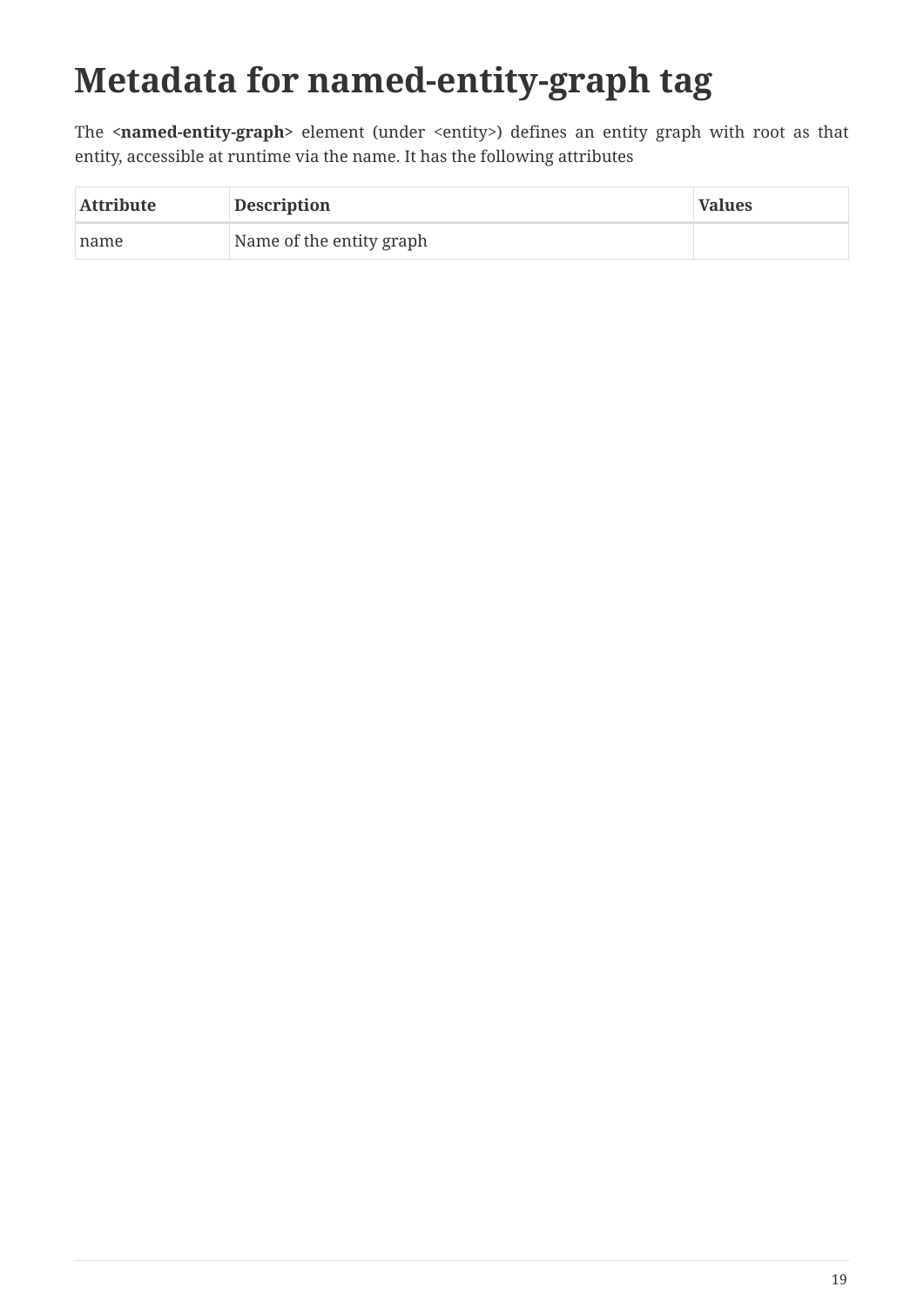## <span id="page-22-0"></span>**Metadata for named-attribute-node tag**

The <named-attribute-node> element (under <named-entity-graph>) defines a node in the entity graph. It has the following attributes

| <b>Attribute</b> | <b>Description</b>                                              | <b>Values</b> |
|------------------|-----------------------------------------------------------------|---------------|
| name             | Name of the node (field/property)                               |               |
| subgraph         | Name of a subgraph that maps this attribute fully<br>(optional) |               |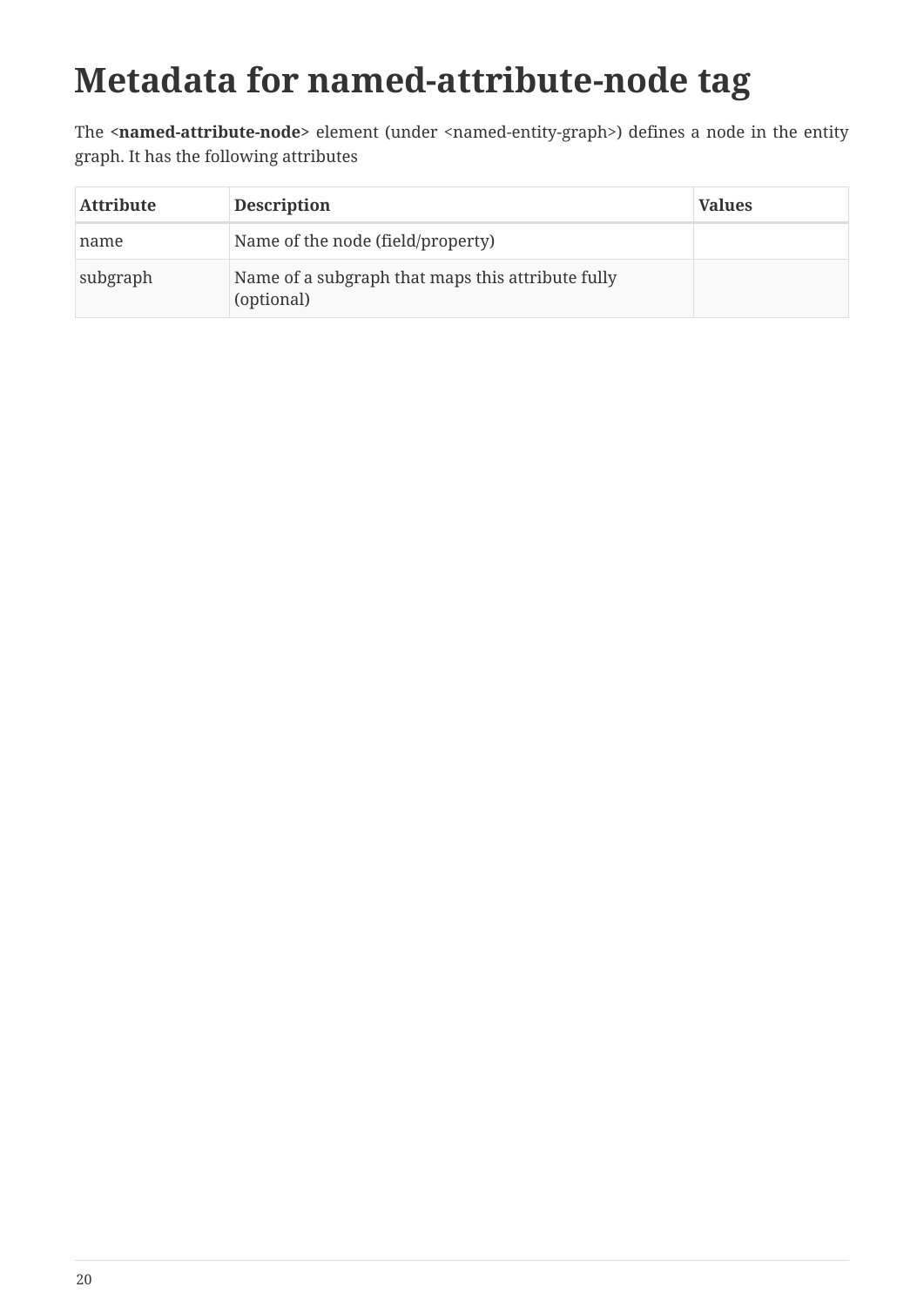## <span id="page-23-0"></span>**Metadata for subgraph/subclass-subgraph tag**

The **<subgraph>**/**subclass-subgraph** element (under <named-entity-graph>) defines a subgraph in the entity graph. It has the following attributes

| <b>Attribute</b> | <b>Description</b>                                                | <b>Values</b> |
|------------------|-------------------------------------------------------------------|---------------|
| name             | Name of the subgraph (referenced in the named-attribute-<br>node) |               |
| class            | Type of the subgraph attribute                                    |               |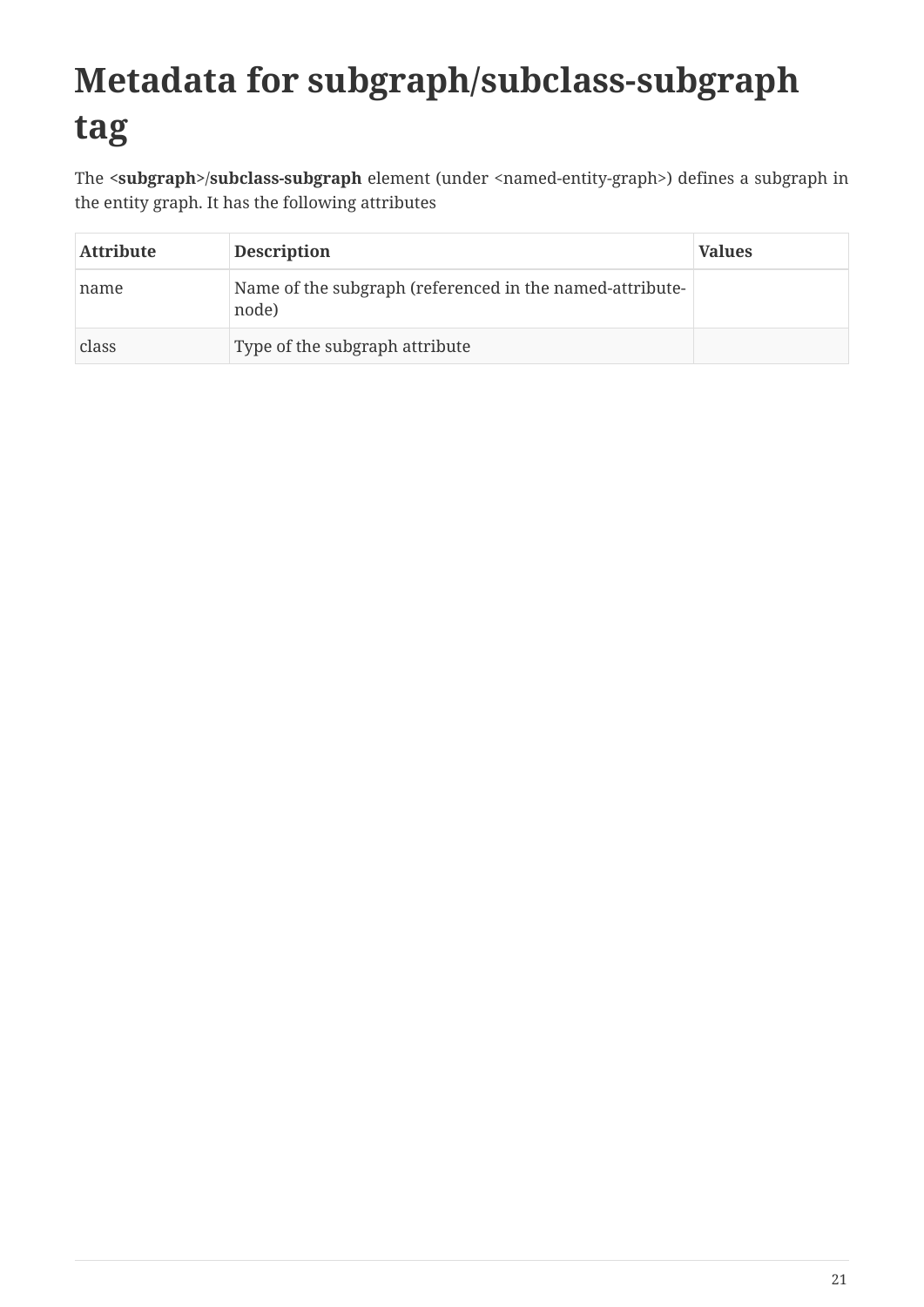### <span id="page-24-0"></span>**Metadata for entity-result tag**

The **<entity-result>** element (under <sql-result-set-mapping>) defines an entity that is output from an SQL query per row of the result set. It can contain sub-elements of type <field-result>. It has the following attributes

| <b>Attribute</b>         | <b>Description</b>                                                                             | <b>Values</b> |
|--------------------------|------------------------------------------------------------------------------------------------|---------------|
| entity-class             | Class of the entity                                                                            |               |
| discriminator-<br>column | Column containing any discriminator (so subclasses of the<br>entity type can be distinguished) |               |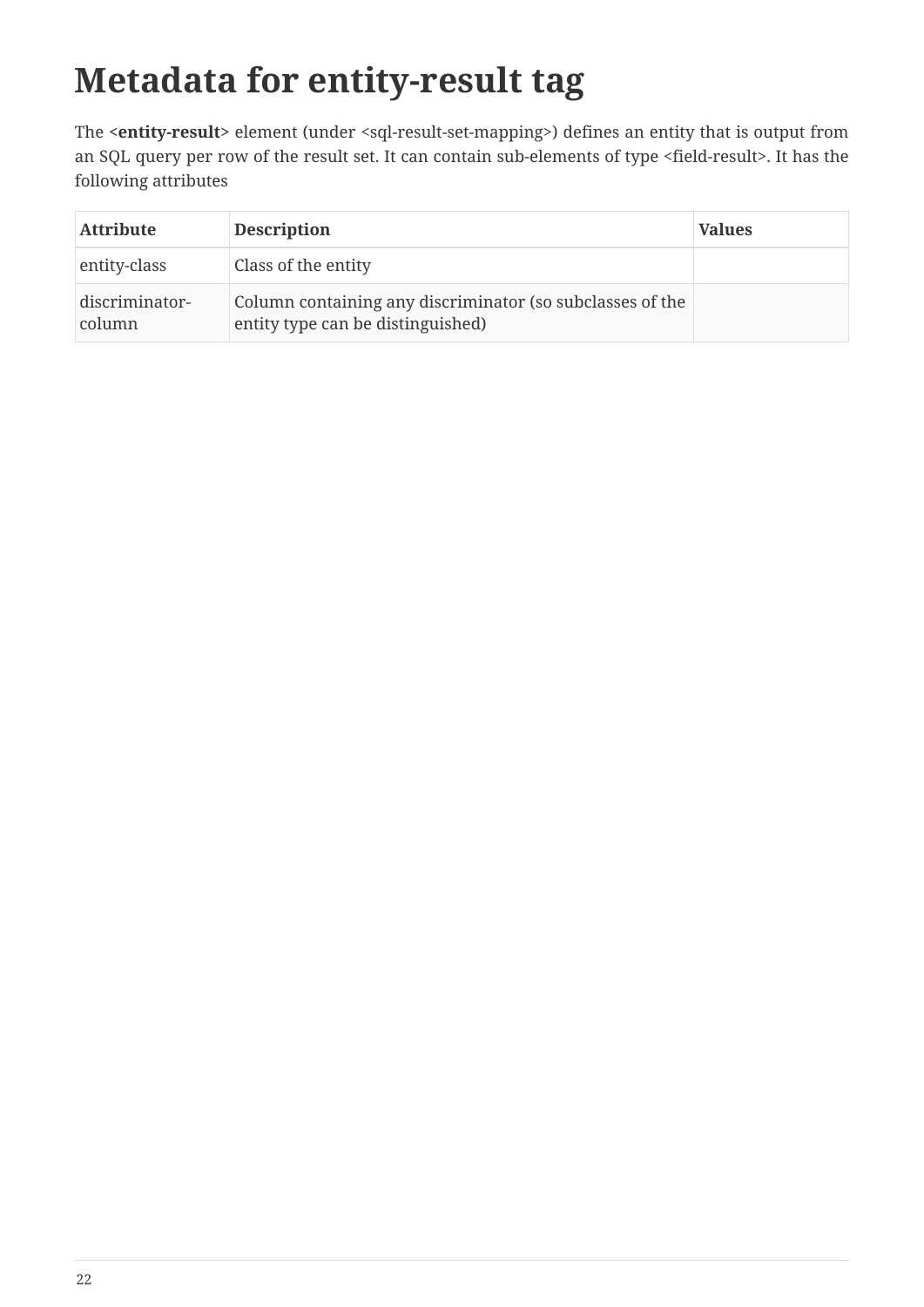## <span id="page-25-0"></span>**Metadata for field-result tag**

The **<field-result>** element (under <entity-result>) defines a field of an entity and the column representing it in an SQL query. It has the following attributes

| <b>Attribute</b> | <b>Description</b>       | <b>Values</b> |
|------------------|--------------------------|---------------|
| name             | Name of the entity field |               |
| column           | Name of the SQL column   |               |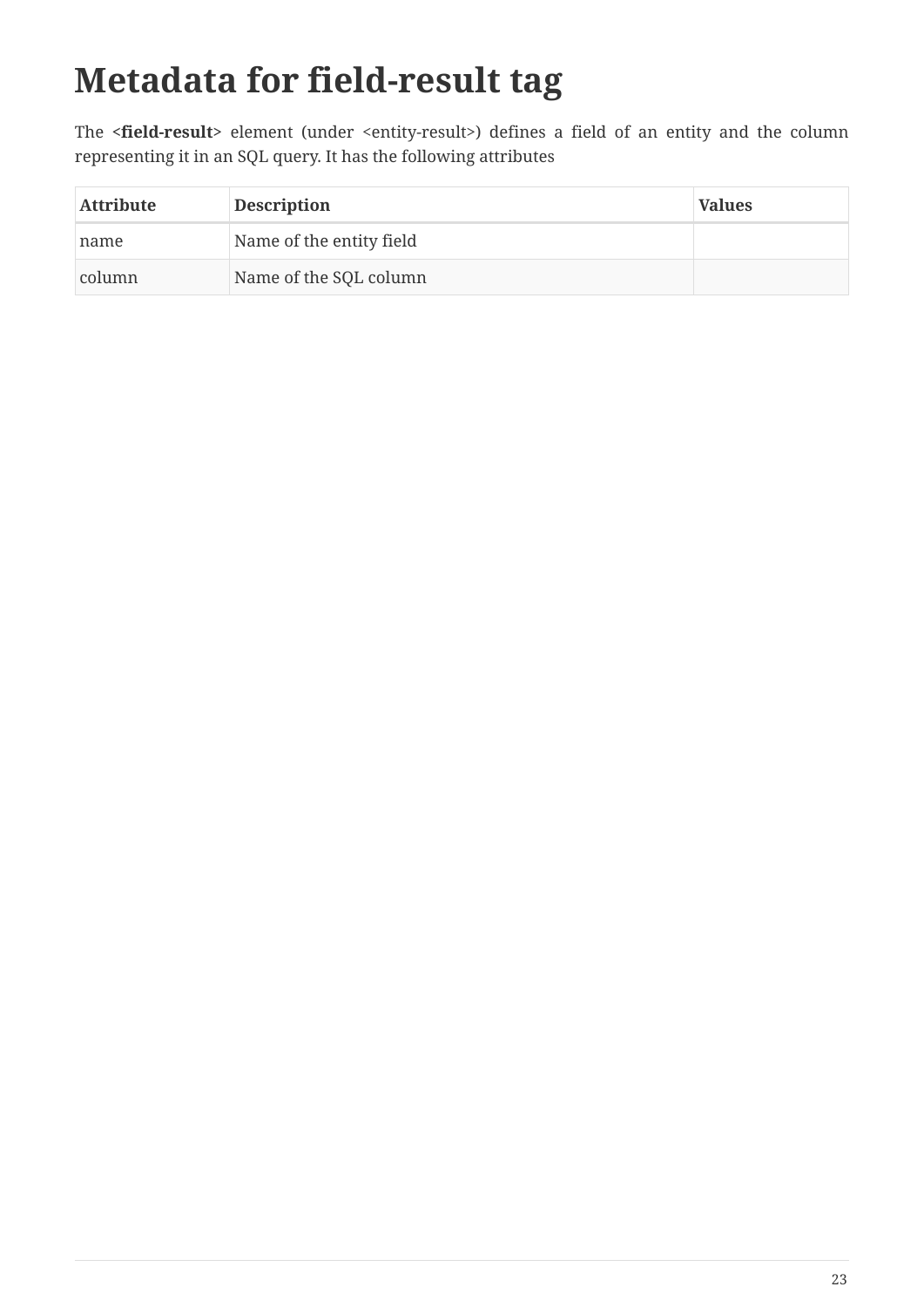### <span id="page-26-0"></span>**Metadata for column-result tag**

The **<column-result>** element (under <sql-result-set-mapping>) defines a column that is output directly from an SQL query per row of the result set. It has the following attributes

| <b>Attribute</b> | <b>Description</b>     | <b>Values</b> |
|------------------|------------------------|---------------|
| name             | Name of the SQL column |               |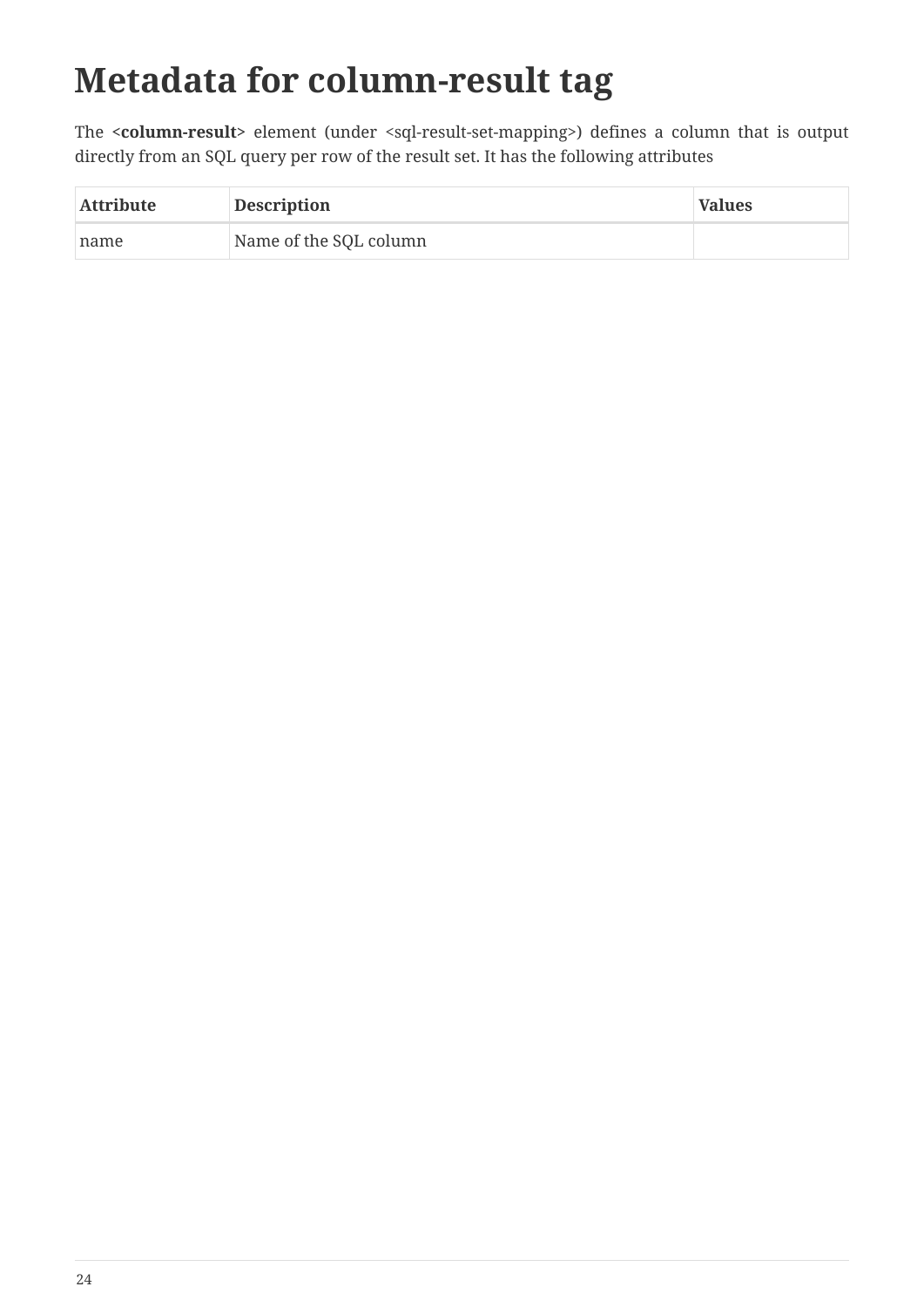## <span id="page-27-0"></span>**Metadata for mapped-superclass tag**

These are attributes within the **<mapped-superclass>** tag (under <entity-mappings>). This is used to define the persistence definition for a class that has no table but is mapped.

| <b>Attribute</b>      | <b>Description</b>                                                                                                                               | <b>Values</b> |
|-----------------------|--------------------------------------------------------------------------------------------------------------------------------------------------|---------------|
| class                 | Name of the class (required)                                                                                                                     |               |
| metadata-<br>complete | Whether the definition of persistence of this class is<br>complete with this MetaData definition. That is, should<br>any annotations be ignored. | true, false   |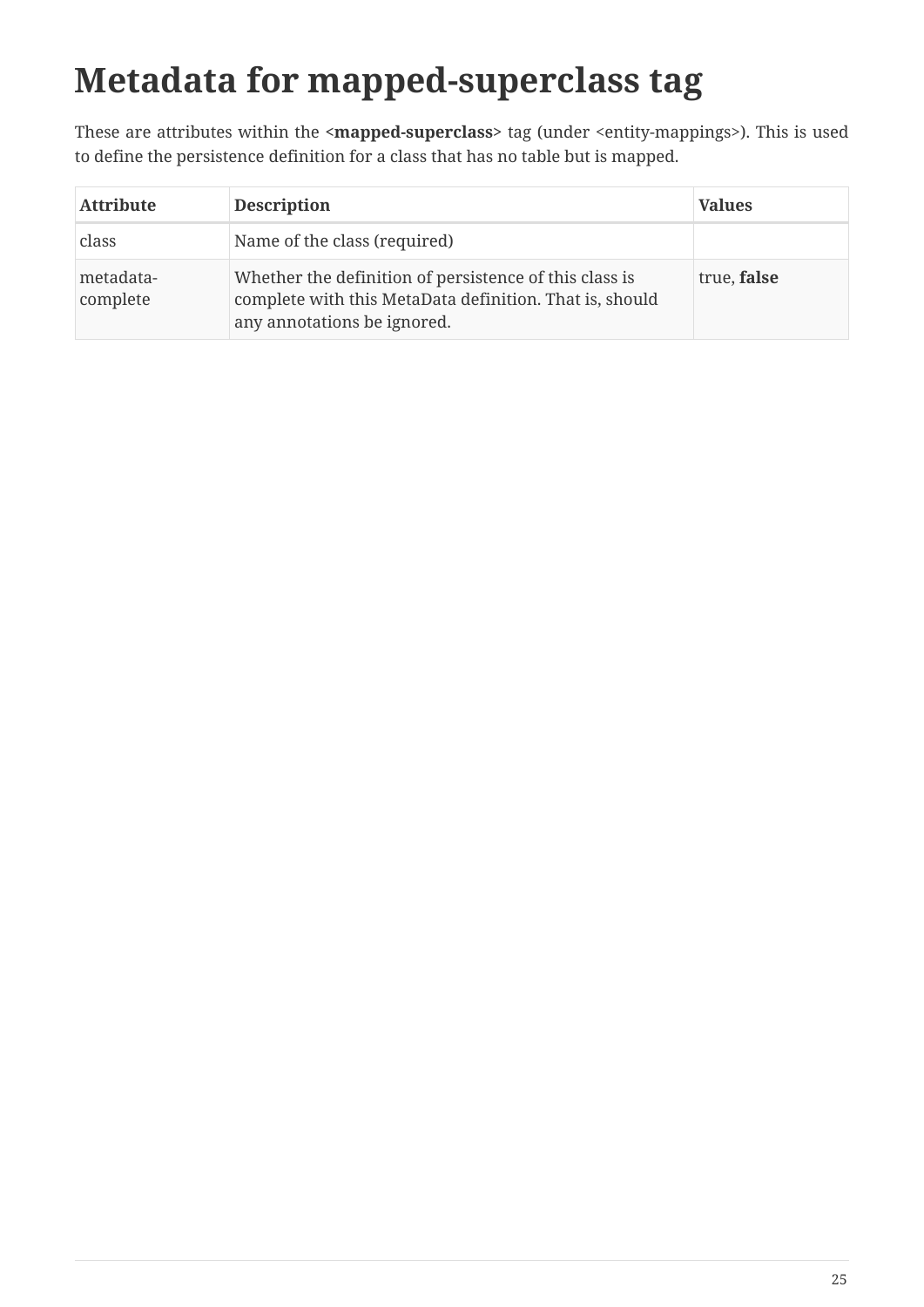## <span id="page-28-0"></span>**Metadata for entity tag**

These are attributes within the **<entity>** tag (under <entity-mappings>). This is used to define the persistence definition for this class.

| <b>Attribute</b>      | <b>Description</b>                                                                                                                               | <b>Values</b> |
|-----------------------|--------------------------------------------------------------------------------------------------------------------------------------------------|---------------|
| class                 | Name of the class (required)                                                                                                                     |               |
| name                  | Name of the entity. Used by JPQL queries                                                                                                         |               |
| metadata-<br>complete | Whether the definition of persistence of this class is<br>complete with this MetaData definition. That is, should<br>any annotations be ignored. | true, false   |
| cacheable             | Whether instances of this class should be cached in the L2<br>cache. New in JPA2                                                                 | true, false   |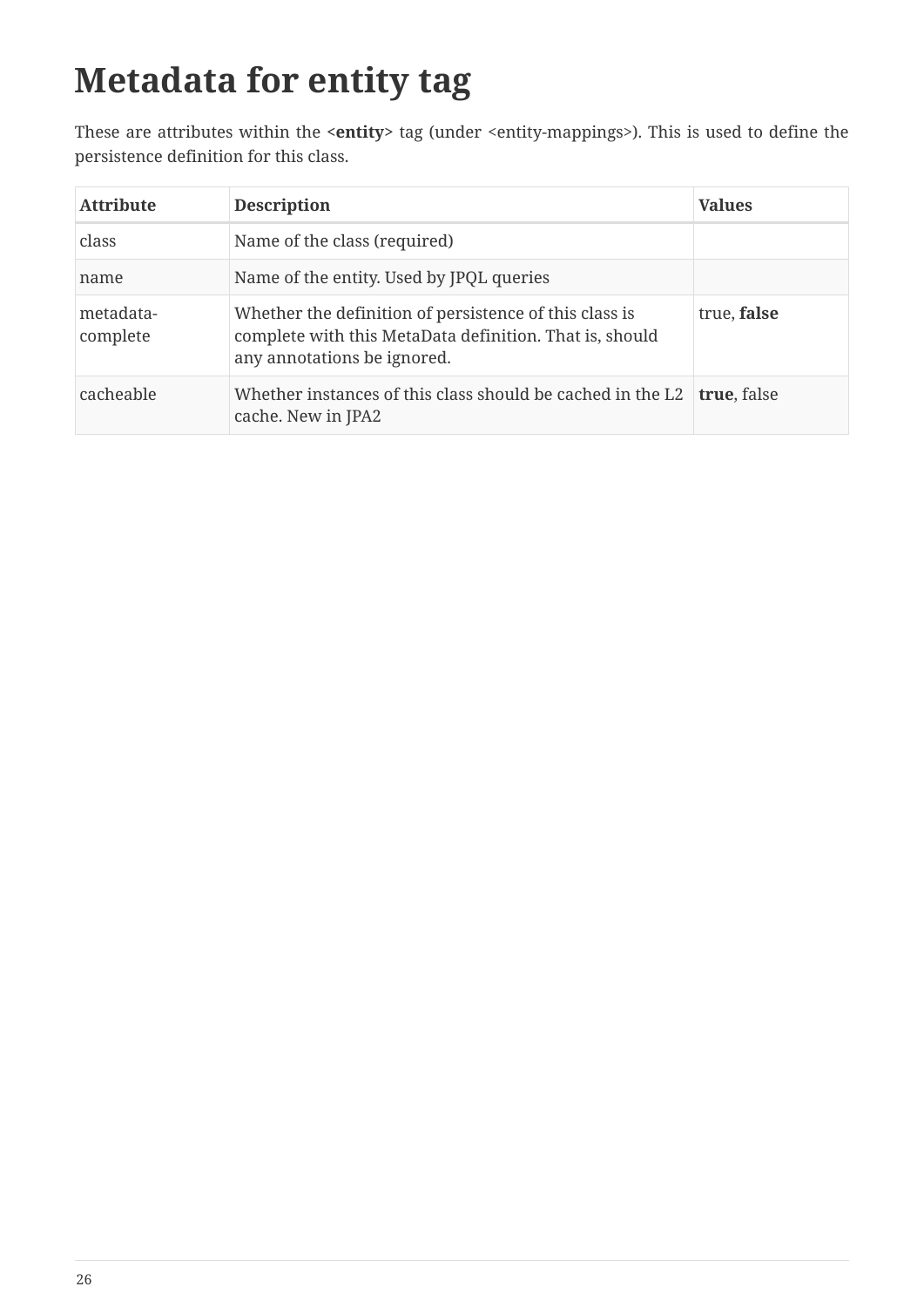## <span id="page-29-0"></span>**Metadata for description tag**

The **<description>** element (under <entity>) contains the text describing the class being persisted. It serves no useful purpose other than descriptive.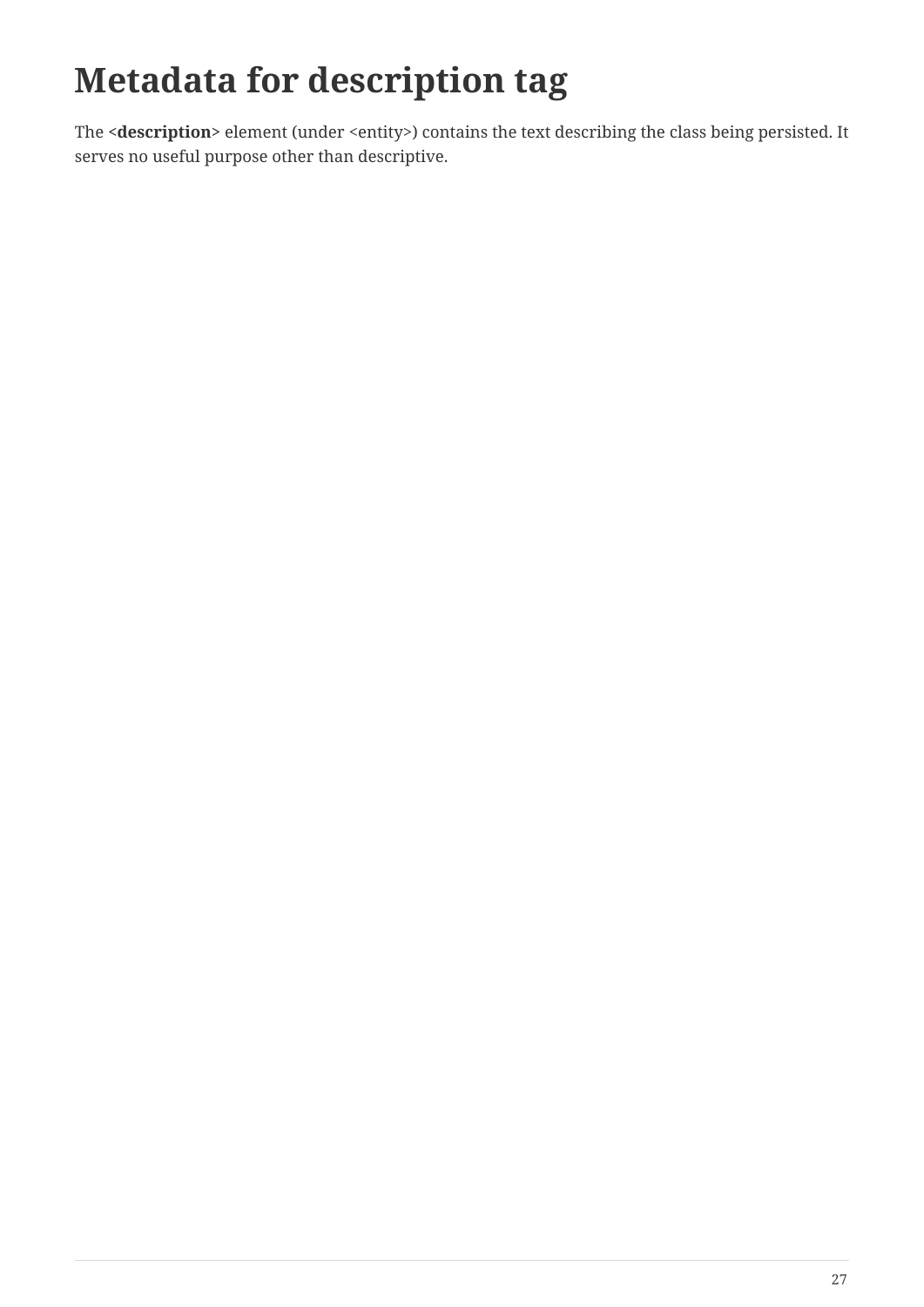## <span id="page-30-0"></span>**Metadata for table tag**

These are attributes within the **<table>** tag (under <entity>). This is used to define the table where this class will be persisted.

| <b>Attribute</b> | <b>Description</b>                | <b>Values</b> |
|------------------|-----------------------------------|---------------|
| name             | Name of the table                 |               |
| catalog          | Catalog where the table is stored |               |
| schema           | Schema where the table is stored  |               |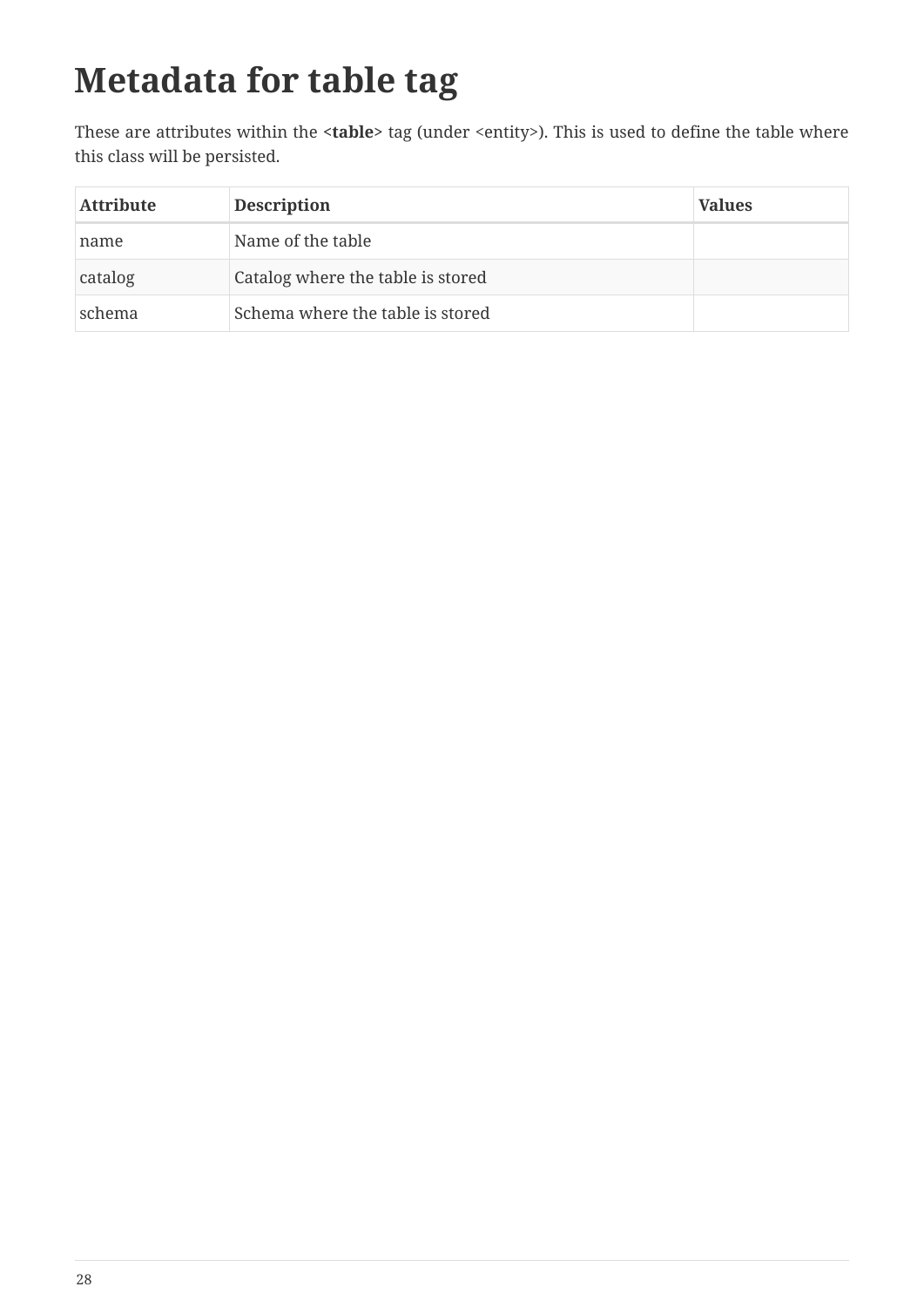### <span id="page-31-0"></span>**Metadata for secondary-table tag**

These are attributes within the **<secondary-table>** tag (under <entity>). This is used to define the join of a secondary table back to the primary table where this class will be persisted.

| <b>Attribute</b> | <b>Description</b>                | <b>Values</b> |
|------------------|-----------------------------------|---------------|
| name             | Name of the table                 |               |
| catalog          | Catalog where the table is stored |               |
| schema           | Schema where the table is stored  |               |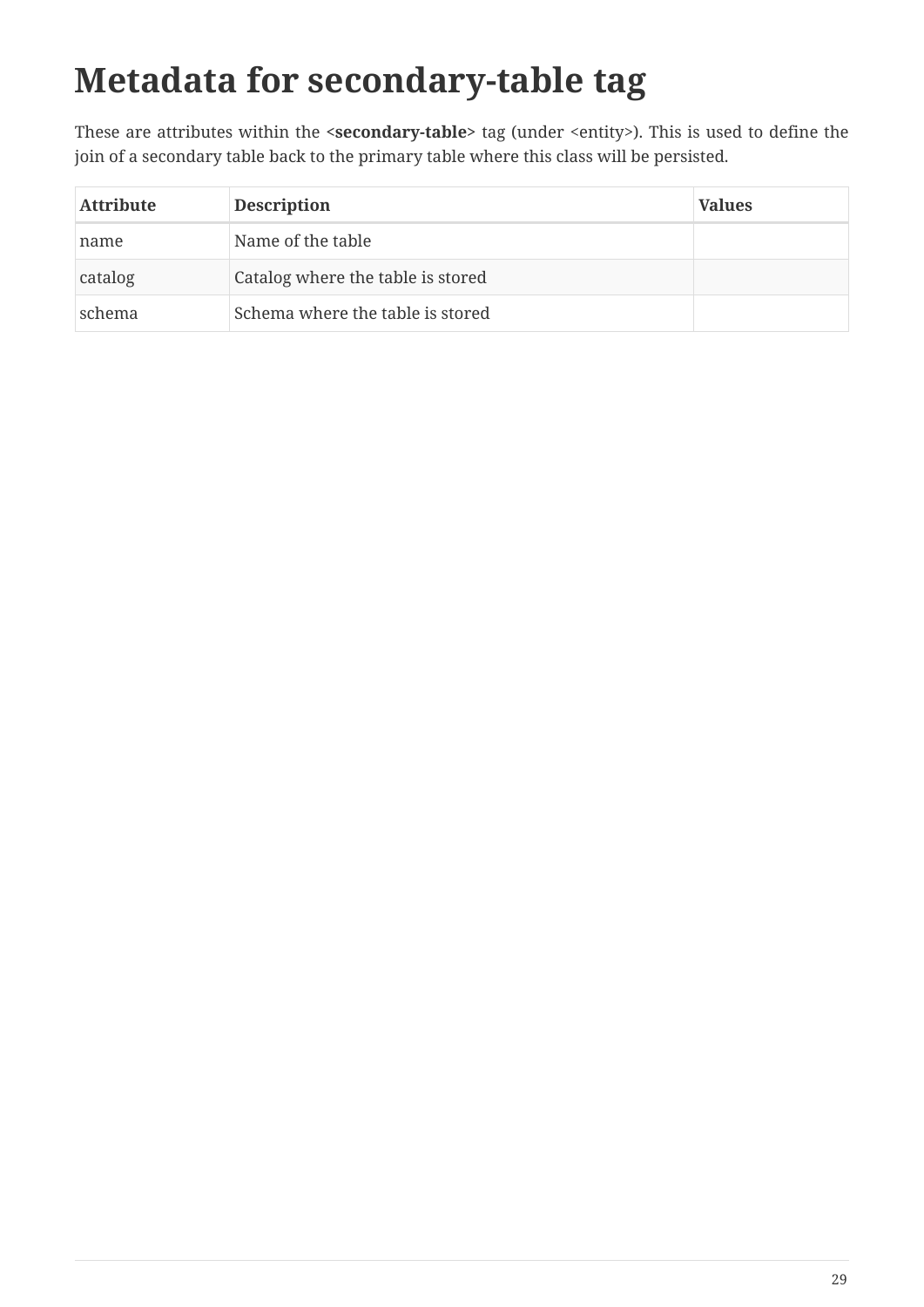## <span id="page-32-0"></span>**Metadata for join-table tag**

These are attributes within the **<join-table>** tag (under <one-to-one>, <one-to-many>, <many-tomany>). This is used to define the join table where a collection/maps relationship will be persisted.

| <b>Attribute</b> | <b>Description</b>                                                                  | <b>Values</b> |
|------------------|-------------------------------------------------------------------------------------|---------------|
| name             | Name of the join table                                                              |               |
| catalog          | Catalog where the join table is stored                                              |               |
| schema           | Schema where the join table is stored                                               |               |
| orphan-removal   | Whether to remove orphans when either removing the<br>owner or nulling the relation | false         |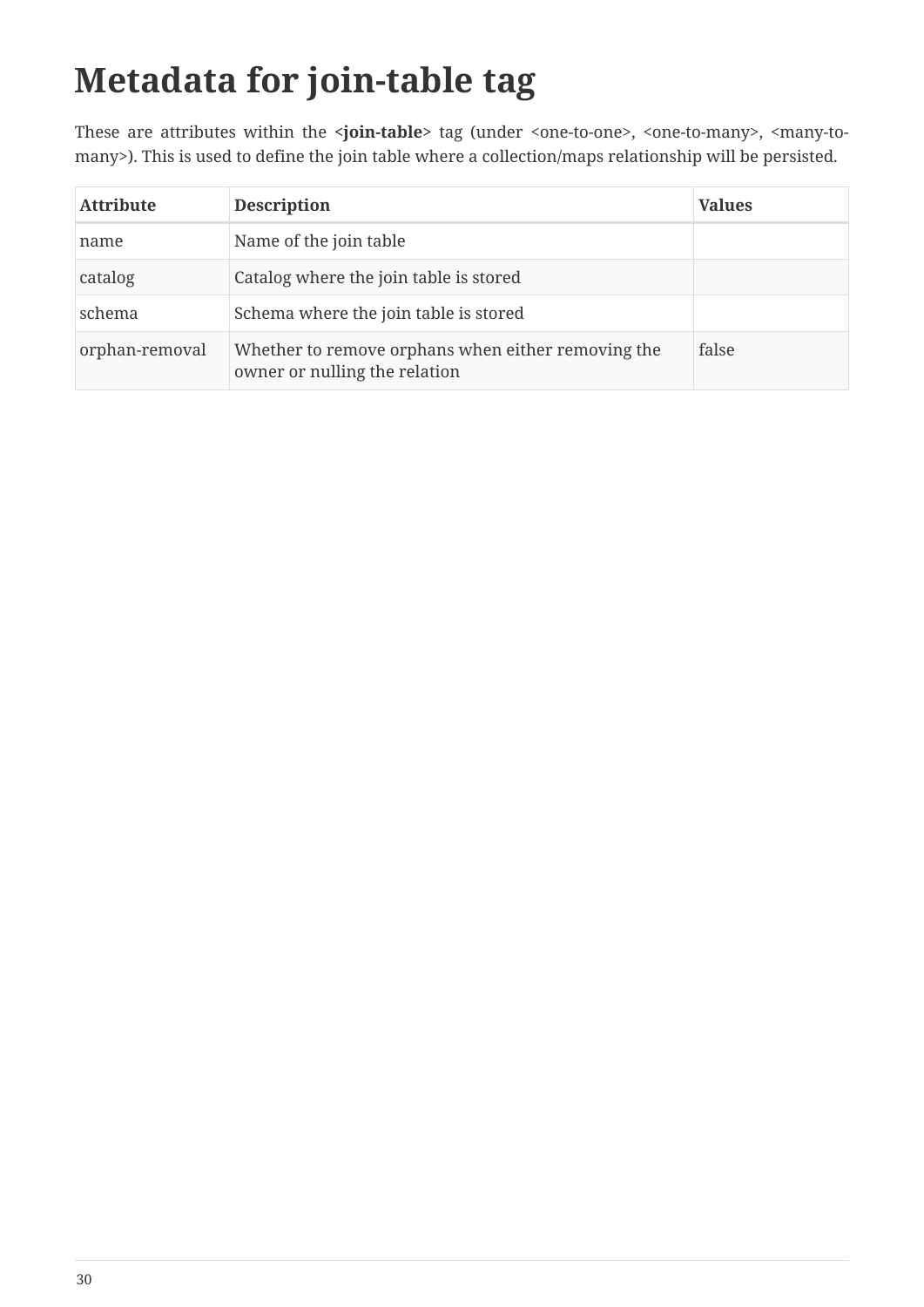## <span id="page-33-0"></span>**Metadata for collection-table tag**

These are attributes within the **<collection-table>** tag (under <element-collection>). This is used to define the join table where a collections relationship will be persisted.

| <b>Attribute</b> | <b>Description</b>                     | <b>Values</b> |
|------------------|----------------------------------------|---------------|
| name             | Name of the join table                 |               |
| catalog          | Catalog where the join table is stored |               |
| schema           | Schema where the join table is stored  |               |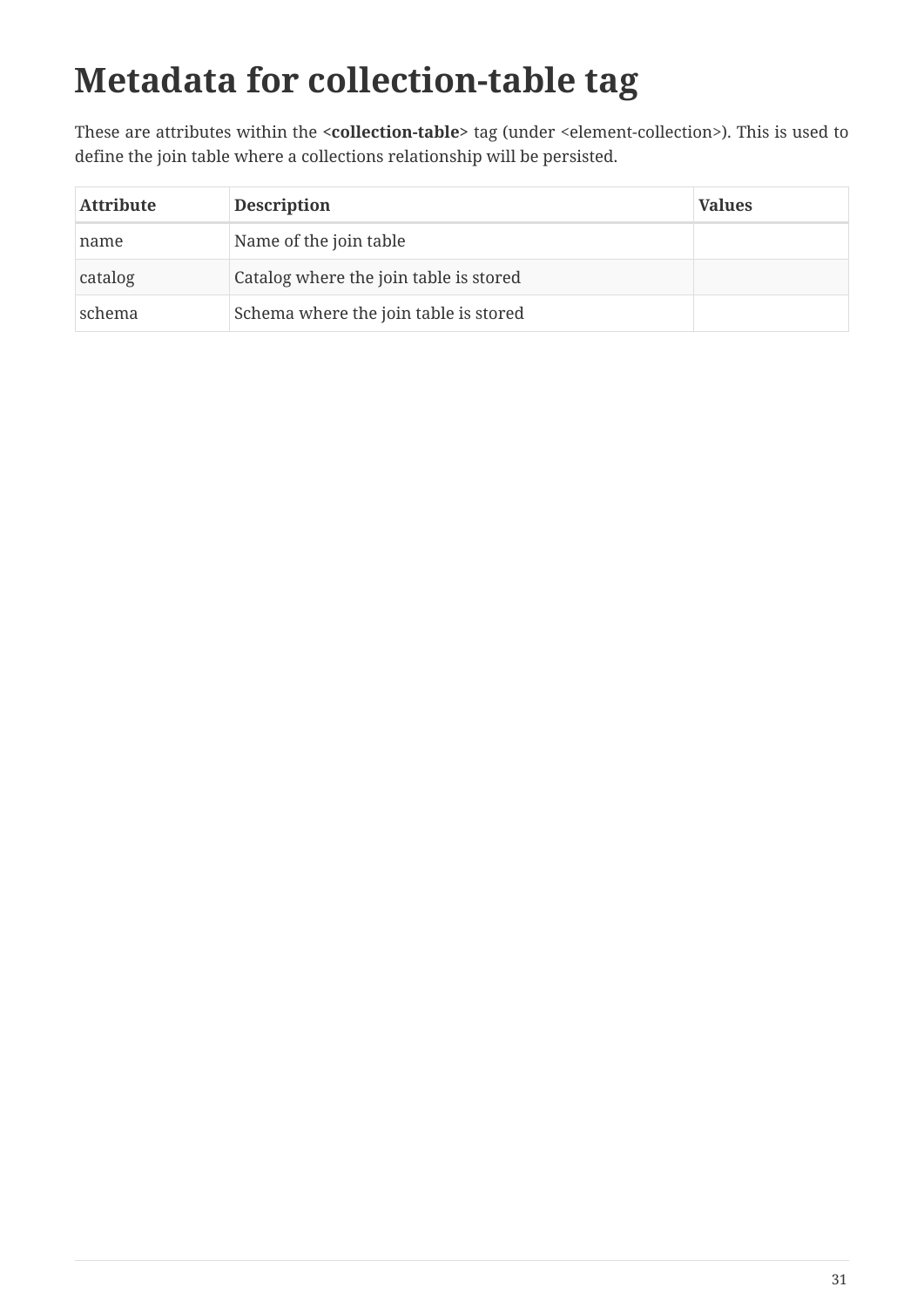### <span id="page-34-0"></span>**Metadata for unique-constraint tag**

This element is specified under the <table>, <secondary-table> or <join-table> tags. This is used to define a unique constraint on the table. No attributes are provided, just sub-element(s) "columnname"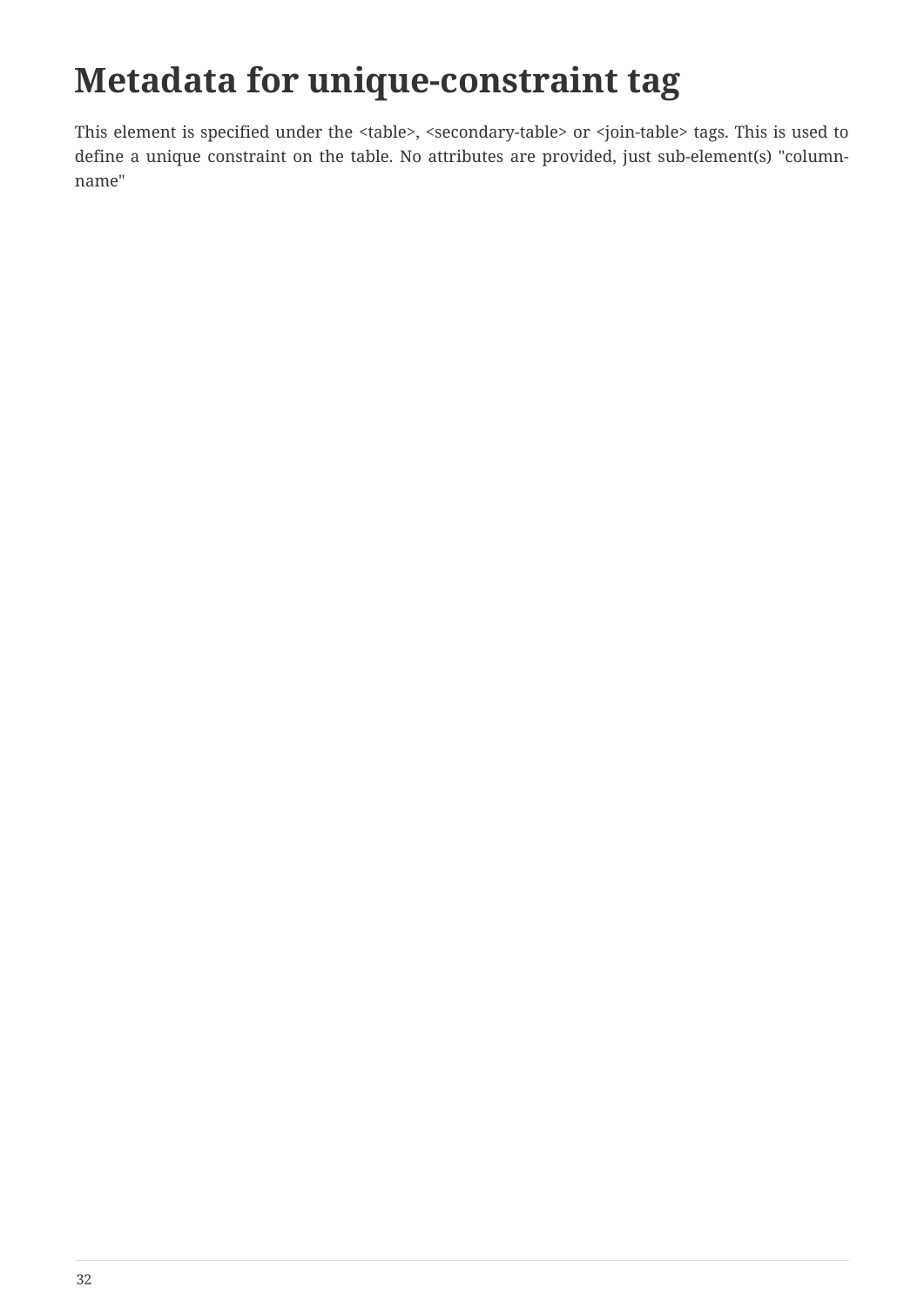## <span id="page-35-0"></span>**Metadata for column tag**

These are attributes within the <column> tag (under <br/>basic>). This is used to define the column where the data will be stored.

| <b>Attribute</b>  | <b>Description</b>                                                                                             | <b>Values</b>  |
|-------------------|----------------------------------------------------------------------------------------------------------------|----------------|
| name              | Name of the column                                                                                             |                |
| unique            | Whether the column is unique                                                                                   | true, false    |
| nullable          | Whether the column is nullable                                                                                 | true, false    |
| insertable        | Whether the column is insertable                                                                               | true, false    |
| updatable         | Whether the column is updatable                                                                                | true, false    |
| column-definition | DDL to use for the column (everything except the column<br>name). This must include the SQL type of the column |                |
| table             | Table for the column?                                                                                          |                |
| length            | Length for the column (when string type)                                                                       | 255            |
| precision         | Precision for the column (when numeric type)                                                                   | $\theta$       |
| scale             | Scale for the column (when numeric type)                                                                       | $\overline{0}$ |
| jdbc-type         | The JDBC Type to use for this column (DataNucleus<br>extension)                                                |                |
| position          | The position to use for this column (first=0) (DataNucleus<br>extension)                                       |                |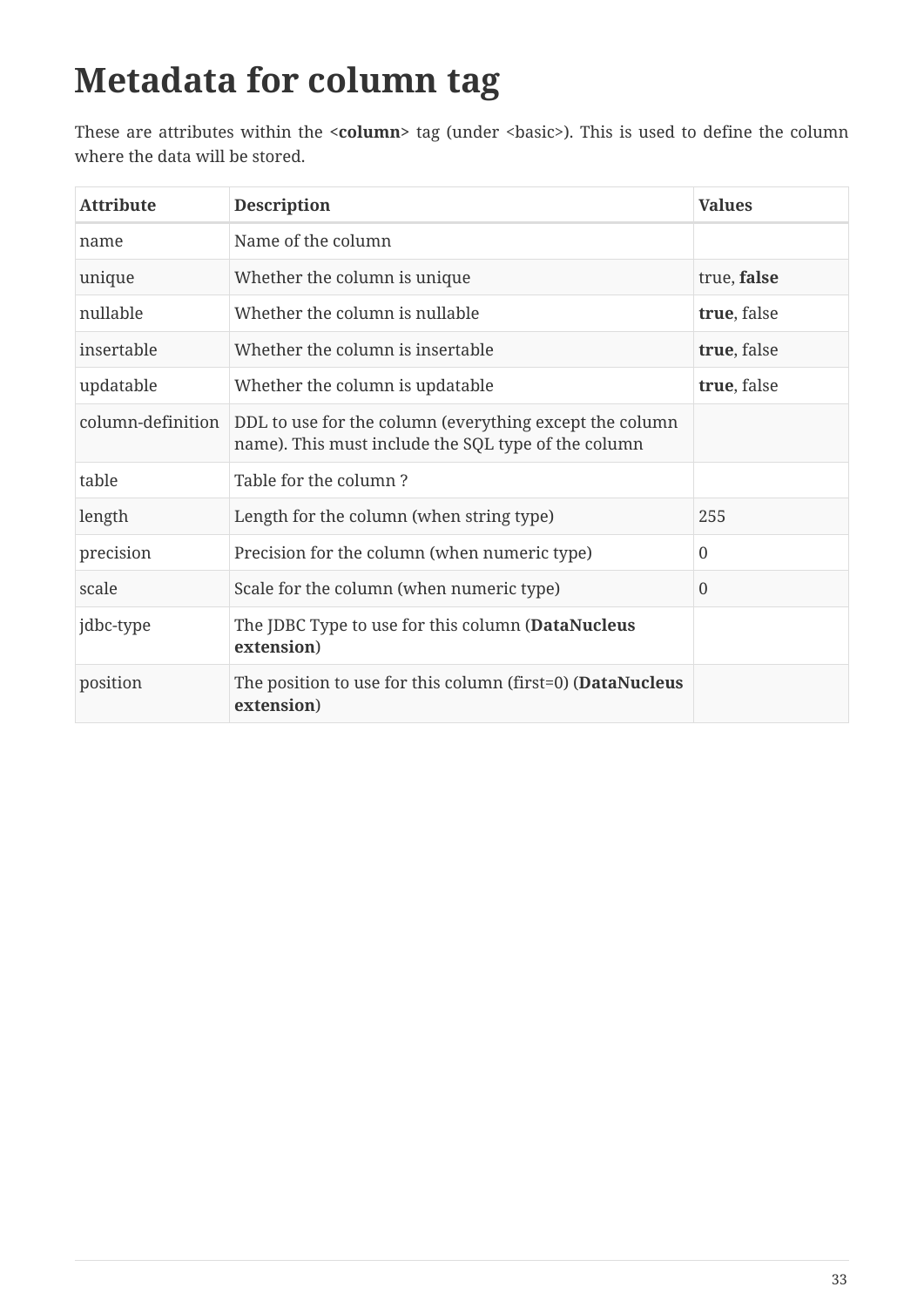# **Metadata for primary-key-join-column tag**

These are attributes within the **<primary-join-key-column>** tag (under **<secondary-table>** or <entity>). This is used to define the join of PK columns between secondary and primary tables, or between table of subclass and table of base class.

| <b>Attribute</b>           | <b>Description</b>              | <b>Values</b> |
|----------------------------|---------------------------------|---------------|
| name                       | Name of the column              |               |
| referenced-<br>column-name | Name of column in primary table |               |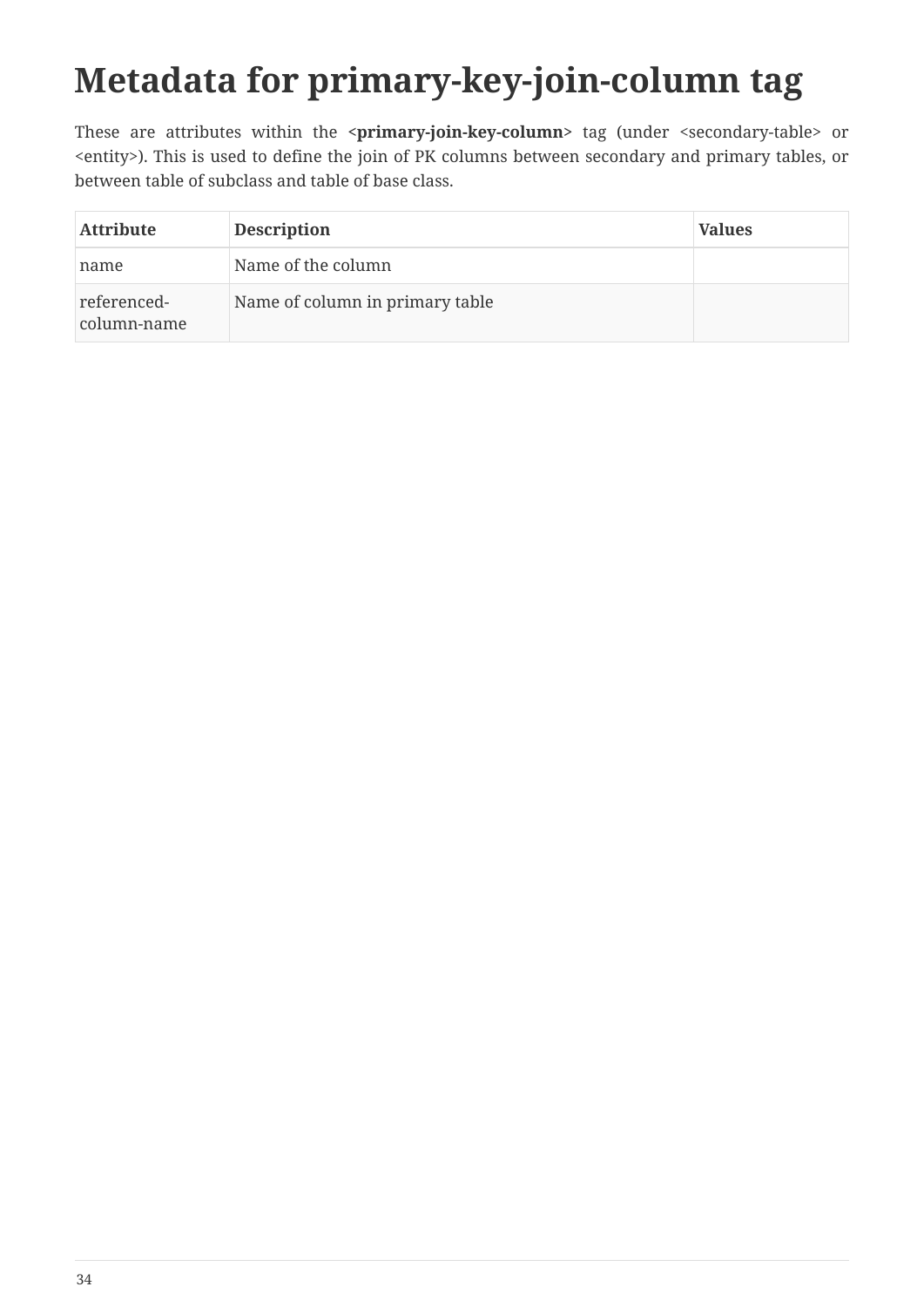# **Metadata for join-column tag**

These are attributes within the **<join-column>** tag (under <join-table>). This is used to define the join column.

| <b>Attribute</b>           | <b>Description</b>                                                                                             | <b>Values</b> |
|----------------------------|----------------------------------------------------------------------------------------------------------------|---------------|
| name                       | Name of the column                                                                                             |               |
| referenced-<br>column-name | Name of the column at the other side of the relation that<br>this is a FK to                                   |               |
| unique                     | Whether the column is unique                                                                                   | true, false   |
| nullable                   | Whether the column is nullable                                                                                 | true, false   |
| insertable                 | Whether the column is insertable                                                                               | true, false   |
| updatable                  | Whether the column is updatable                                                                                | true, false   |
| column-definition          | DDL to use for the column (everything except the column<br>name). This must include the SQL type of the column |               |
| table                      | Table for the column?                                                                                          |               |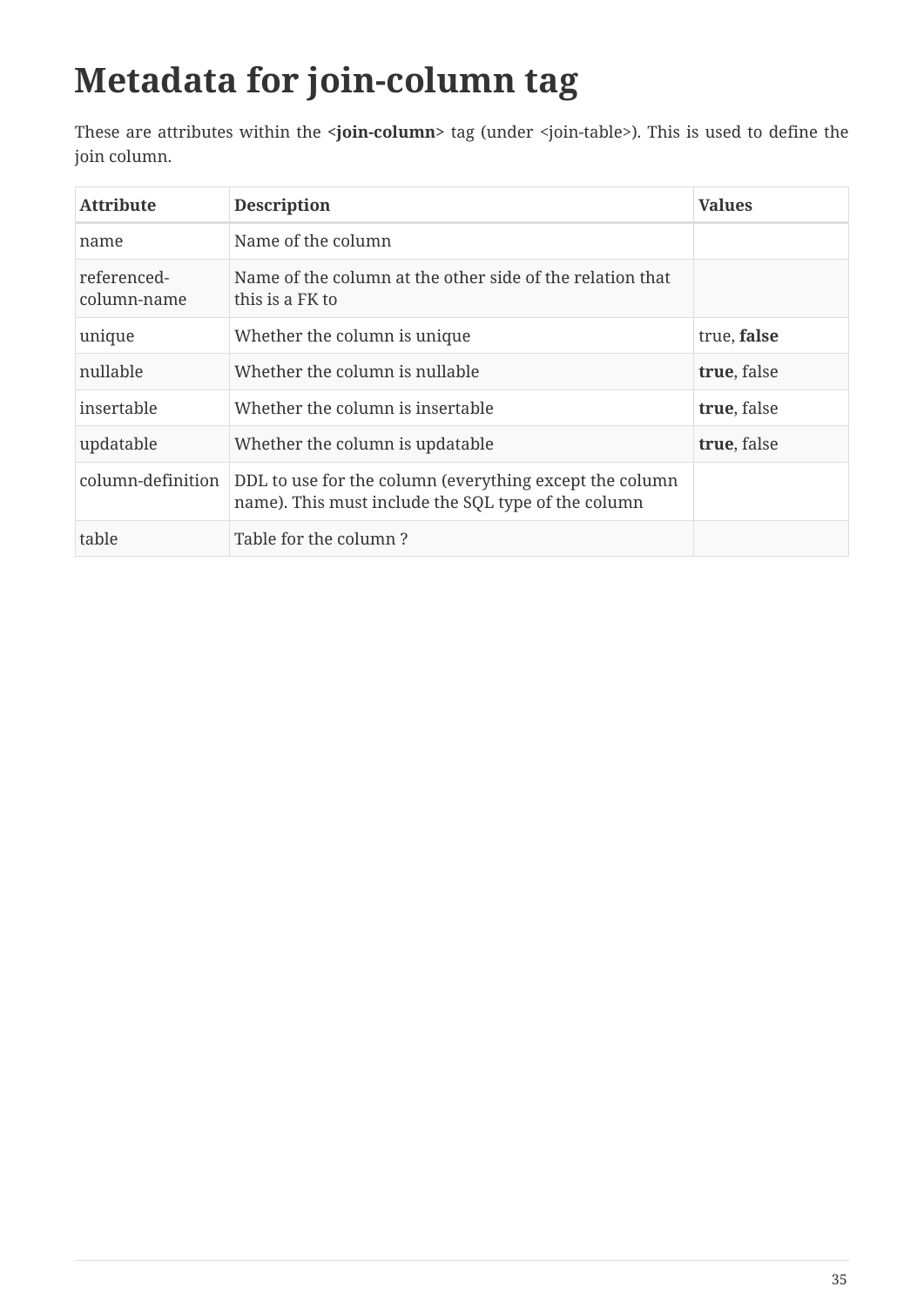# **Metadata for inverse-join-column tag**

These are attributes within the **<inverse-join-column>** tag (under <join-table>). This is used to define the join column to the element.

| <b>Attribute</b>           | <b>Description</b>                                                                                             | <b>Values</b> |
|----------------------------|----------------------------------------------------------------------------------------------------------------|---------------|
| name                       | Name of the column                                                                                             |               |
| referenced-<br>column-name | Name of the column at the other side of the relation that<br>this is a FK to                                   |               |
| unique                     | Whether the column is unique                                                                                   | true, false   |
| nullable                   | Whether the column is nullable                                                                                 | true, false   |
| insertable                 | Whether the column is insertable                                                                               | true, false   |
| updatable                  | Whether the column is updatable                                                                                | true, false   |
| column-definition          | DDL to use for the column (everything except the column<br>name). This must include the SQL type of the column |               |
| table                      | Table for the column?                                                                                          |               |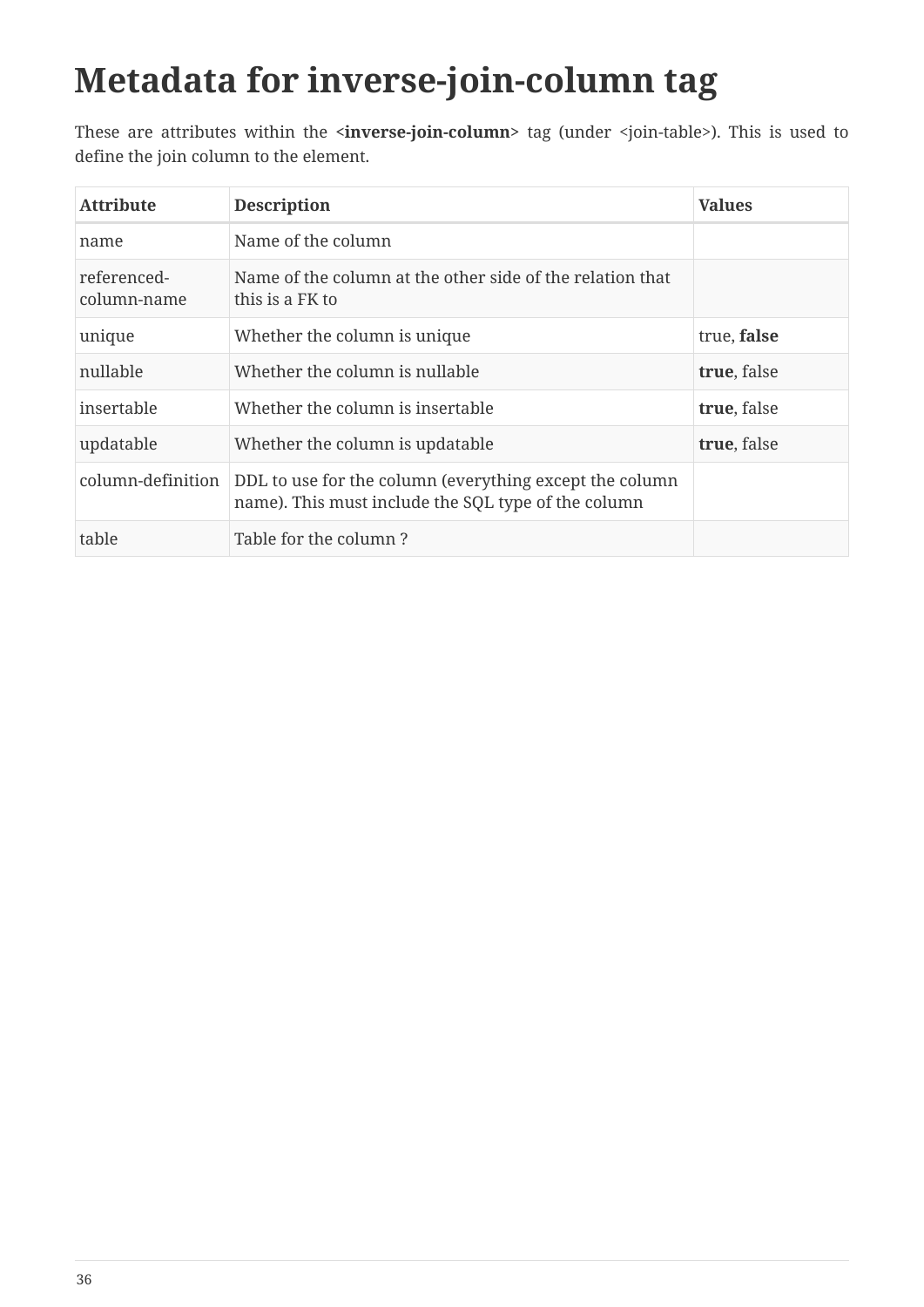### **Metadata for shared-relation tag**

These are attributes within the **<shared-relation>** tag (under <one-to-many> or <many-to-many>). **This is a DataNucleus Extension**. This is used to define a relation as being shared, with a distinguisher column.

| <b>Attribute</b> | <b>Description</b>                                                                | <b>Values</b> |
|------------------|-----------------------------------------------------------------------------------|---------------|
| column           | Name of the distinguisher column                                                  |               |
| value            | Value to store in the distinguisher column for this field                         |               |
| primary-key      | Whether the distinguisher column is part of the primary<br>key (when join table). |               |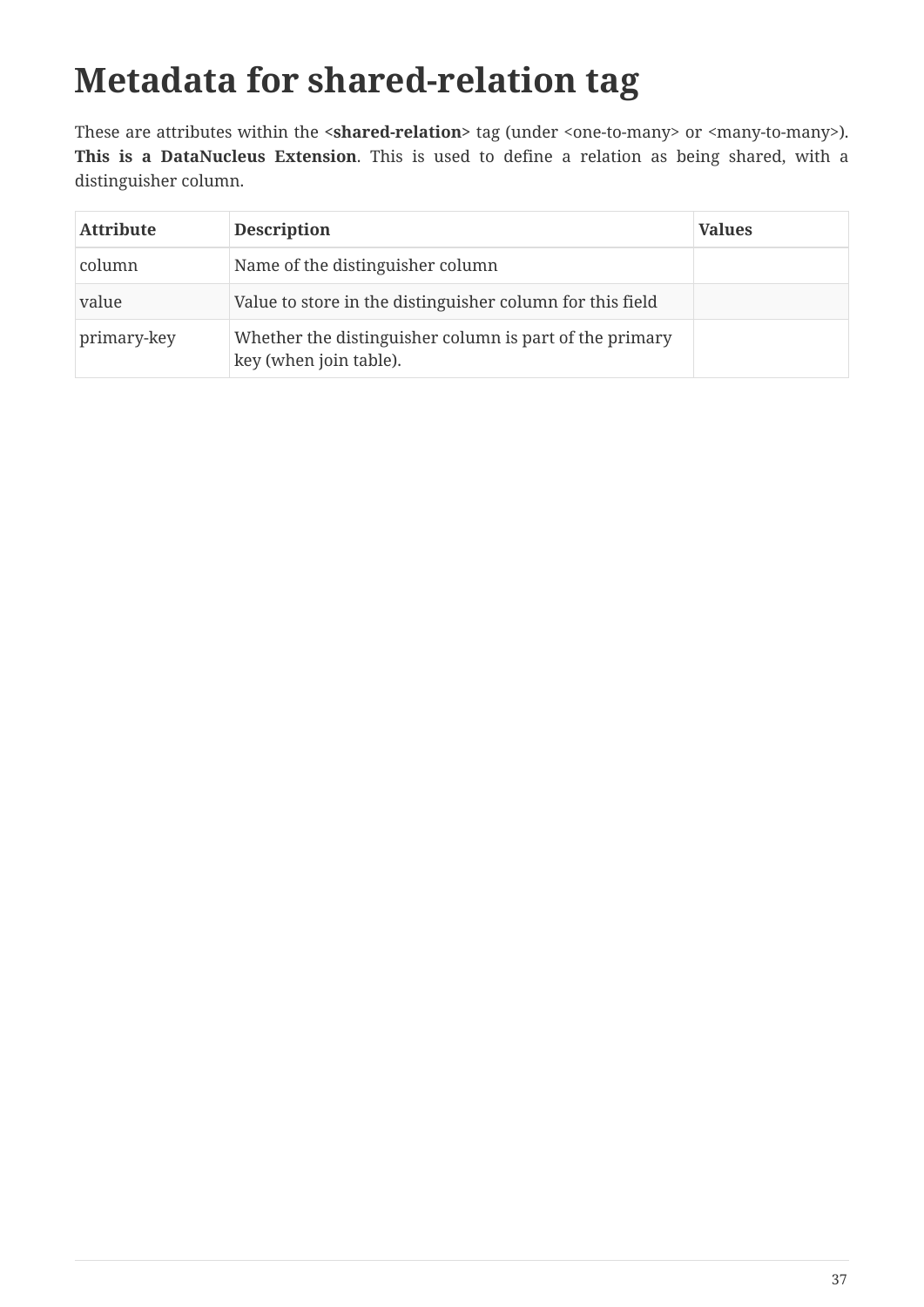# **Metadata for id-class tag**

These are attributes within the **<id-class>** tag (under <entity>). This defines a identity class to be used for this entity.

| <b>Attribute</b> | <b>Description</b>                    | <b>Values</b> |
|------------------|---------------------------------------|---------------|
| class            | Name of the identity class (required) |               |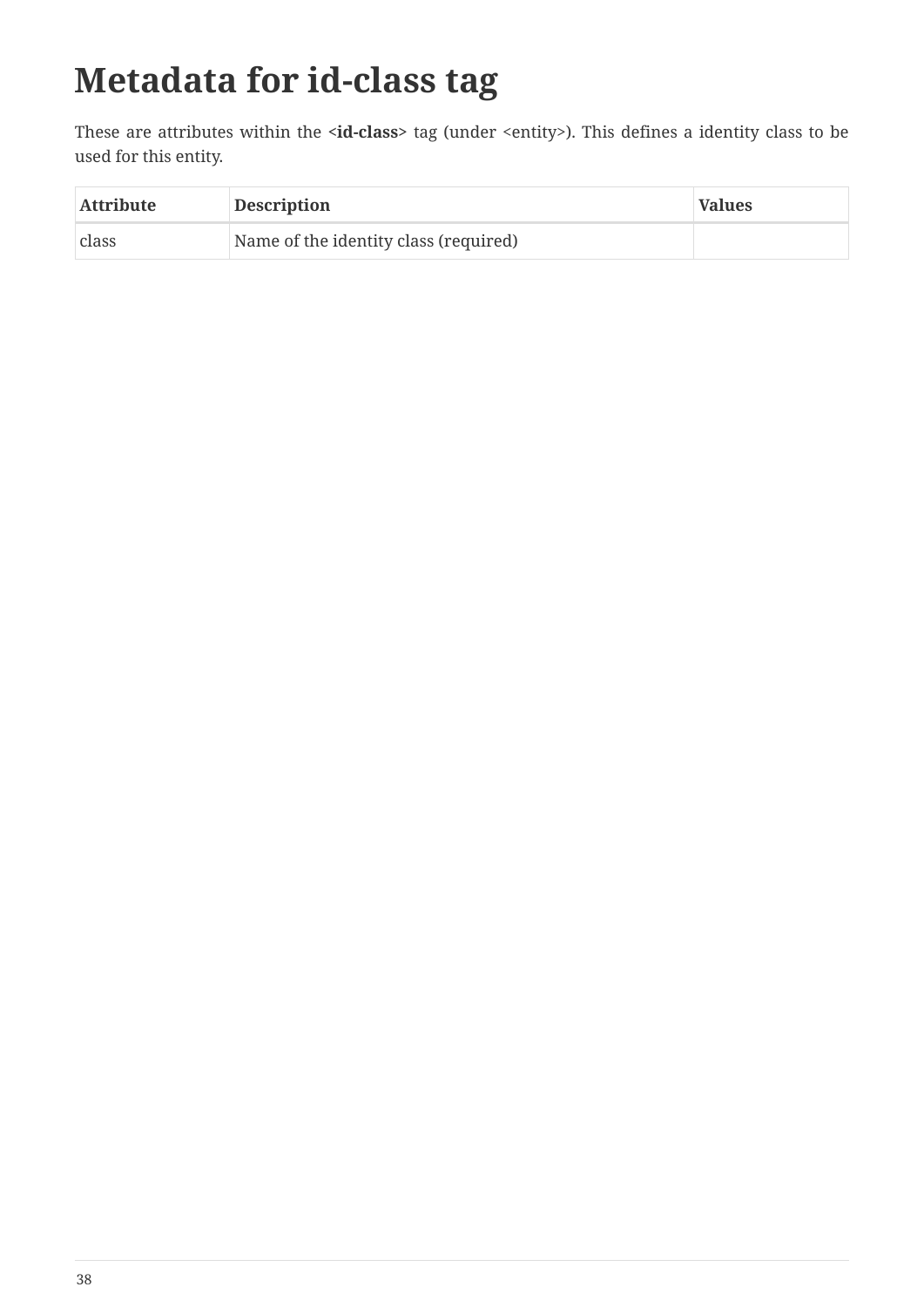# **Metadata for inheritance tag**

These are attributes within the **<inheritance>** tag (under <entity>). This defines the inheritance of the class.

| <b>Attribute</b> | <b>Description</b>                                      | <b>Values</b>                               |
|------------------|---------------------------------------------------------|---------------------------------------------|
| strategy         | Strategy for inheritance in terms of storing this class | SINGLE TABLE,<br>JOINED,<br>TABLE PER CLASS |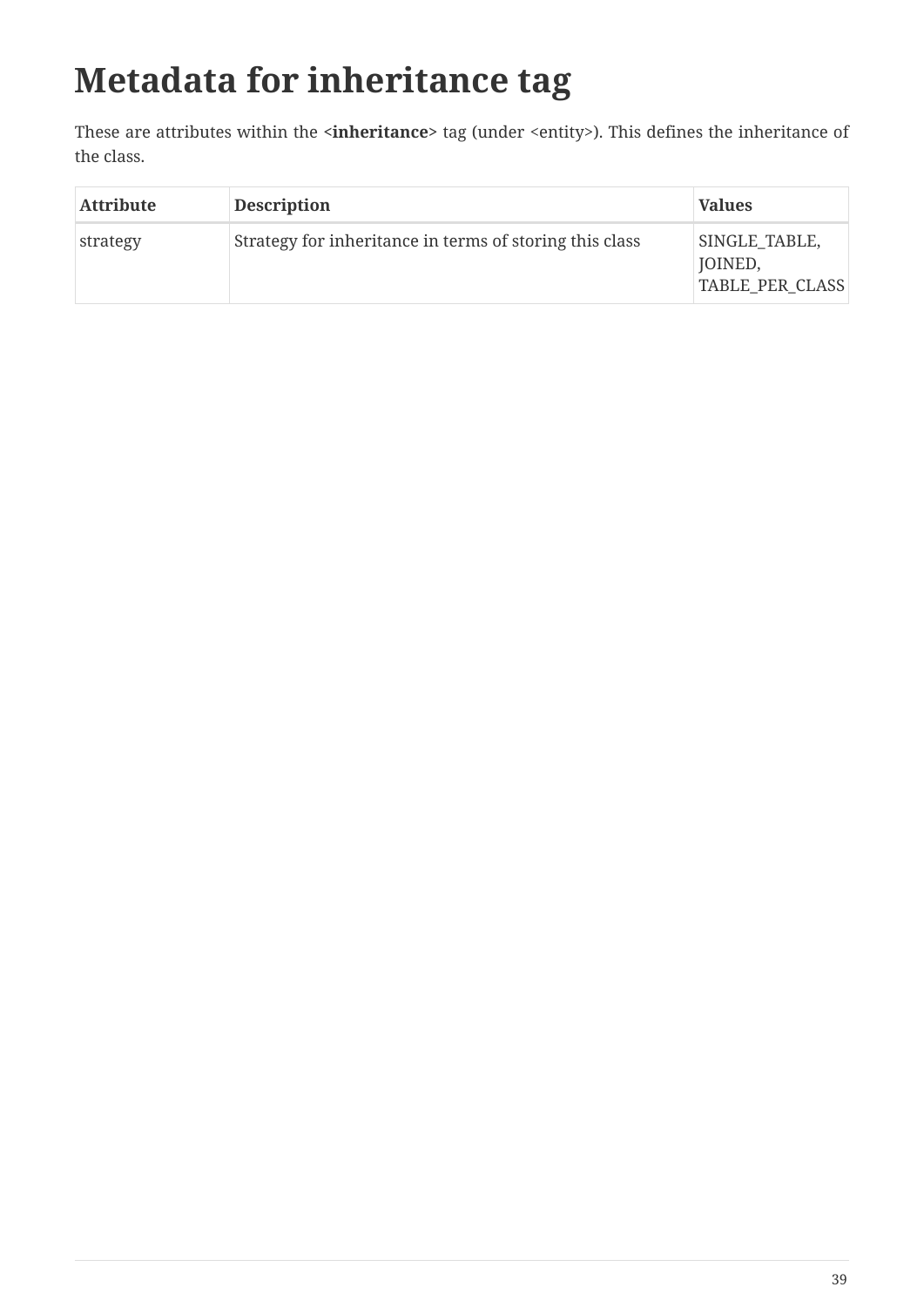# **Metadata for discriminator-value tag**

These are attributes within the **<discriminator-value>** tag (under <entity>). This defines the value used in a discriminator. The value is contained in the element. Specification of the value will result in a "value-map" discriminator strategy being adopted. If no discriminator-value is present, but discriminator-column is then "class-name" discriminator strategy is used.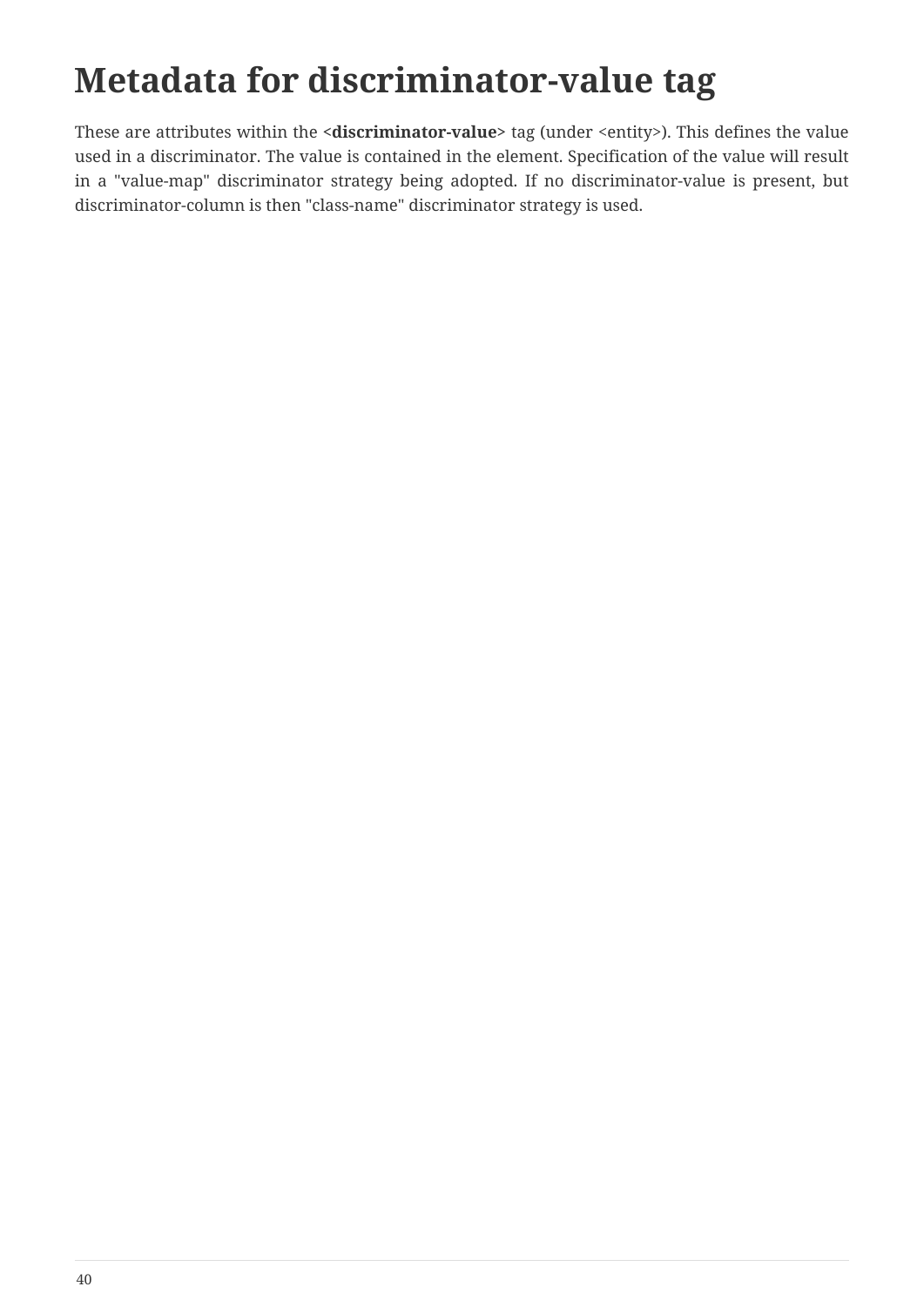## **Metadata for discriminator-column tag**

These are attributes within the **<discriminator-column>** tag (under <entity>). This defines the column used for a discriminator.

| <b>Attribute</b> | <b>Description</b>                                                 | <b>Values</b>                   |
|------------------|--------------------------------------------------------------------|---------------------------------|
| name             | Name of the discriminator column                                   | <b>DTYPE</b>                    |
|                  | discriminator-type Type of data stored in the discriminator column | STRING, CHAR,<br><b>INTEGER</b> |
| length           | Length of the discriminator column                                 |                                 |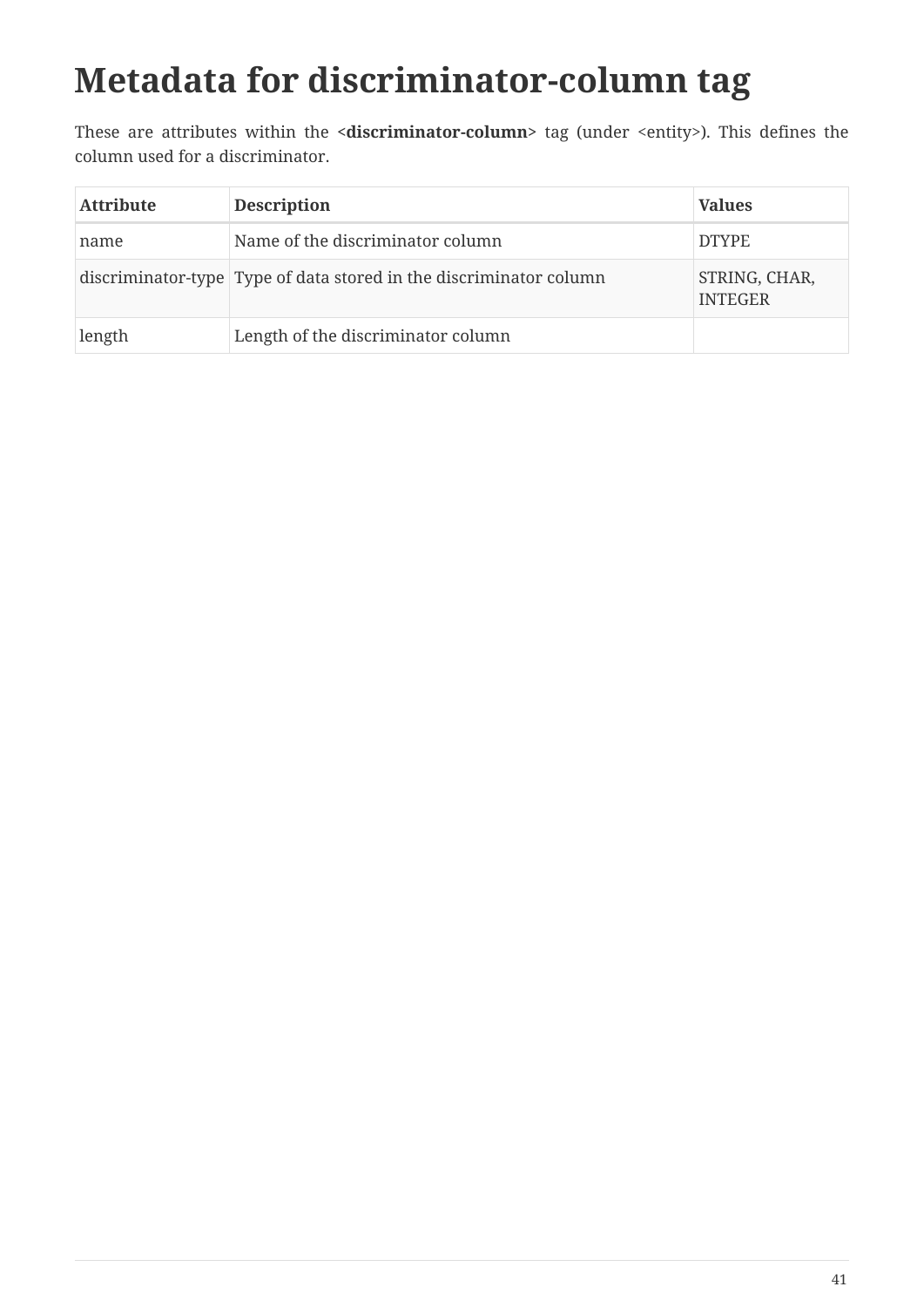# **Metadata for id tag**

These are attributes within the <id> tag (under <attributes>). This is used to define the field used to be the identity of the class.

| <b>Attribute</b> | <b>Description</b>           | <b>Values</b> |
|------------------|------------------------------|---------------|
| name             | Name of the field (required) |               |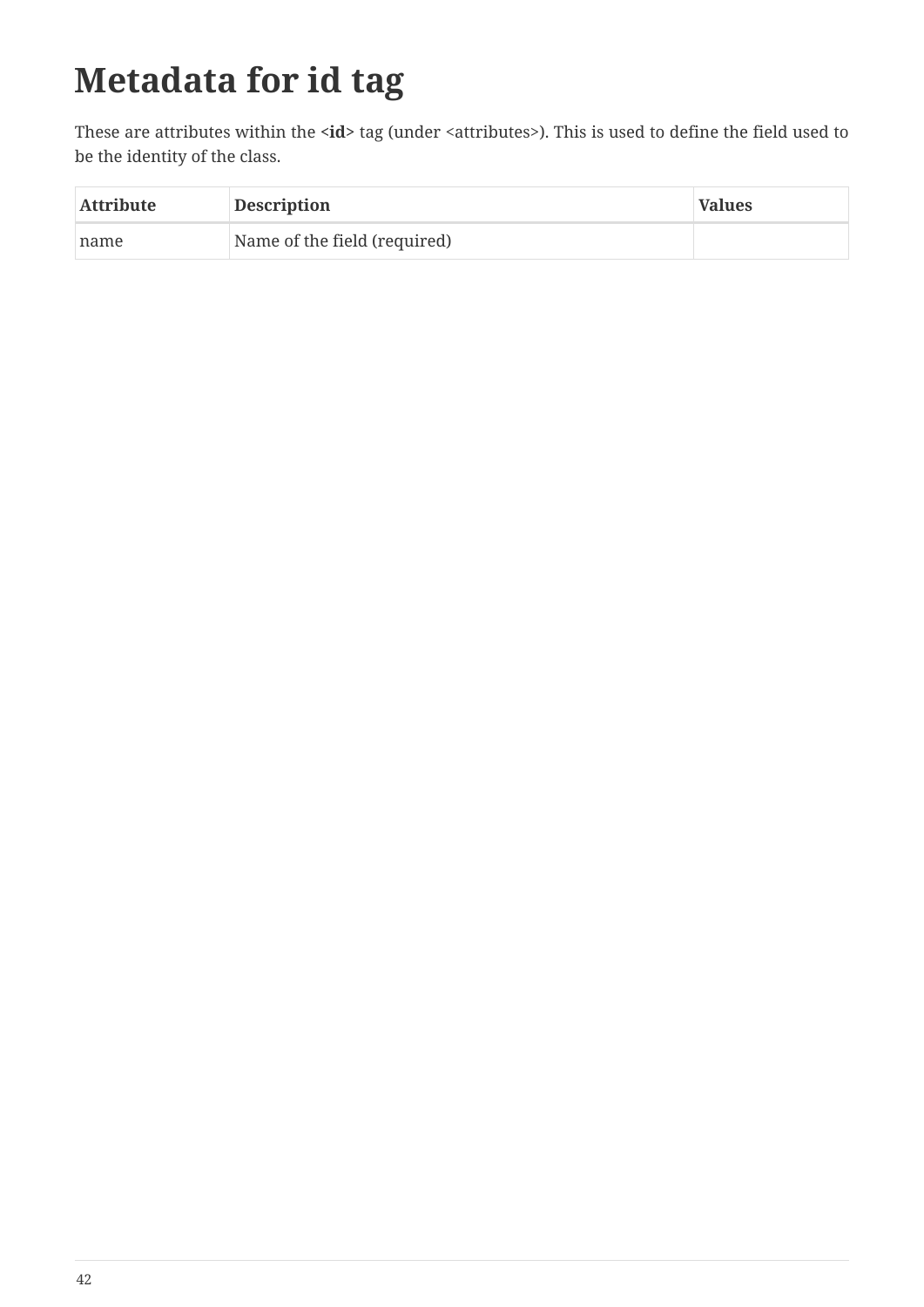## **Metadata for generated-value tag**

These are attributes within the **<generated-value>** tag (under <id>). This is used to define how to generate the value for the identity field.

| <b>Attribute</b> | <b>Description</b>                                                                                                                                                                                                             | <b>Values</b>   |
|------------------|--------------------------------------------------------------------------------------------------------------------------------------------------------------------------------------------------------------------------------|-----------------|
| strategy         | Generation strategy. Please refer to the Identity Generation <b>auto</b> , identity,<br>Guide                                                                                                                                  | sequence, table |
| generator        | Name of the generator to use if wanting to override the<br>default DataNucleus generator for the specified strategy.<br>Please refer to the <sequence-generator> and <table-<br>generator&gt;</table-<br></sequence-generator> |                 |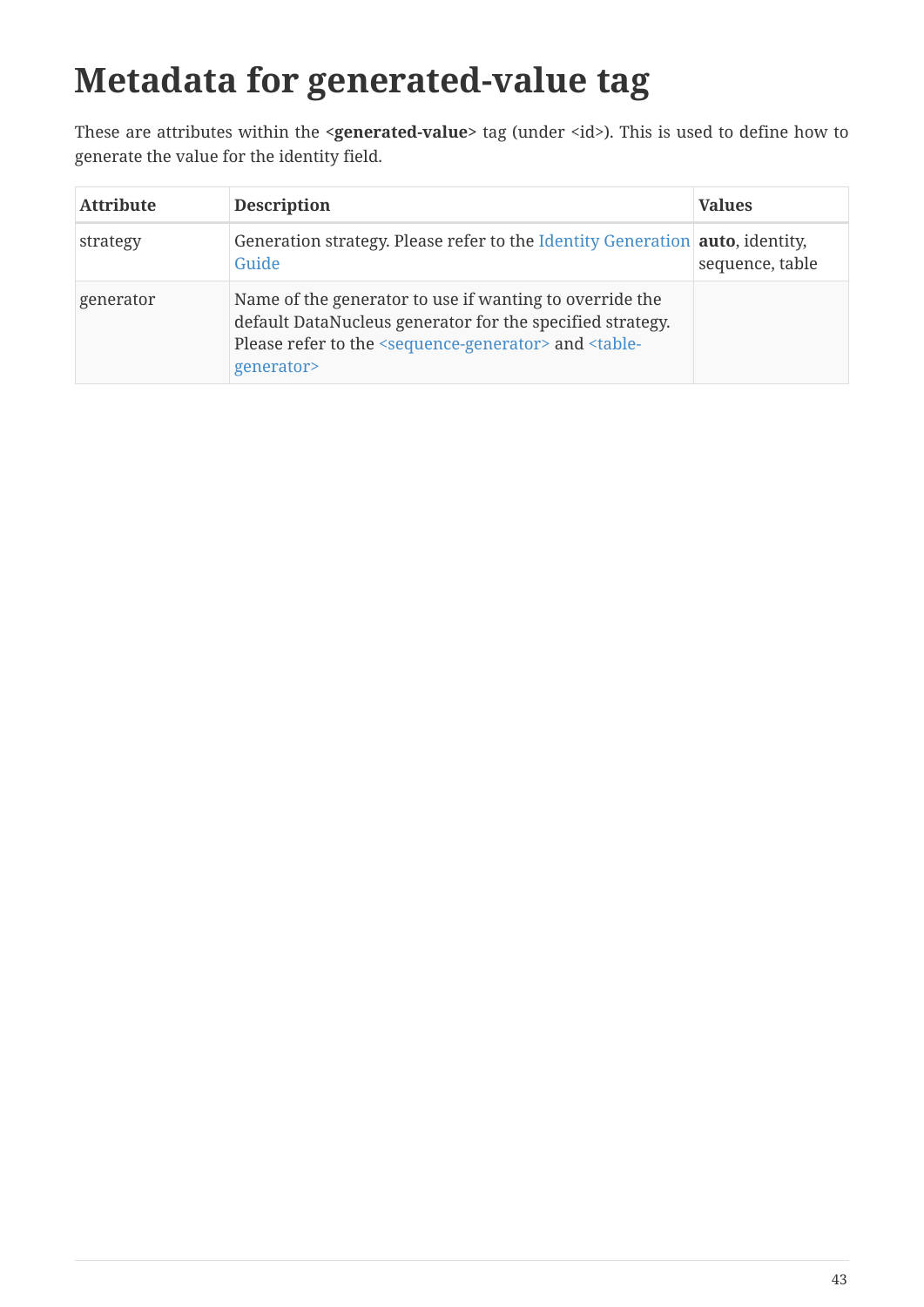# **Metadata for datastore-id tag**

These are attributes within the **<datastore-id>** tag (under <entity>). This is used to define the entity is using datastore identity (DataNucleus extension).

| Attribute       | <b>Description</b>                                                                                                | <b>Values</b> |
|-----------------|-------------------------------------------------------------------------------------------------------------------|---------------|
| column          | Name of the surrogate column to add for the datastore<br>identity.                                                |               |
| generated-value | Details of the generated value strategy and generator.<br>Please refer to the <generated-value></generated-value> |               |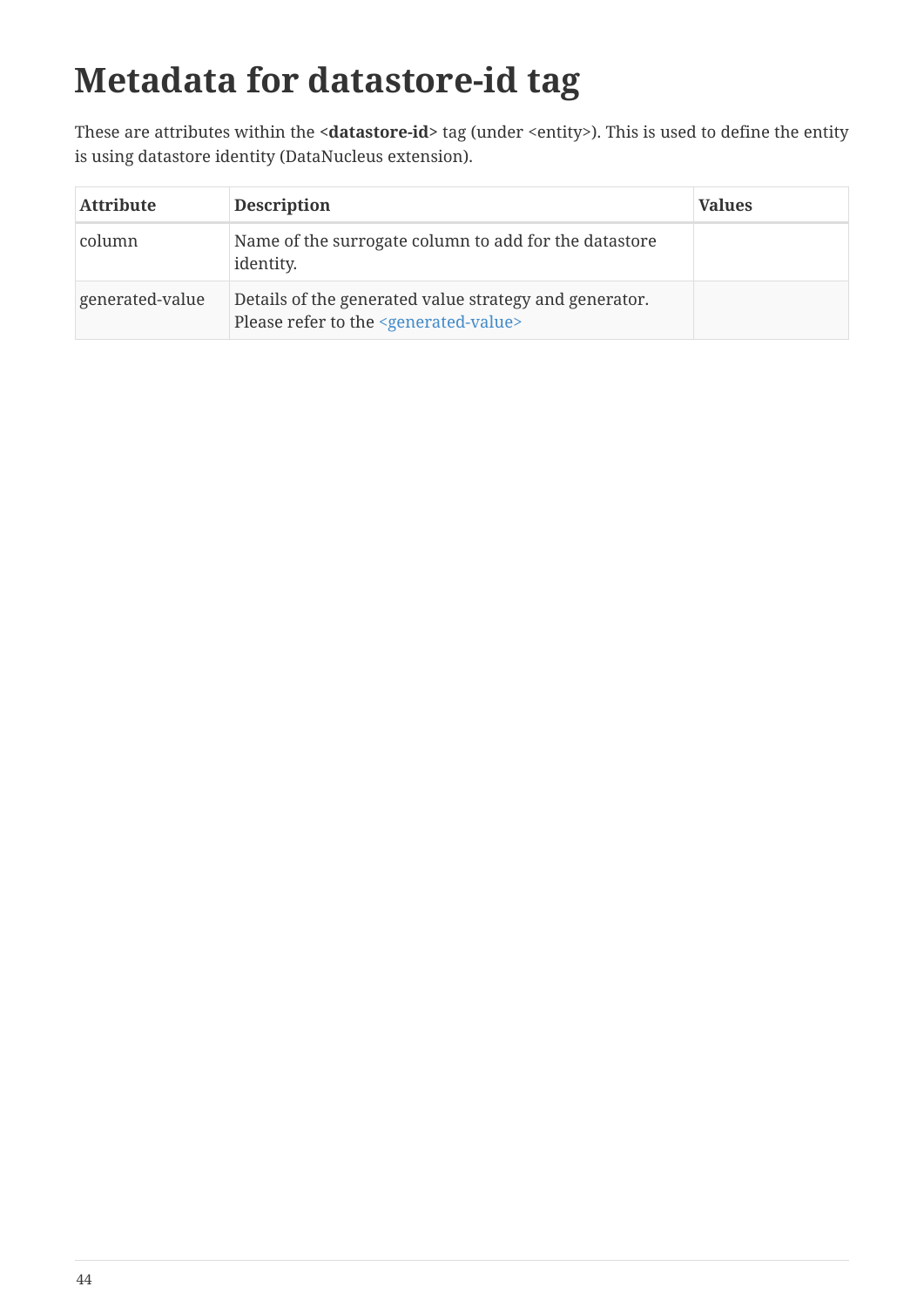### **Metadata for surrogate-version tag**

These are attributes within the **<surrogate-version>** tag (under <entity>). This is used to define the entity has a surrogate version column (DataNucleus extension).

| <b>Attribute</b> | <b>Description</b>                                                  | <b>Values</b> |
|------------------|---------------------------------------------------------------------|---------------|
| column           | Name of the surrogate column to add for the version.                |               |
| indexed          | Whether the surrogate version column should be indexed. true, false |               |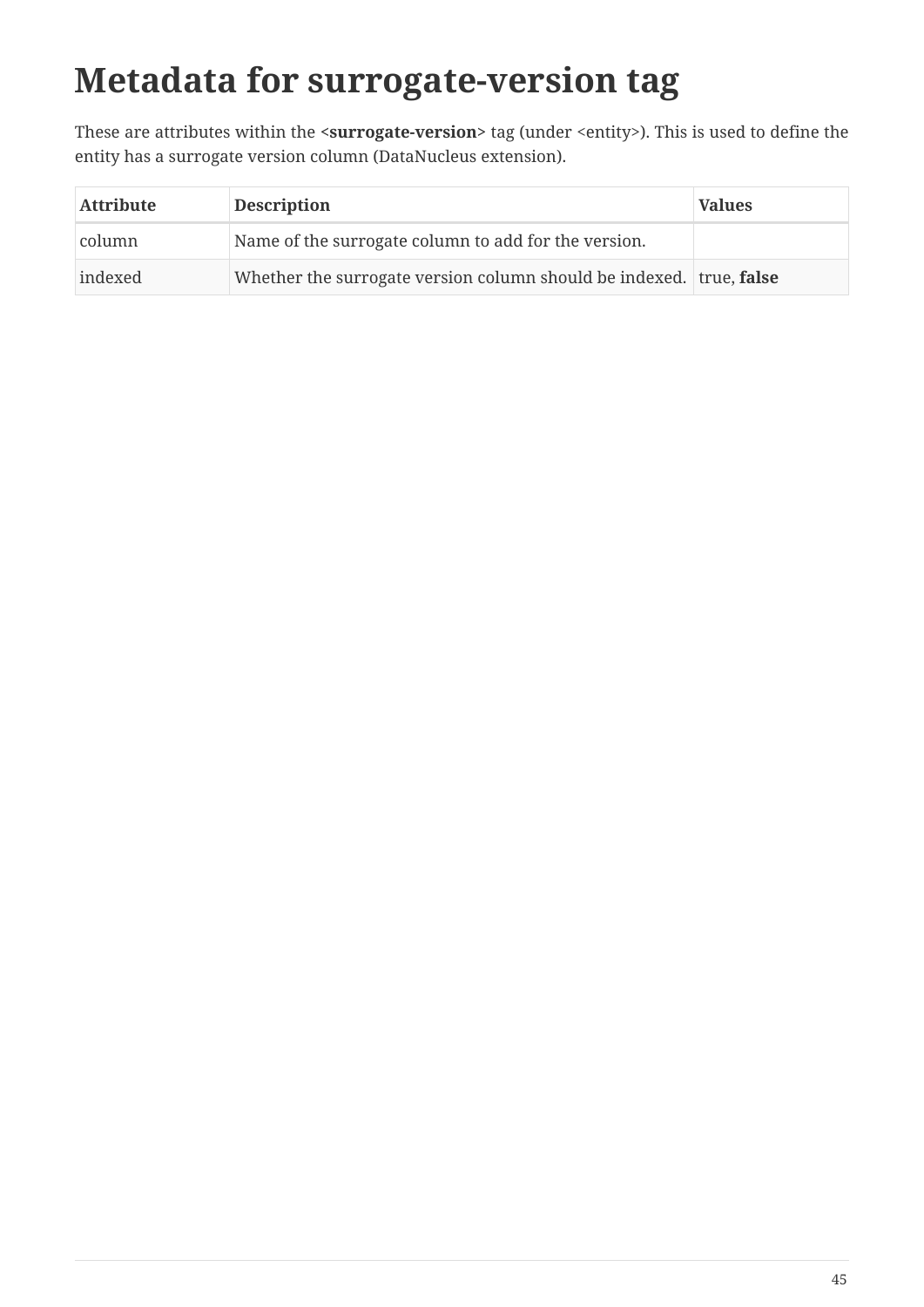## **Metadata for embedded-id tag**

These are attributes within the **<embedded-id>** tag (under <attributes>). This is used to define the field used to be the (embedded) identity of the class. **Note that this is not yet fully supported specify the fields in the class**

| <b>Attribute</b> | <b>Description</b>           | <b>Values</b> |
|------------------|------------------------------|---------------|
| name             | Name of the field (required) |               |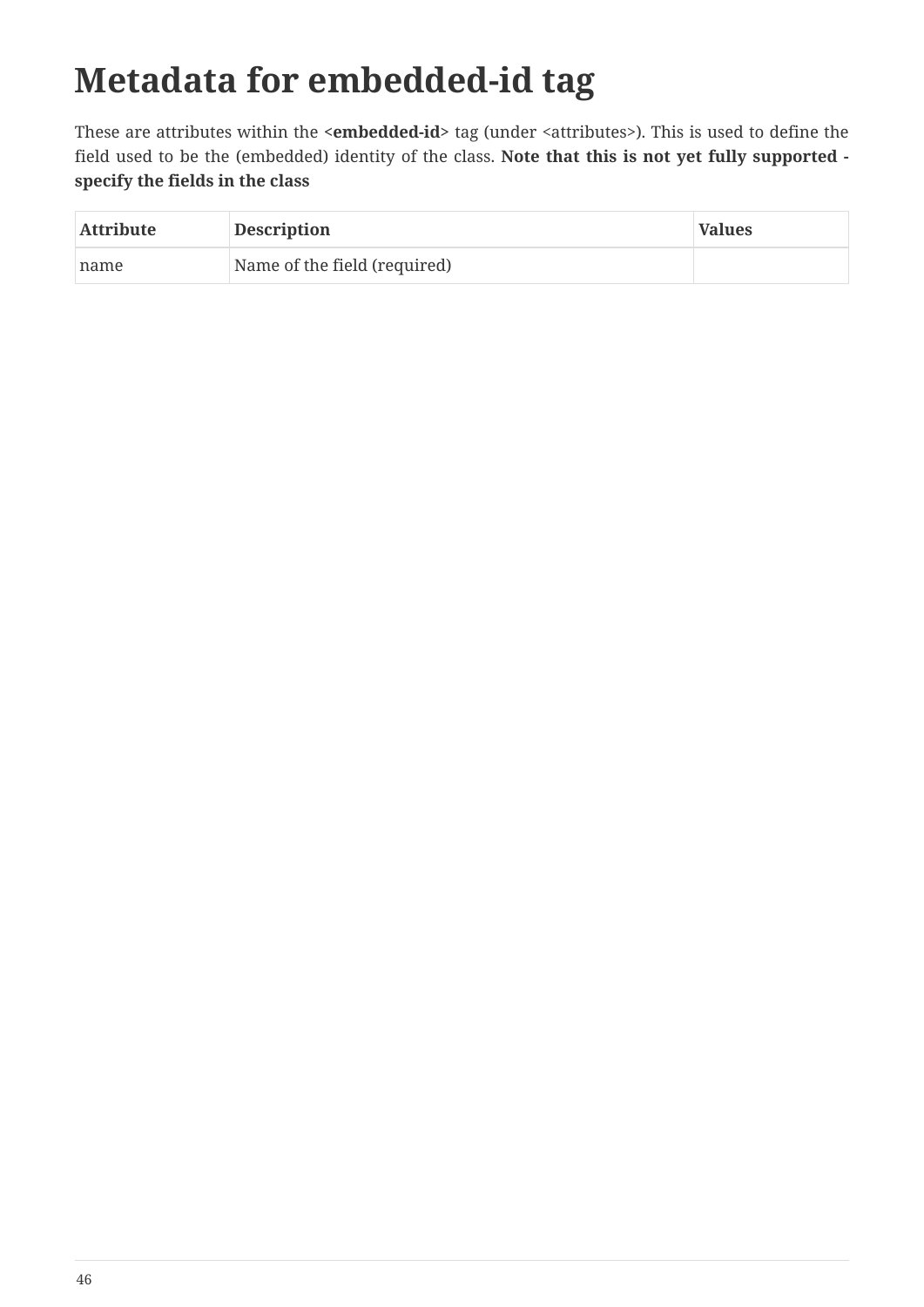# **Metadata for version tag**

These are attributes within the **<version>** tag (under <attributes>). This is used to define the field used to be hold the version of the class.

| <b>Attribute</b> | <b>Description</b>           | <b>Values</b> |
|------------------|------------------------------|---------------|
| name             | Name of the field (required) |               |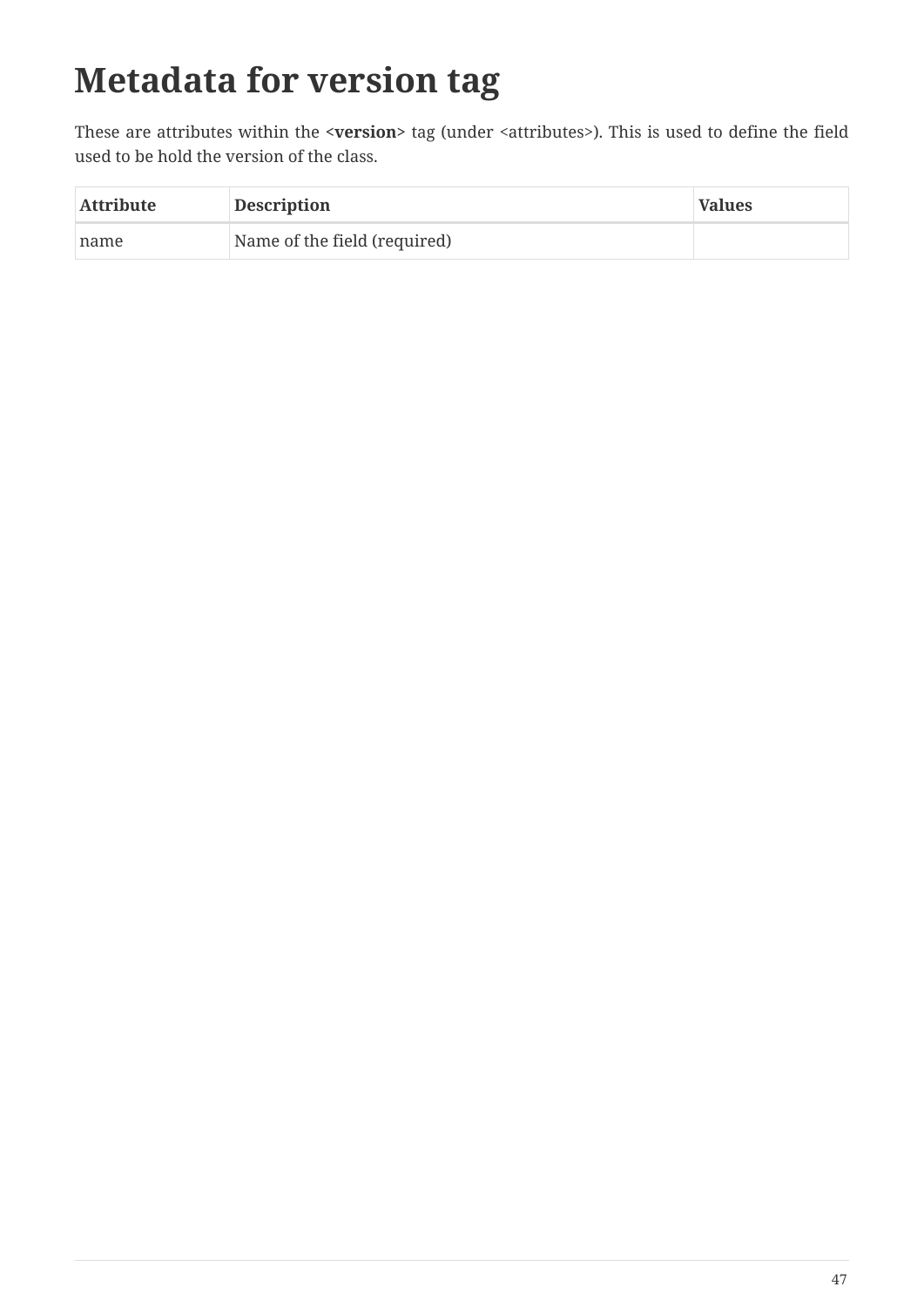### **Metadata for basic tag**

These are attributes within the **<basic>** tag (under <attributes>). This is used to define the persistence information for the field.

| <b>Attribute</b> | <b>Description</b>                                                                 | <b>Values</b> |
|------------------|------------------------------------------------------------------------------------|---------------|
| name             | Name of the field (required)                                                       |               |
| fetch            | Fetch type for this field                                                          | LAZY, EAGER   |
| optional         | Whether this field may be null and may be used in schema true, false<br>generation |               |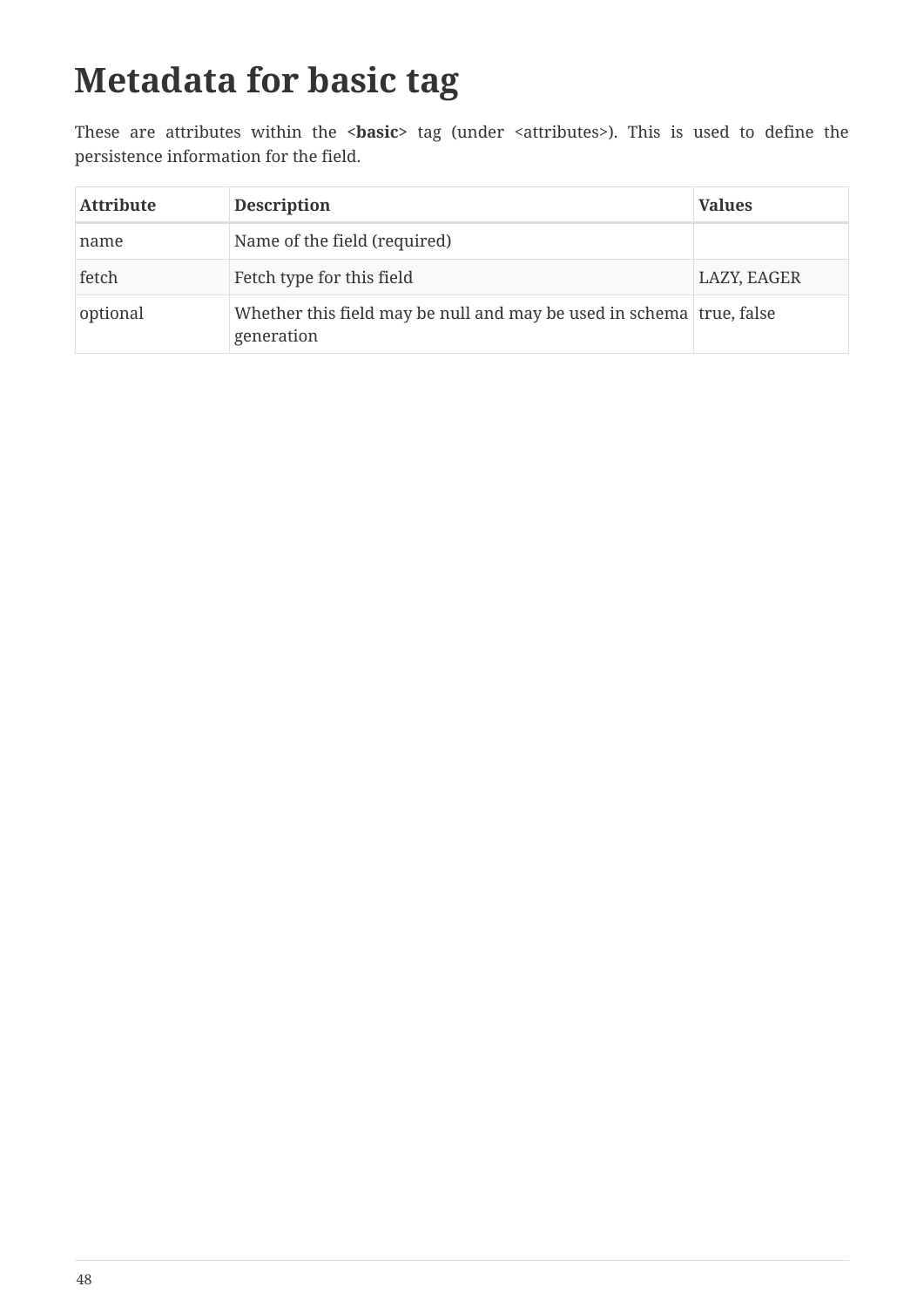# **Metadata for temporal tag**

These are attributes within the **<temporal>** tag (under <basic>). This is used to define the details of persistence as a temporal type. The contents of the element can be one of DATE, TIME, TIMESTAMP.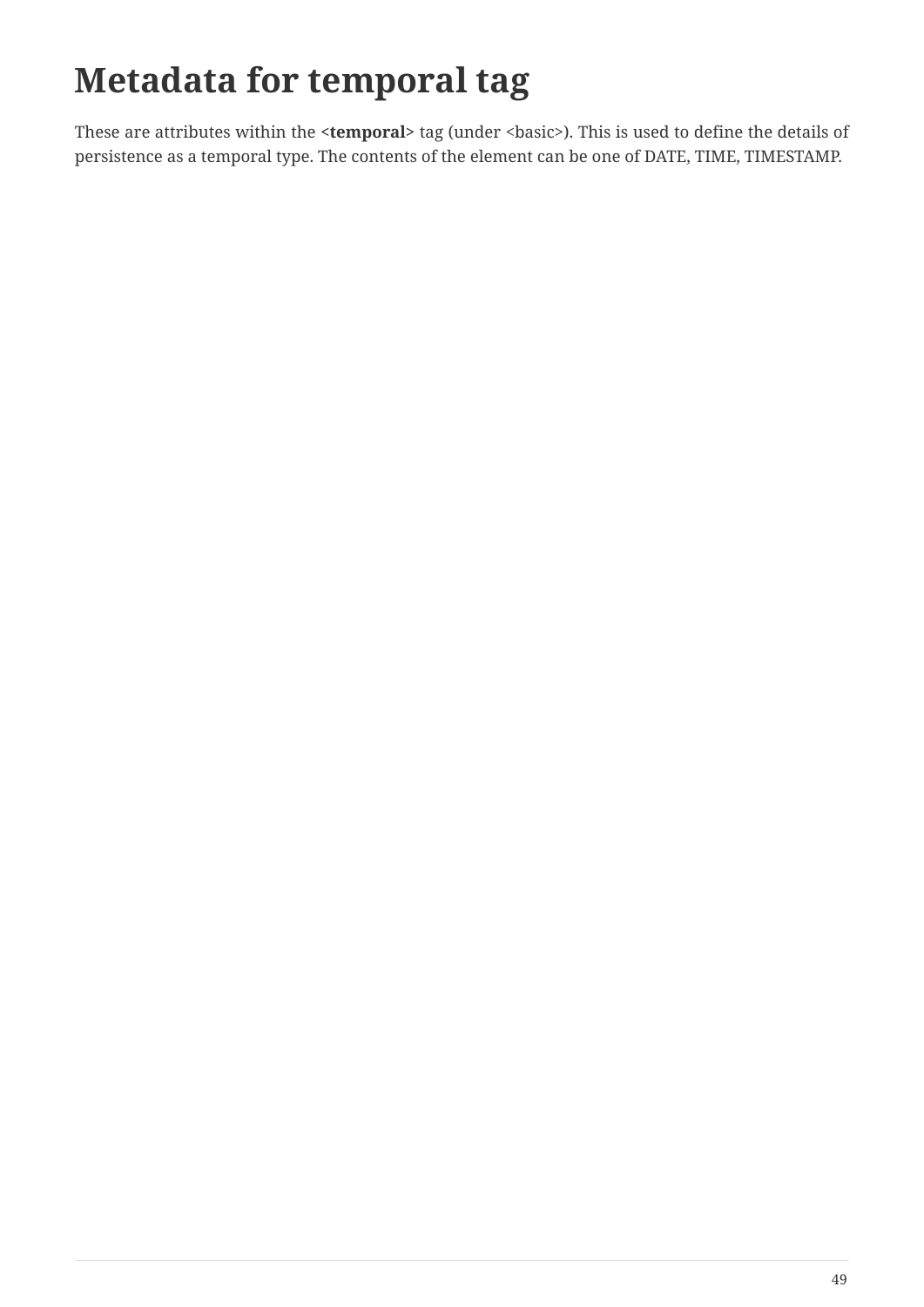# **Metadata for enumerated tag**

These are attributes within the **<enumerated>** tag (under <basic>). This is used to define the details of persistence as an enum type. The contents of the element can be one of **ORDINAL** or STRING to represent whether the enum is persisted as an integer-based or the actual string.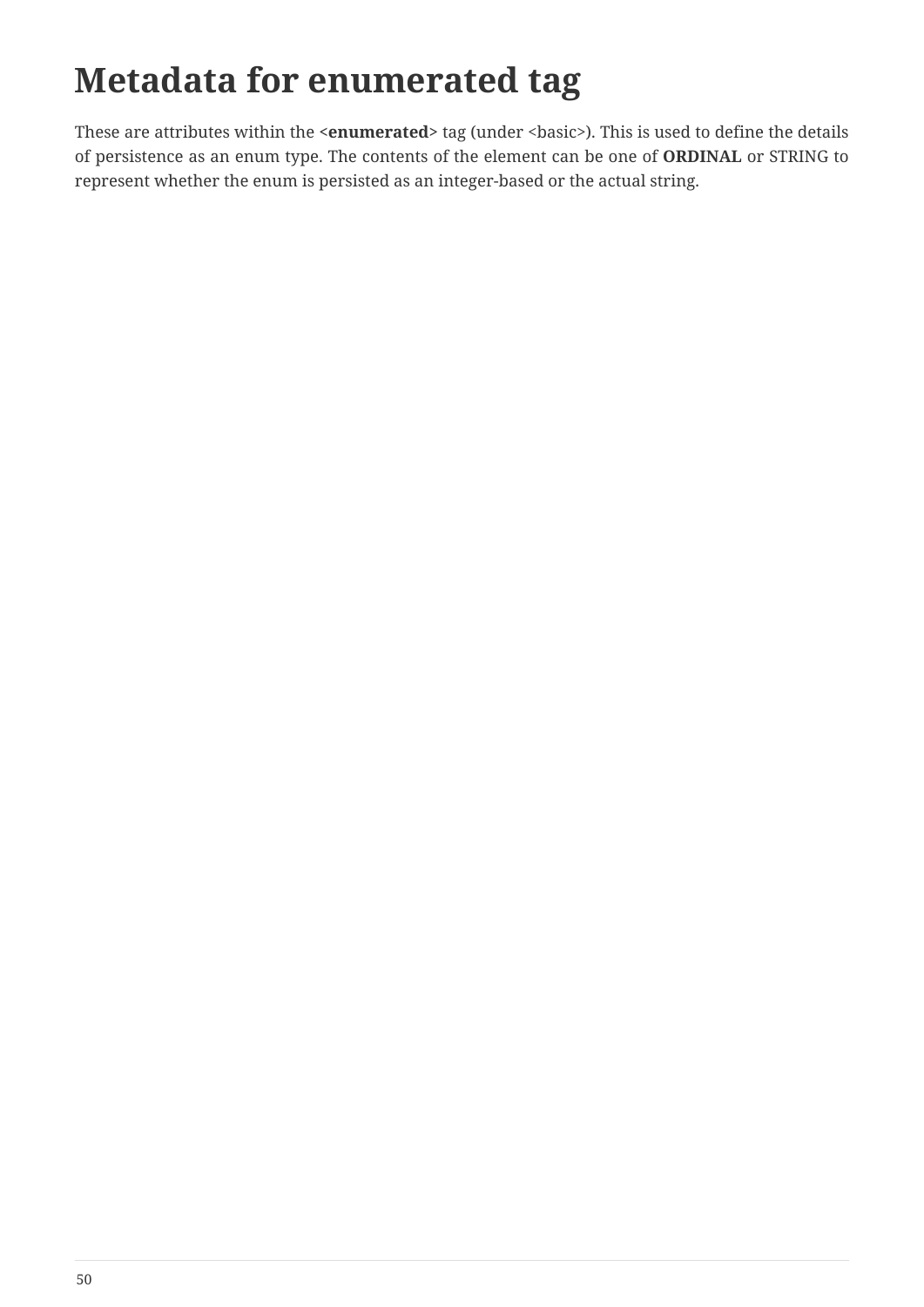#### **Metadata for one-to-one tag**

These are attributes within the **<one-to-one>** tag (under <attributes>). This is used to define that the field is part of a 1-1 relation.

| <b>Attribute</b> | <b>Description</b>                                                          | <b>Values</b>      |
|------------------|-----------------------------------------------------------------------------|--------------------|
| name             | Name of the field (required)                                                |                    |
| target-entity    | Class name of the related entity                                            |                    |
| fetch            | Whether the field should be fetched immediately                             | <b>EAGER, LAZY</b> |
| optional         | Whether the field can store nulls.                                          | true, false        |
| mapped-by        | Name of the field that owns the relation (specified on the<br>inverse side) |                    |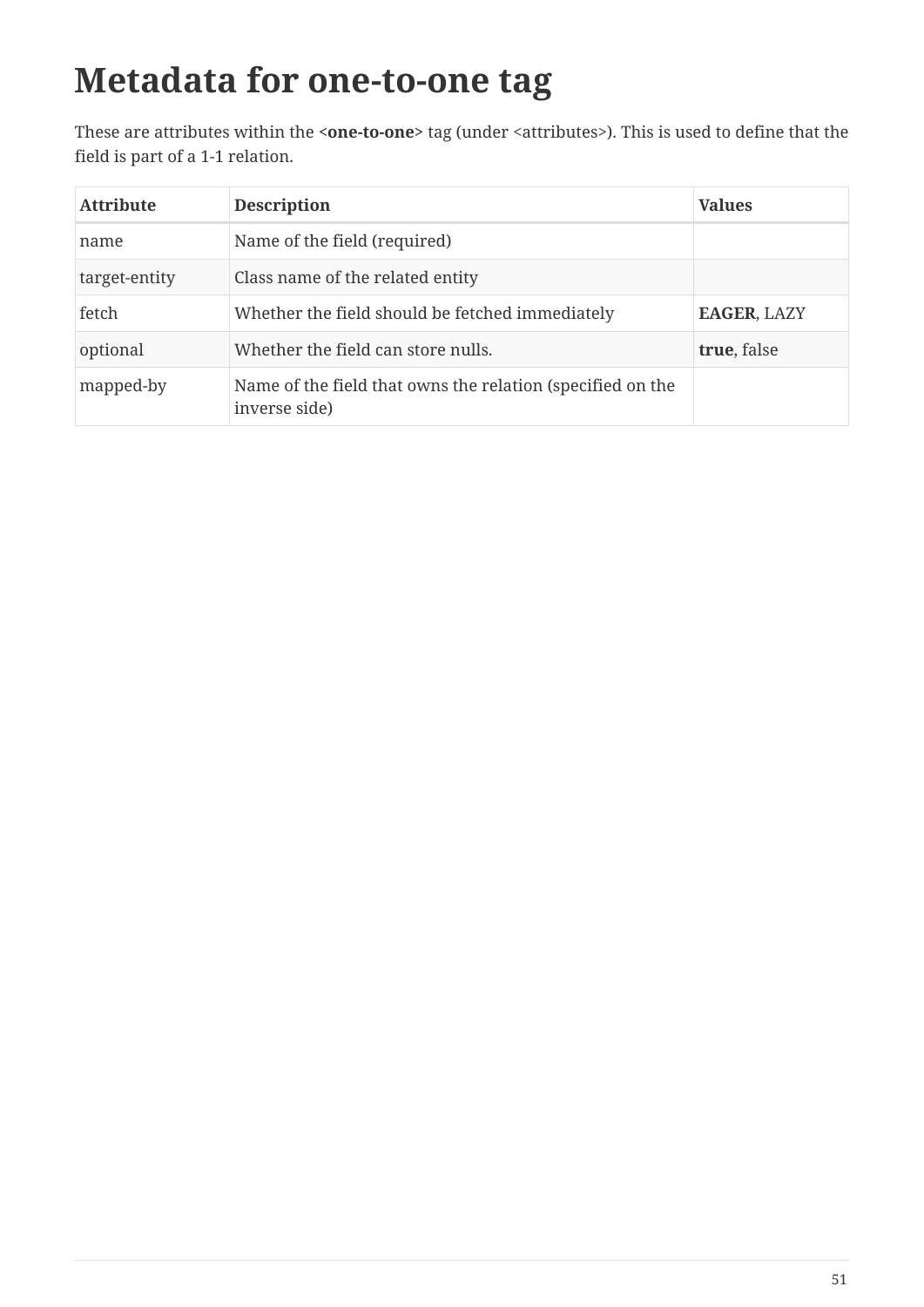#### **Metadata for many-to-one tag**

These are attributes within the **<many-to-one>** tag (under <attributes>). This is used to define that the field is part of a N-1 relation.

| <b>Attribute</b> | <b>Description</b>                              | <b>Values</b>      |
|------------------|-------------------------------------------------|--------------------|
| name             | Name of the field (required)                    |                    |
| target-entity    | Class name of the related entity                |                    |
| fetch            | Whether the field should be fetched immediately | <b>EAGER, LAZY</b> |
| optional         | Whether the field can store nulls.              | true, false        |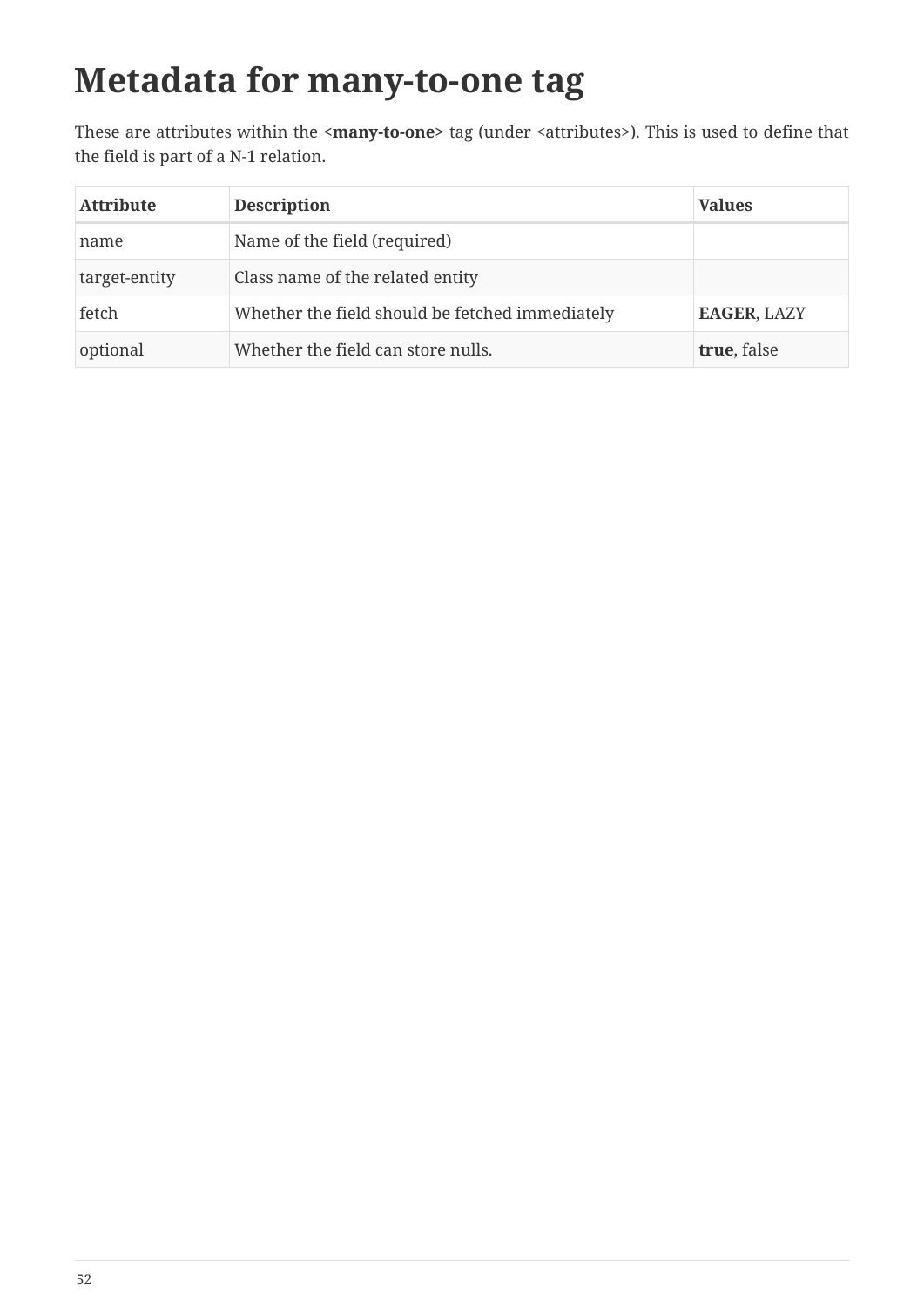### **Metadata for element-collection tag**

These are attributes within the **<element-collection>** tag (under <attributes>). This is used to define that the field is part of a 1-N non-PC relation.

| <b>Attribute</b> | <b>Description</b>                              | <b>Values</b>      |
|------------------|-------------------------------------------------|--------------------|
| name             | Name of the field (required)                    |                    |
| target-class     | Class name of the related object                |                    |
| fetch            | Whether the field should be fetched immediately | <b>EAGER, LAZY</b> |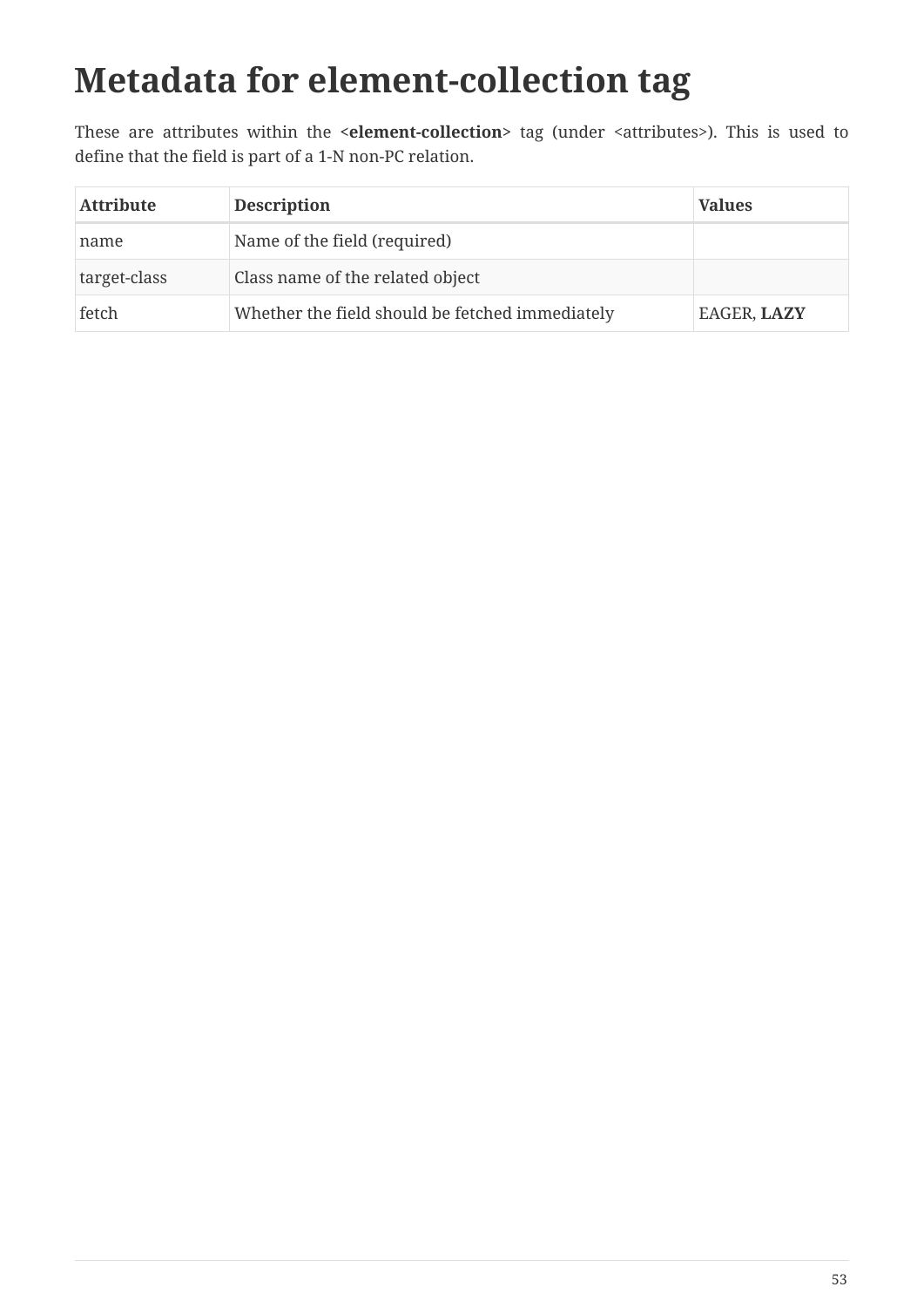#### **Metadata for one-to-many tag**

These are attributes within the **<one-to-many>** tag (under <attributes>). This is used to define that the field is part of a 1-N relation.

| <b>Attribute</b> | <b>Description</b>                                                                  | <b>Values</b> |
|------------------|-------------------------------------------------------------------------------------|---------------|
| name             | Name of the field (required)                                                        |               |
| target-entity    | Class name of the related entity                                                    |               |
| fetch            | Whether the field should be fetched immediately                                     | EAGER, LAZY   |
| mapped-by        | Name of the field that owns the relation (specified on the<br>inverse side)         |               |
| orphan-removal   | Whether to remove orphans when either removing the<br>owner or removing the element | false         |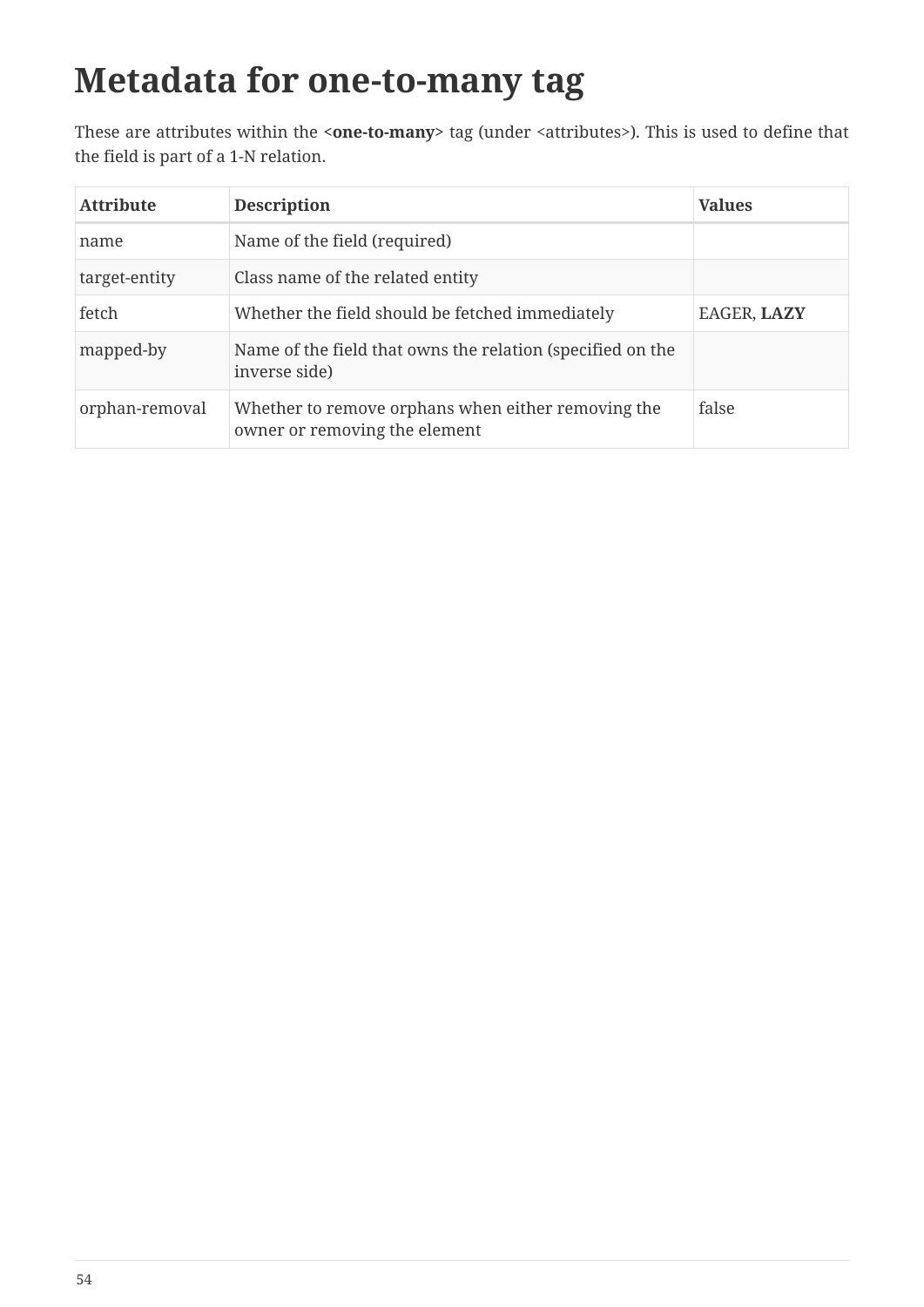#### **Metadata for many-to-many tag**

These are attributes within the **<many-to-many>** tag (under <attributes>). This is used to define that the field is part of a M-N relation.

| <b>Attribute</b> | <b>Description</b>                                                                                   | <b>Values</b>      |
|------------------|------------------------------------------------------------------------------------------------------|--------------------|
| name             | Name of the field (required)                                                                         |                    |
| target-entity    | Class name of the related entity                                                                     |                    |
| fetch            | Whether the field should be fetched immediately                                                      | <b>EAGER, LAZY</b> |
| mapped-by        | Name of the field on the non-owning side that completes<br>the relation. Specified on the owner side |                    |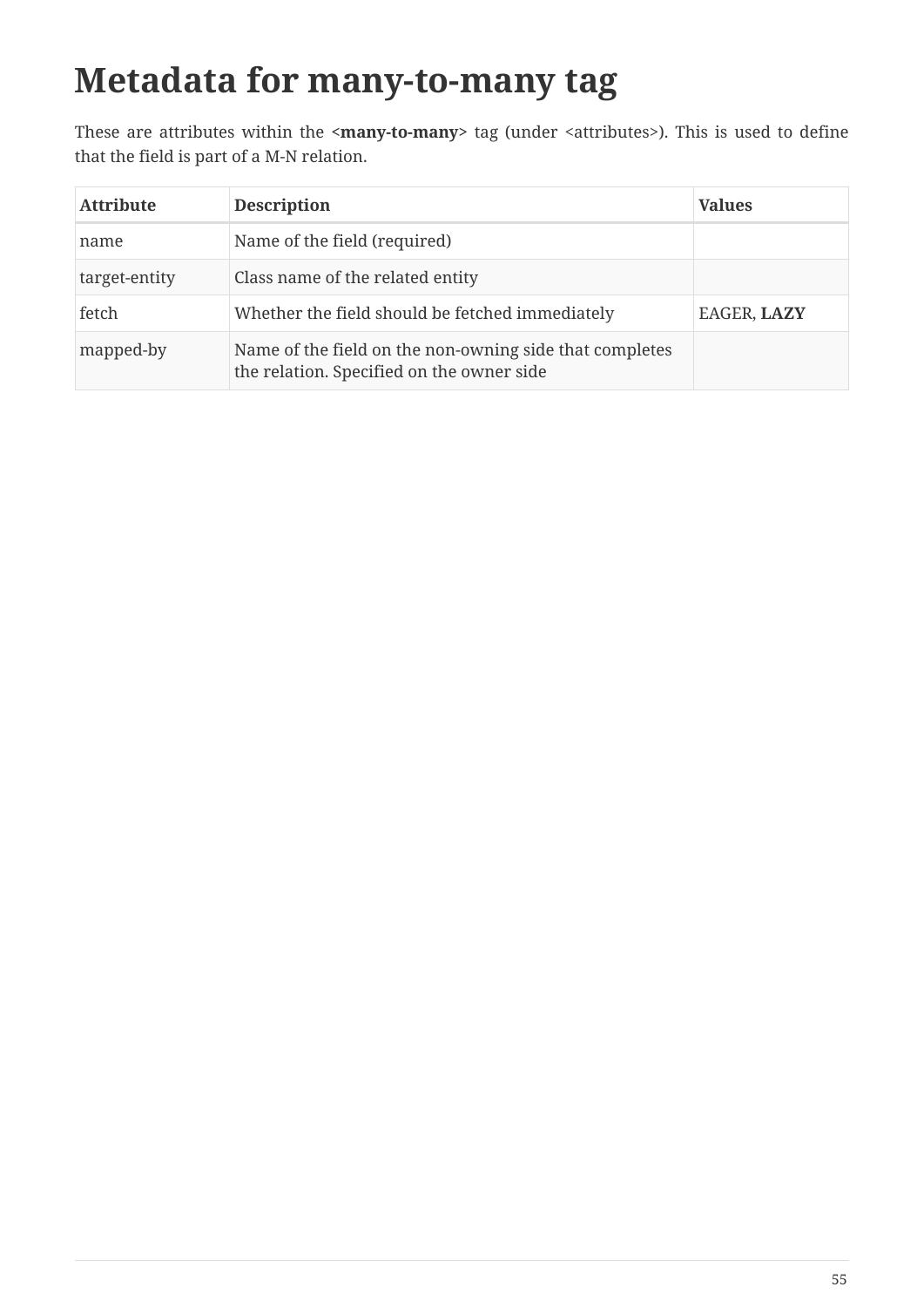# **Metadata for embedded tag**

These are attributes within the **<embedded>** tag (under <attributes>). This is used to define that the field is part of an embedded relation.

| <b>Attribute</b> | <b>Description</b>           | <b>Values</b> |
|------------------|------------------------------|---------------|
| name             | Name of the field (required) |               |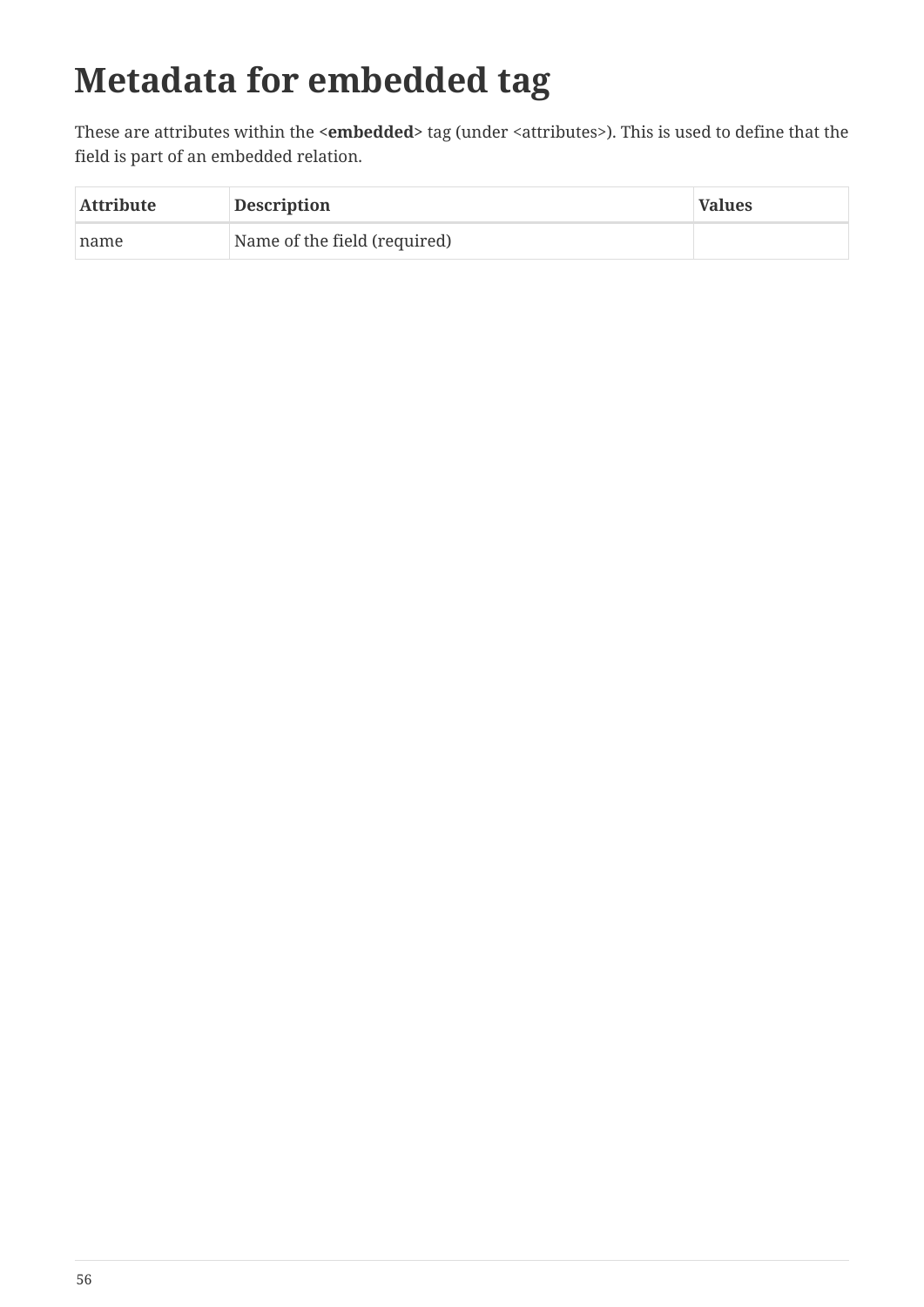### **Metadata for order-by tag**

This element is specified under  $\langle$ one-to-many $\rangle$  or  $\langle$ many-to-many $\rangle$ . It is used to define the field(s) of the element class that is used for ordering the elements when they are retrieved from the datastore. It has no attributes and the ordering is specified within the element itself. It should be a comma-separated list of field names (of the element) with optional "ASC" or "DESC" to signify ascending or descending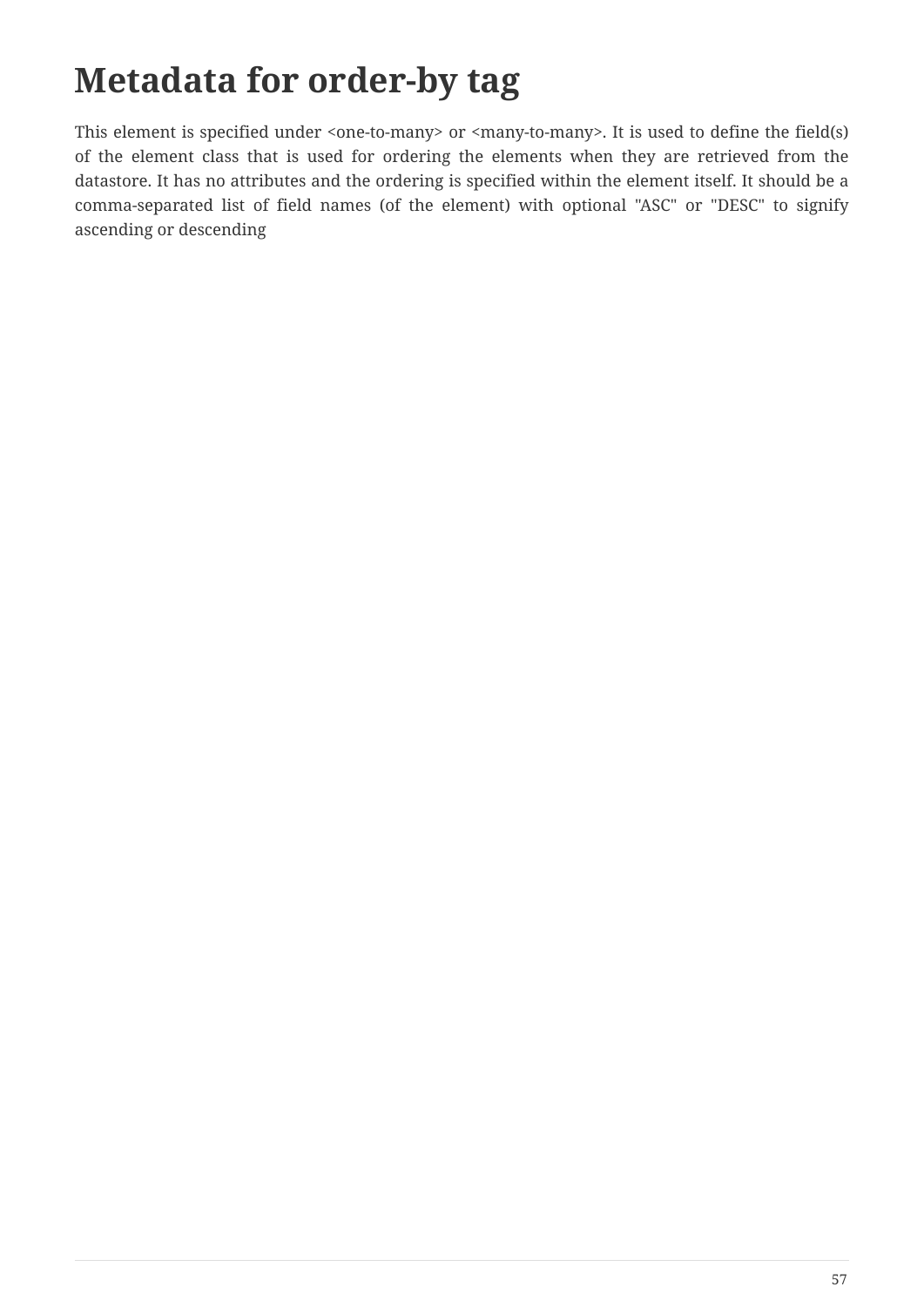# **Metadata for order-column tag**

This element is specified under <one-to-many> or <many-to-many>. It is used to define that the List will be ordered with the ordering stored in a surrogate column in the other table.

| <b>Attribute</b>  | <b>Description</b>                                                                                             | <b>Values</b>         |
|-------------------|----------------------------------------------------------------------------------------------------------------|-----------------------|
| name              | Name of the column                                                                                             | {fieldName} ORDE<br>R |
| nullable          | Whether the column is nullable                                                                                 | true, false           |
| insertable        | Whether the column is insertable                                                                               | true, false           |
| updatable         | Whether the column is updatable                                                                                | true, false           |
| column-definition | DDL to use for the column (everything except the column<br>name). This must include the SQL type of the column |                       |
| base              | Origin of the ordering (value for the first element)                                                           | 0                     |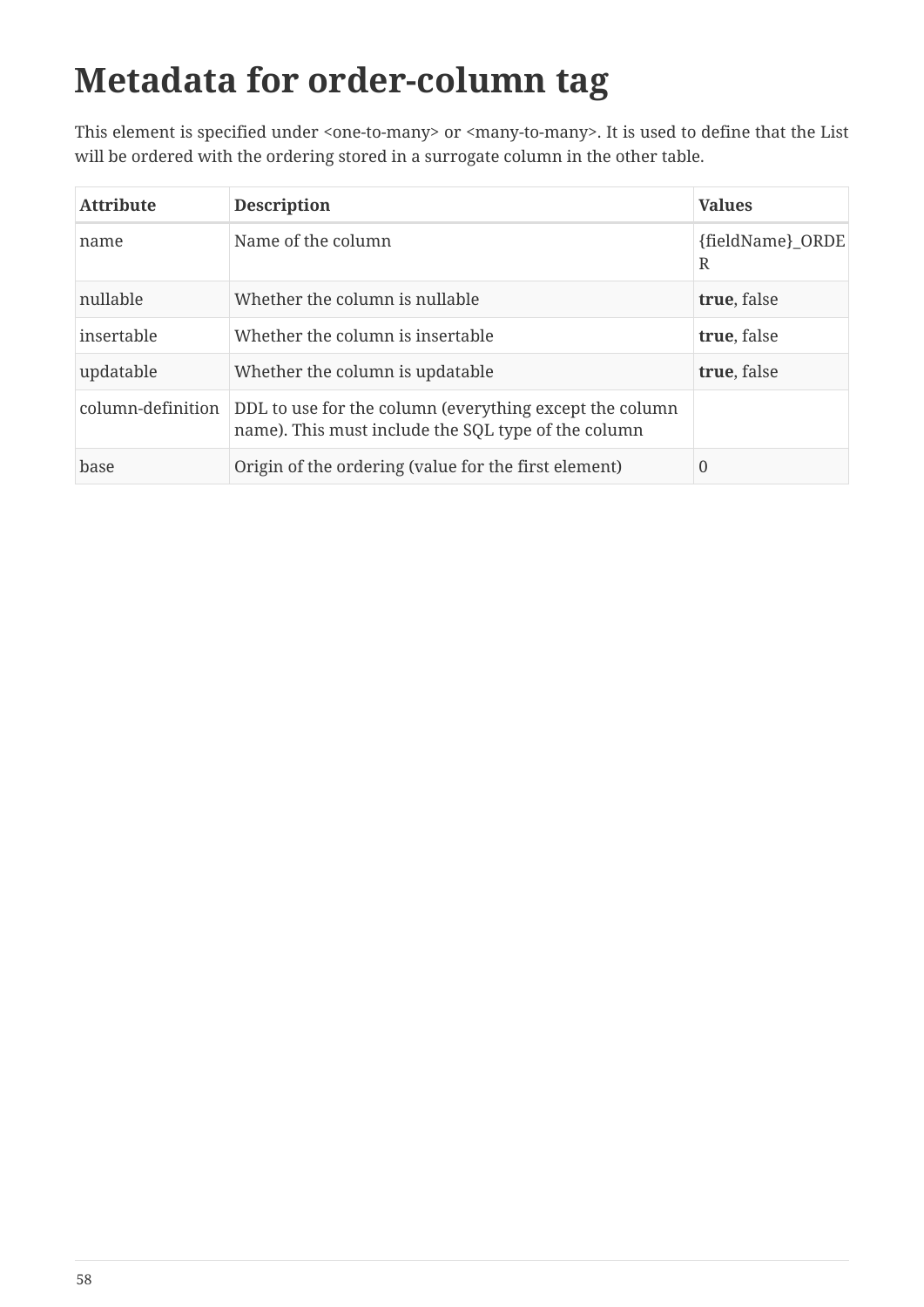# **Metadata for map-key tag**

These are attributes within the **<map-key>** tag (under <one-to-many> or <many-to-many>). This is used to define the field of the value class that is the key of a Map.

| <b>Attribute</b> | <b>Description</b>           | <b>Values</b> |
|------------------|------------------------------|---------------|
| name             | Name of the field (required) |               |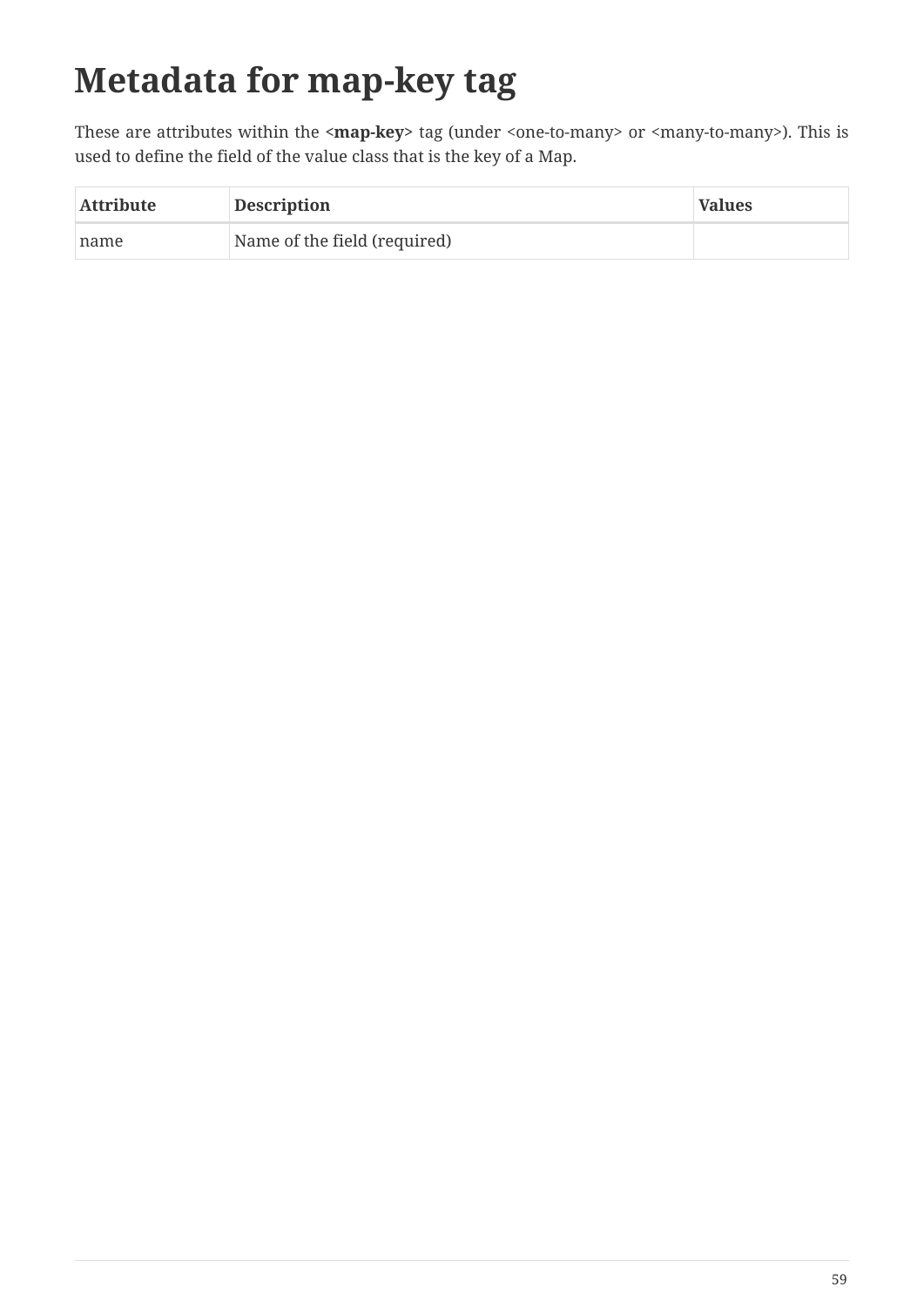### **Metadata for map-key-class tag**

These are attributes within the <**map-key-class**> tag (under <one-to-many> or <many-to-many>). This is used to define the key type for a Map.

| <b>Attribute</b> | <b>Description</b>               | <b>Values</b> |
|------------------|----------------------------------|---------------|
| class            | Type used for the key (required) |               |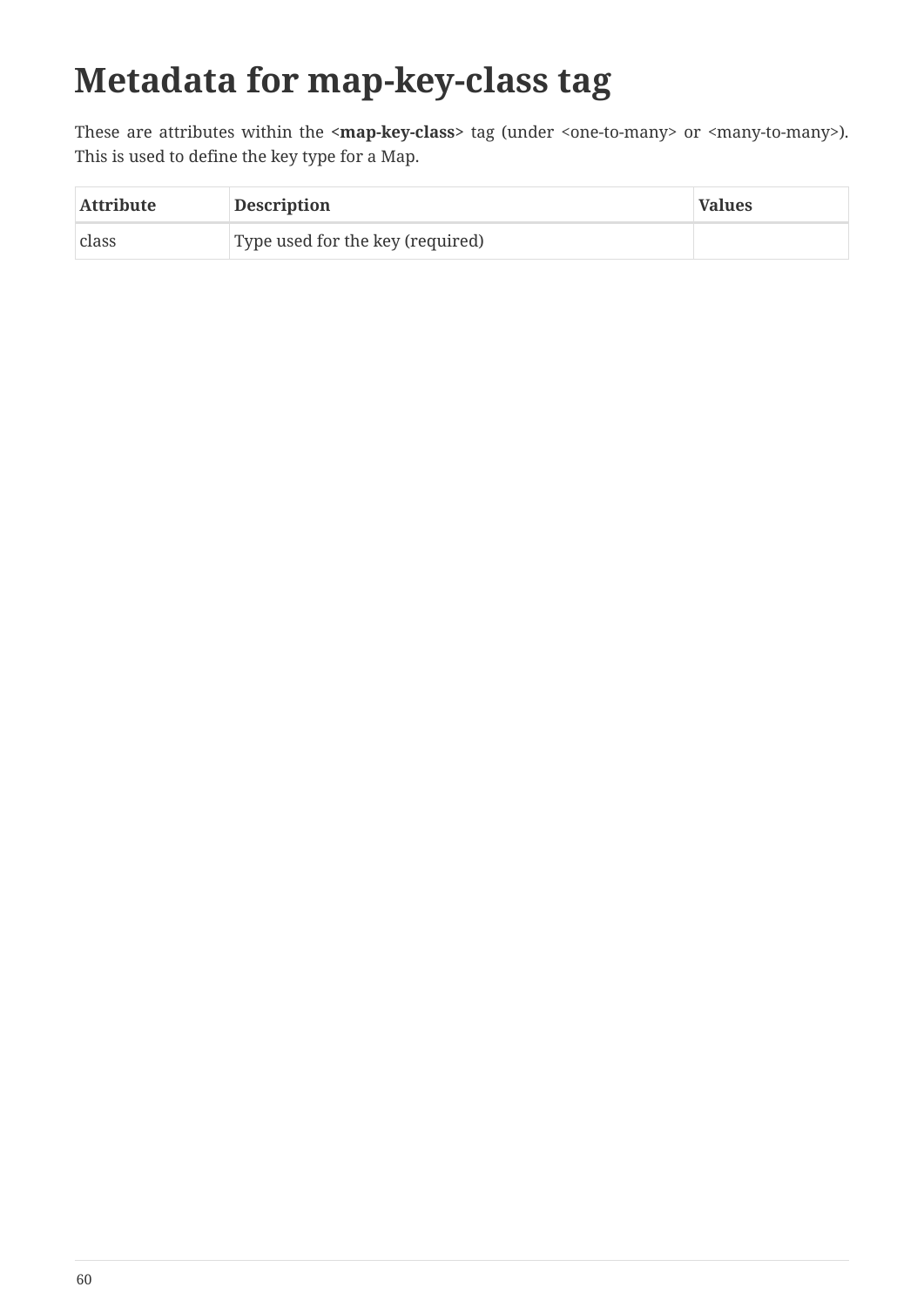### **Metadata for map-key-temporal tag**

Within the **<map-key-temporal>** tag (under <element-collection>, <one-to-many> or <many-tomany>) you put the TemporalType value.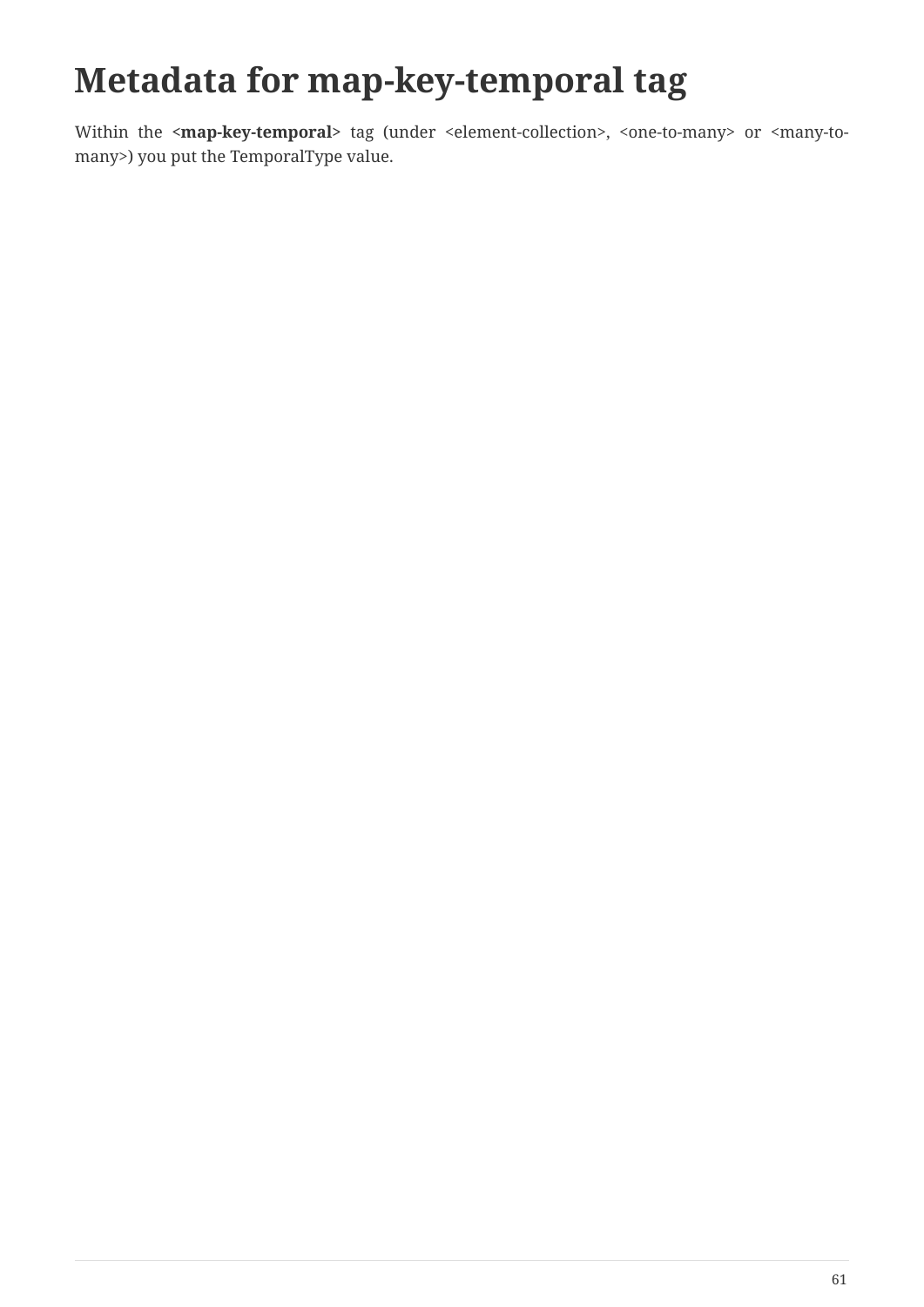### **Metadata for map-key-enumerated tag**

Within the <**map-key-enumerated**> tag (under <element-collection>, <one-to-many> or <many-tomany>) you put the EnumType value.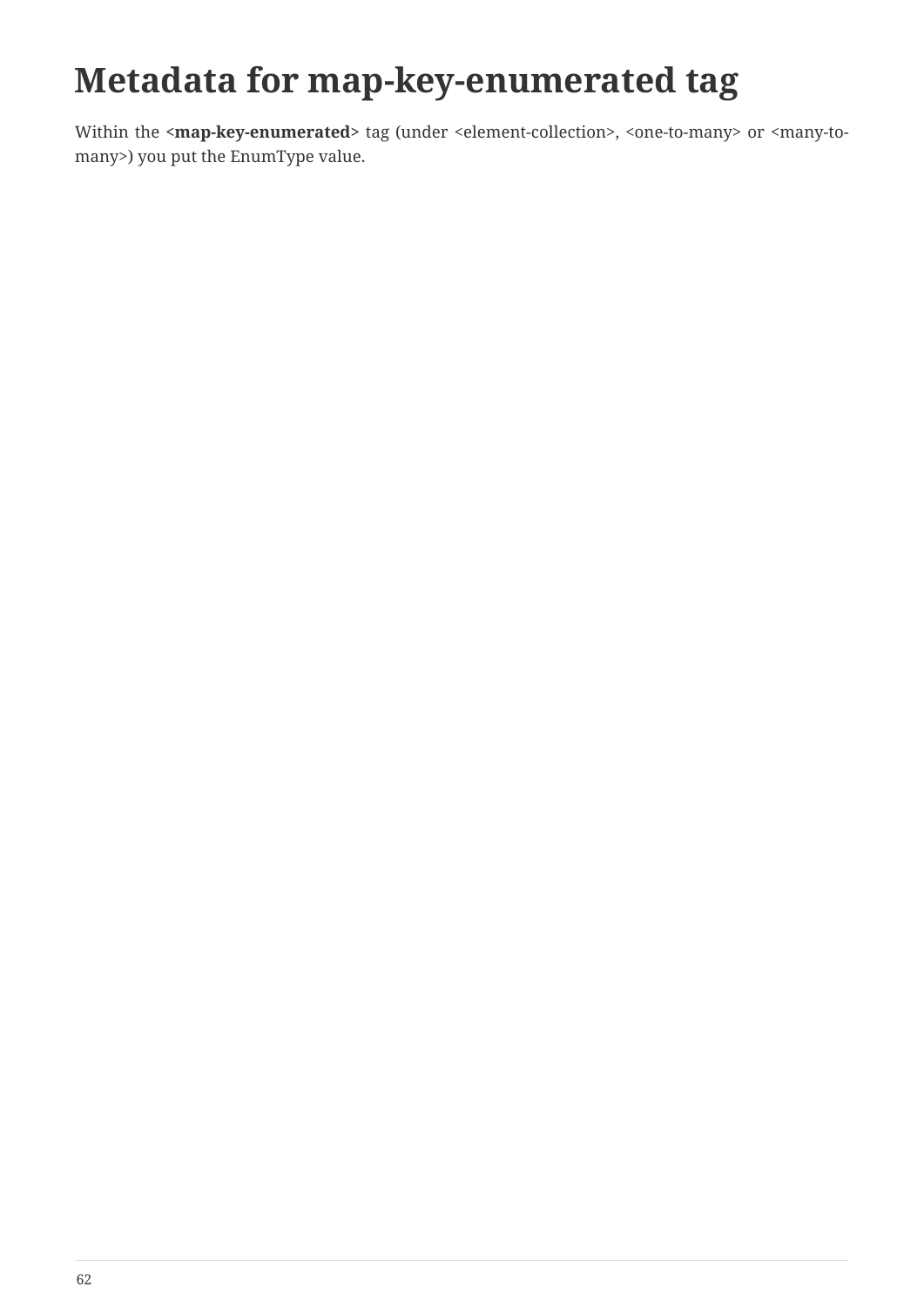# **Metadata for transient tag**

These are attributes within the **<transient>** tag (under <attributes>). This is used to define that the field is not to be persisted.

| <b>Attribute</b> | <b>Description</b>           | <b>Values</b> |
|------------------|------------------------------|---------------|
| name             | Name of the field (required) |               |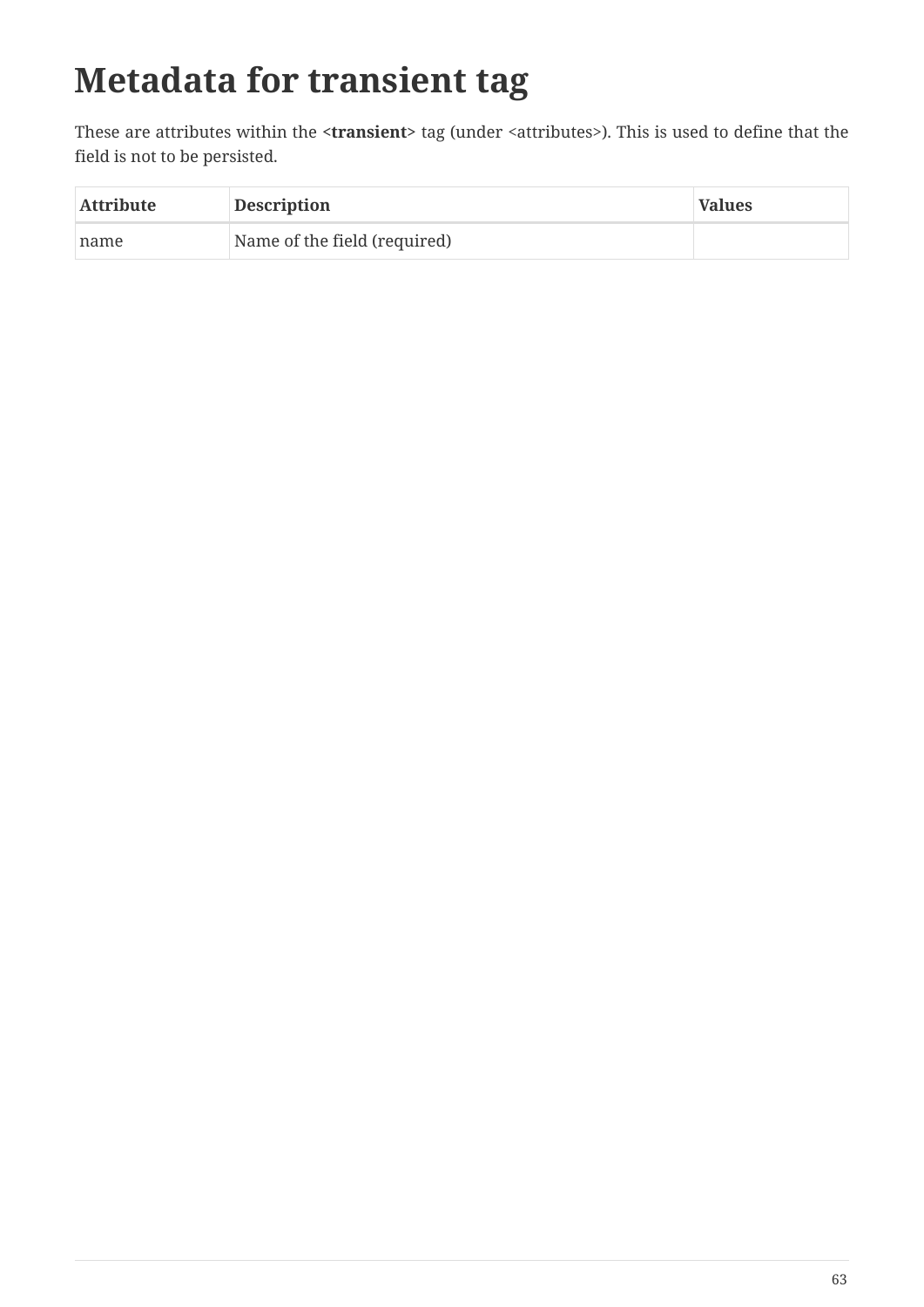# **Metadata for index tag**

These are attributes within the **<index>** element. This is used to define the details of an index when overriding the provider default.

| <b>Attribute</b> | <b>Description</b>                                                          | <b>Values</b> |
|------------------|-----------------------------------------------------------------------------|---------------|
| name             | Name of the index                                                           |               |
| unique           | Whether the index is unique                                                 |               |
| column-list      | List of columns (including any ASC, DESC specifications for<br>each column) |               |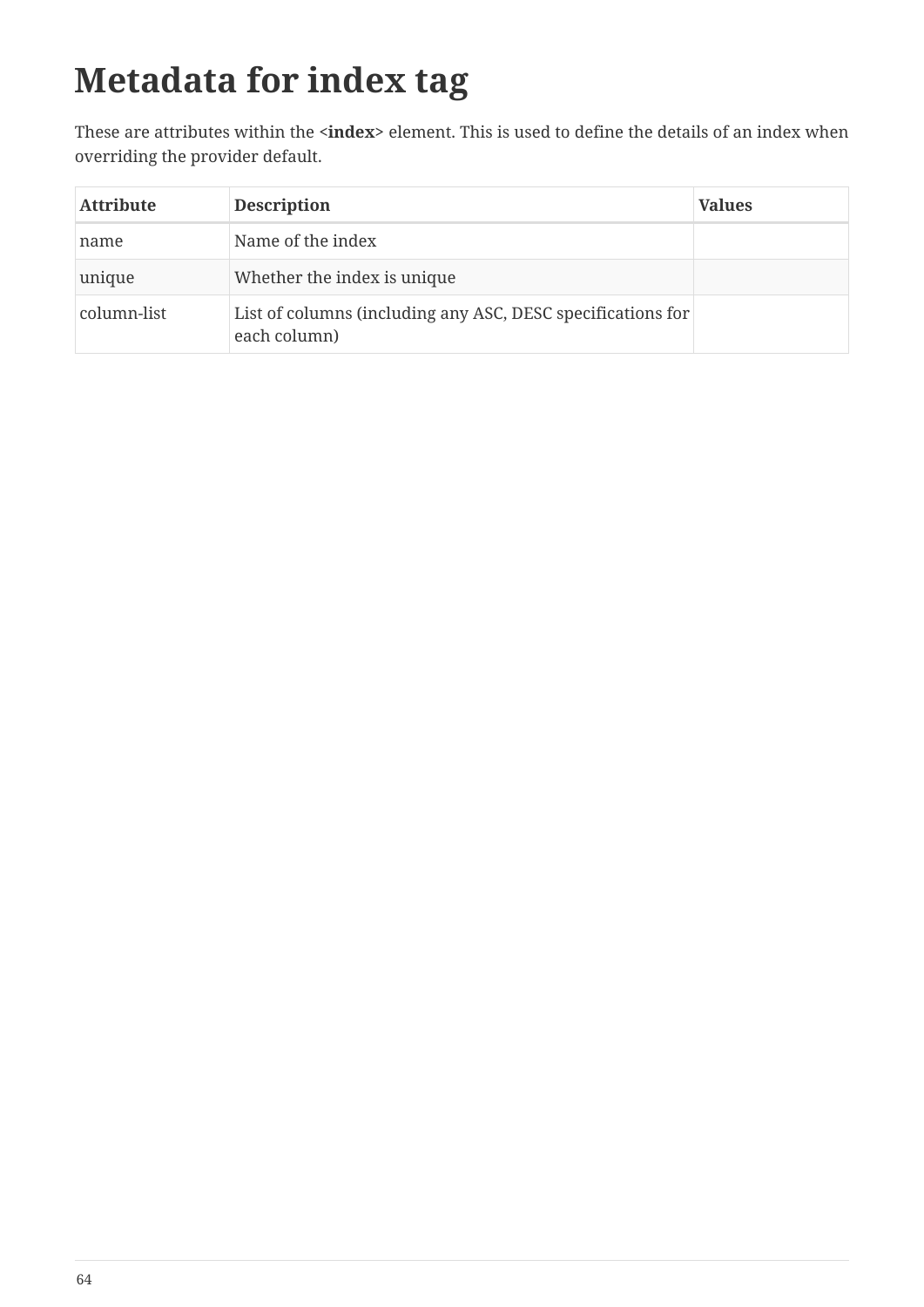# **Metadata for foreign-key tag**

These are attributes within the **<foreign-key>** element. This is used to define the details of a foreign-key when overriding the provider default.

| <b>Attribute</b> | <b>Description</b>                             | <b>Values</b> |
|------------------|------------------------------------------------|---------------|
| name             | Name of the foreign-key                        |               |
| value            | Constraint mode                                |               |
| <sub>on</sub>    | foreignKeyDefiniti The DDL for the foreign key |               |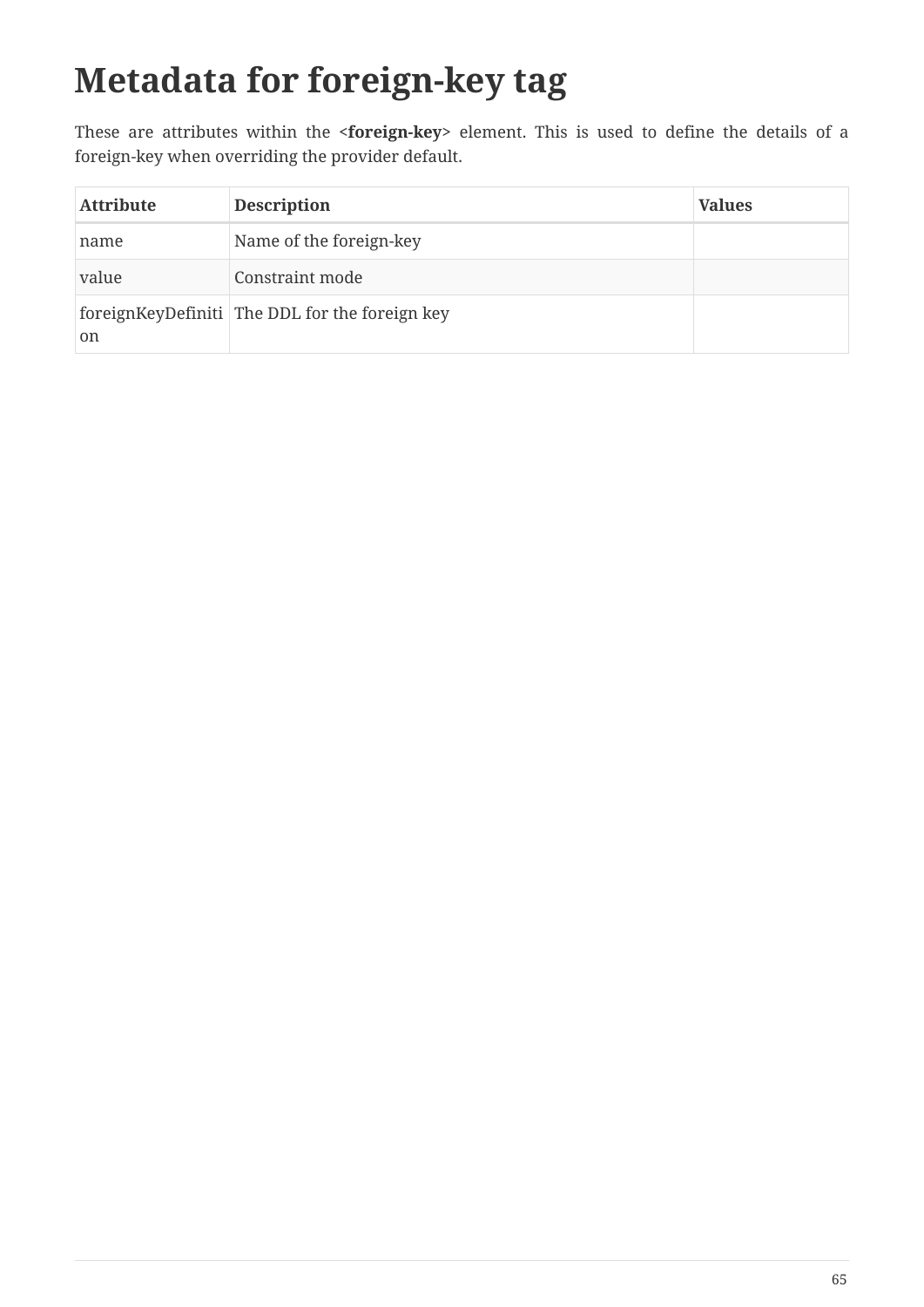#### **Metadata for convert tag**

These are attributes within the **<convert>** element, under **<basic>**. This is used to define the use of type conversion on this field.

| <b>Attribute</b> | <b>Description</b>                                                                         | <b>Values</b> |
|------------------|--------------------------------------------------------------------------------------------|---------------|
| converter        | Class name of the converter                                                                |               |
| attribute-name   | Name of the embedded field to convert (optional). Not yet<br>supported                     |               |
|                  | disable-conversion Whether to disable any auto-apply converters for this field true, false |               |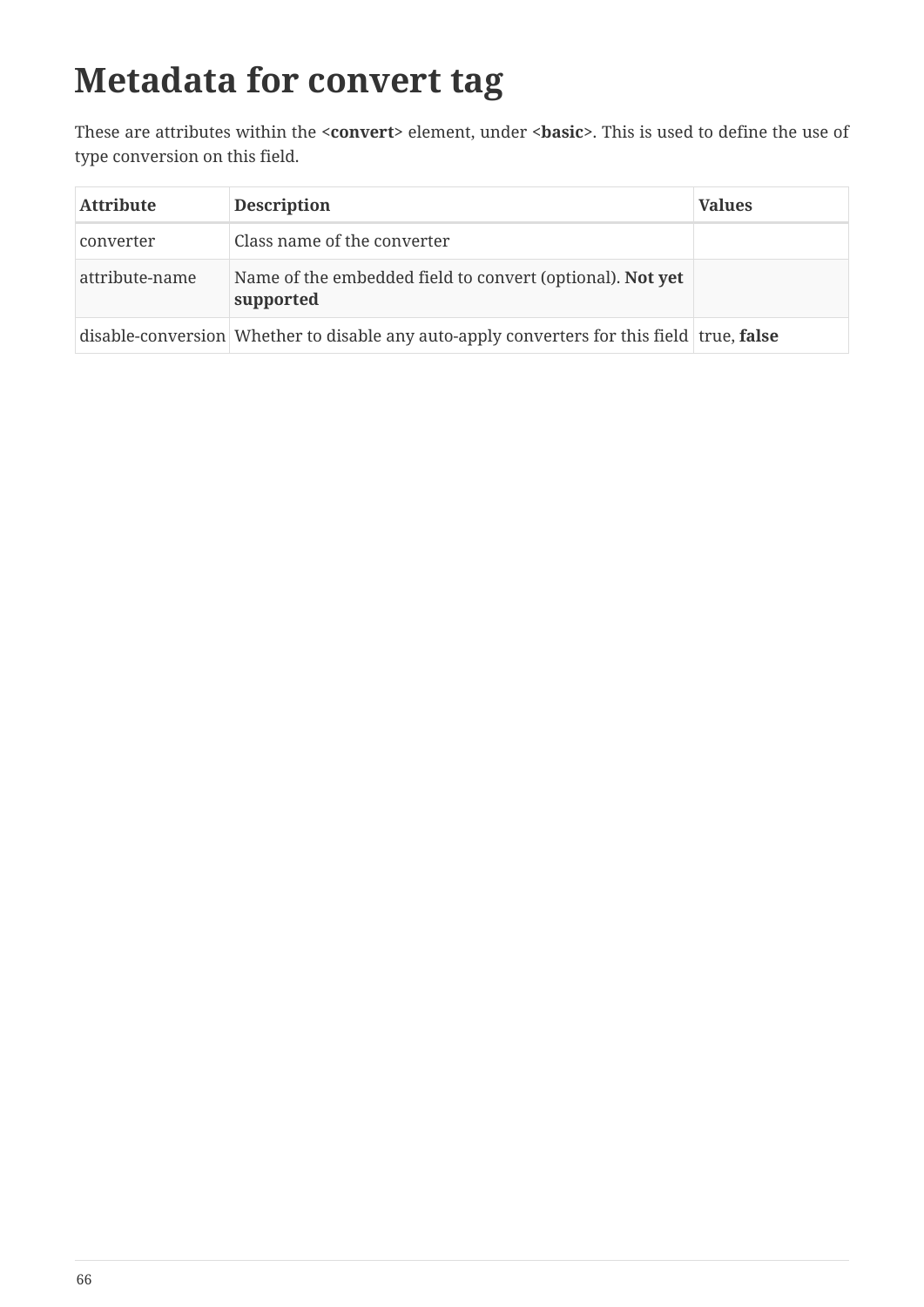#### **Metadata for exclude-default-listeners tag**

This element is specified under <mapped-superclass> or <entity> and is used to denote that any default listeners defined in this file will be ignored.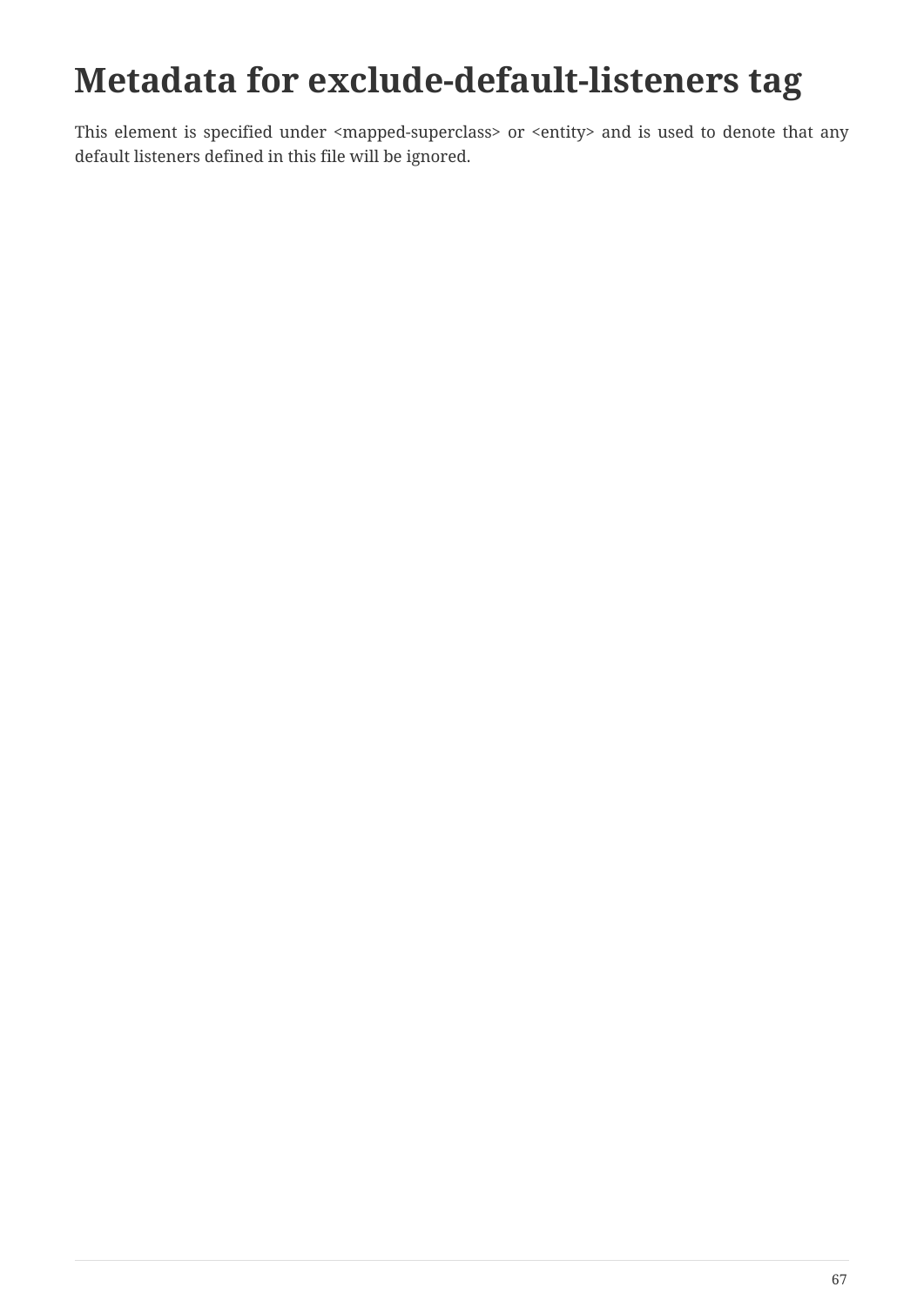# **Metadata for exclude-superclass-listeners tag**

This element is specified under <mapped-superclass> or <entity> and is used to denote that any listeners of superclasses will be ignored.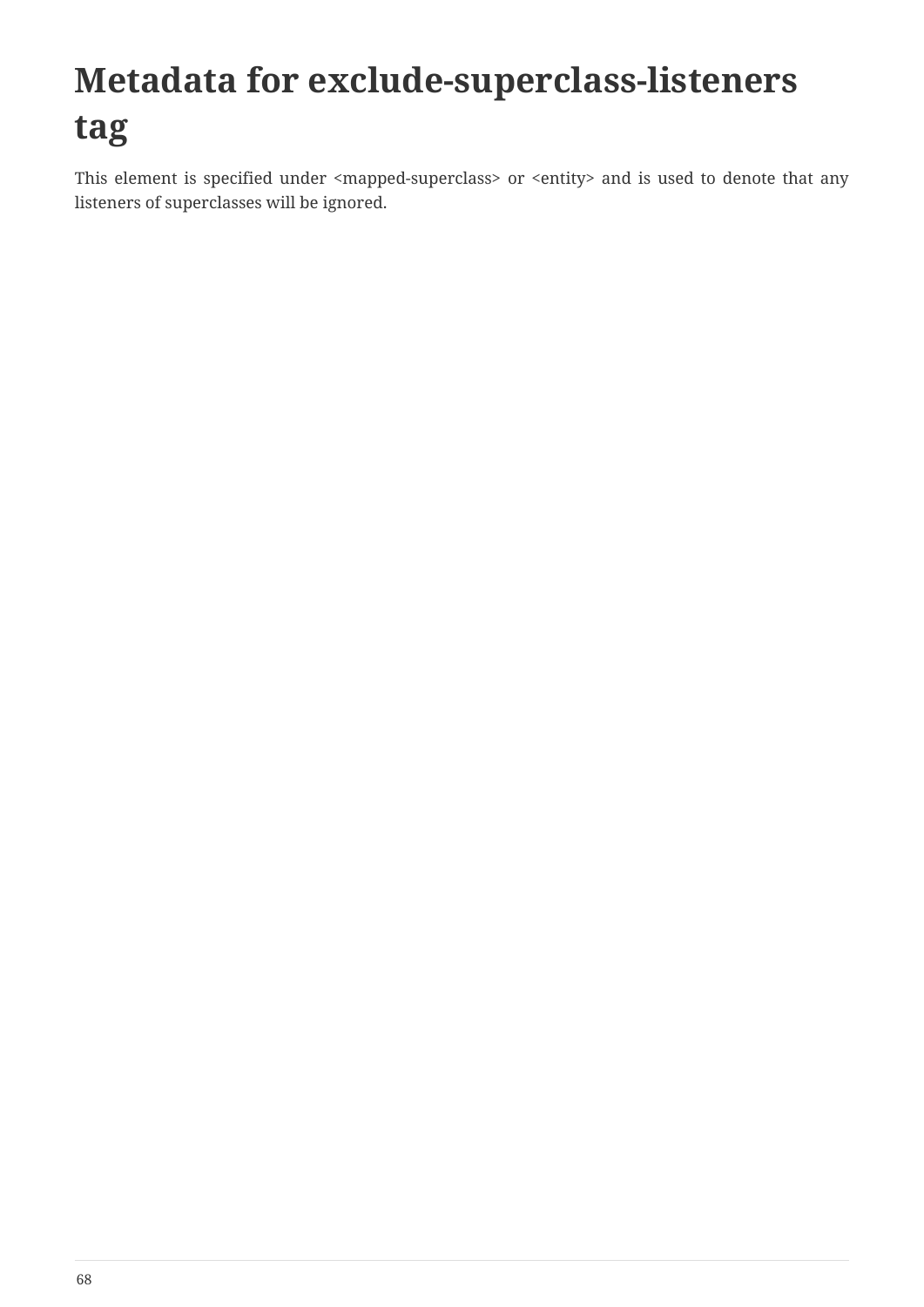# **Metadata for entity-listener tag**

These are attributes within the **<entity-listener>** tag (under <entity-listeners>). This is used to an EntityListener class and the methods it uses

| <b>Attribute</b> | <b>Description</b>                                                              | <b>Values</b> |
|------------------|---------------------------------------------------------------------------------|---------------|
| class            | Name of the EntityListener class that receives the<br>callbacks for this Entity |               |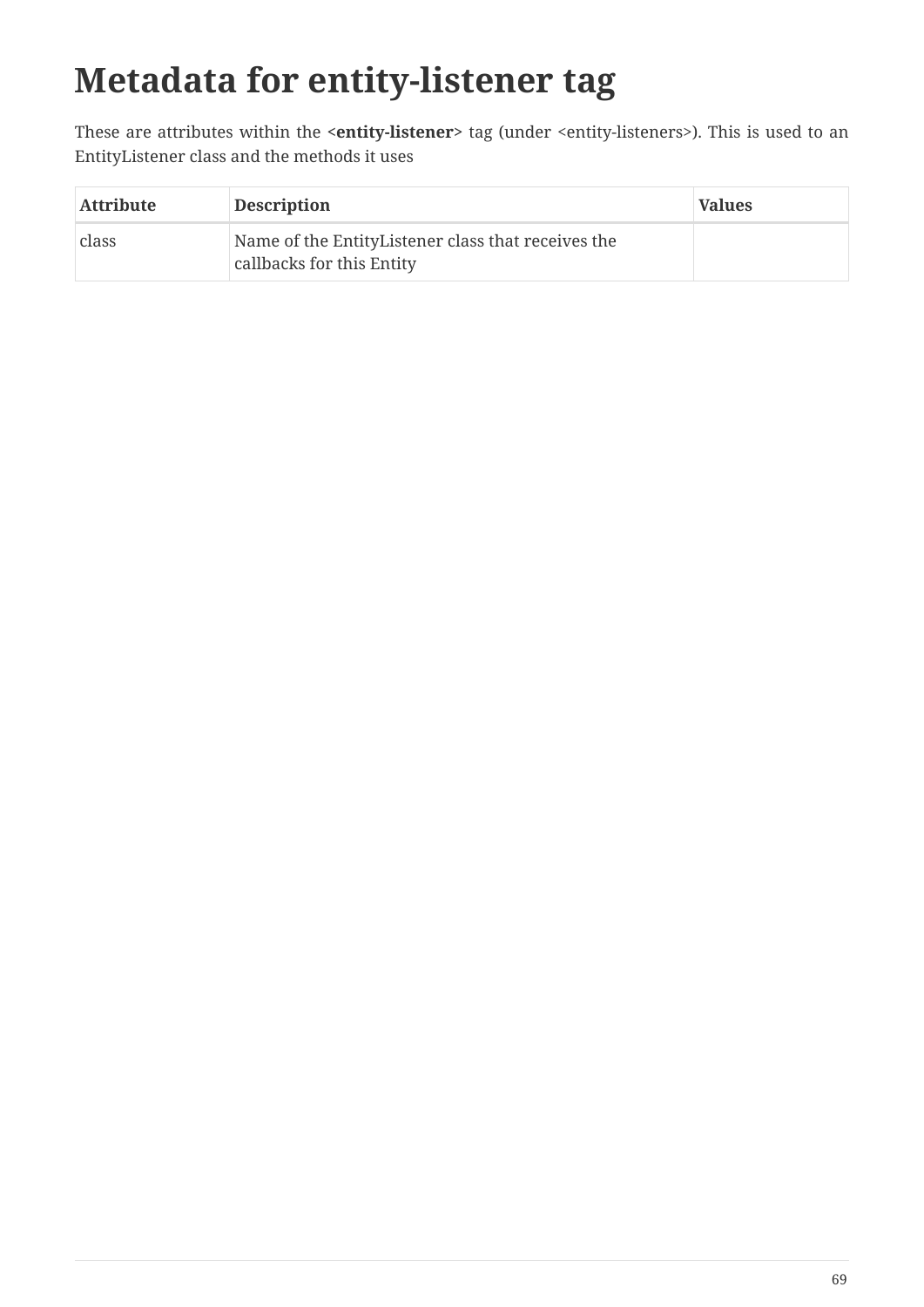## **Metadata for pre-persist tag**

These are attributes within the **<pre-persist>** tag (under <entity>). This is used to define any "PrePersist" method callback.

| <b>Attribute</b>   | <b>Description</b>            | <b>Values</b> |
|--------------------|-------------------------------|---------------|
| $\mid$ method-name | Name of the method (required) |               |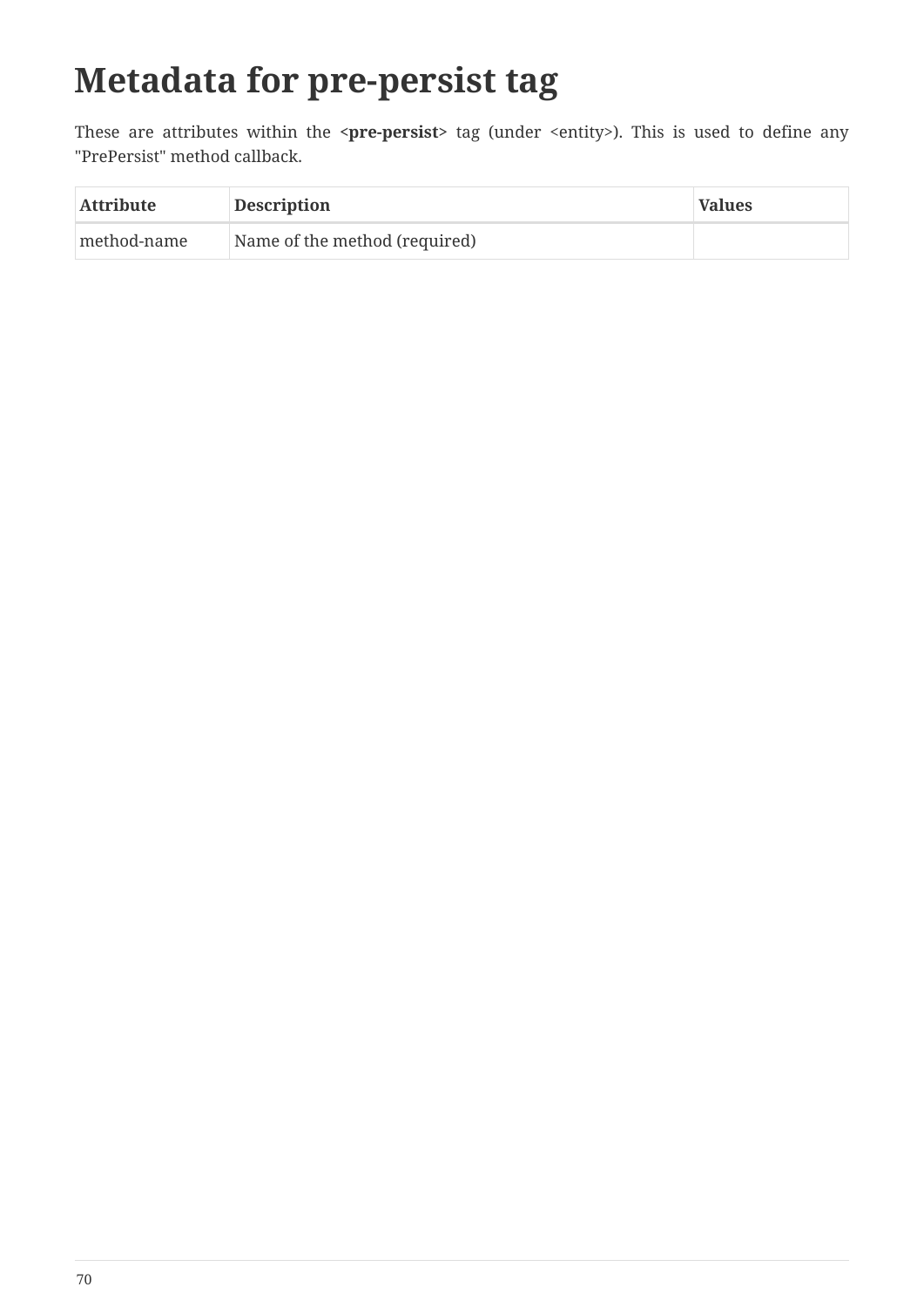## **Metadata for post-persist tag**

These are attributes within the **<post-persist>** tag (under <entity>). This is used to define any "PostPersist" method callback.

| <b>Attribute</b> | <b>Description</b>            | <b>Values</b> |
|------------------|-------------------------------|---------------|
| method-name      | Name of the method (required) |               |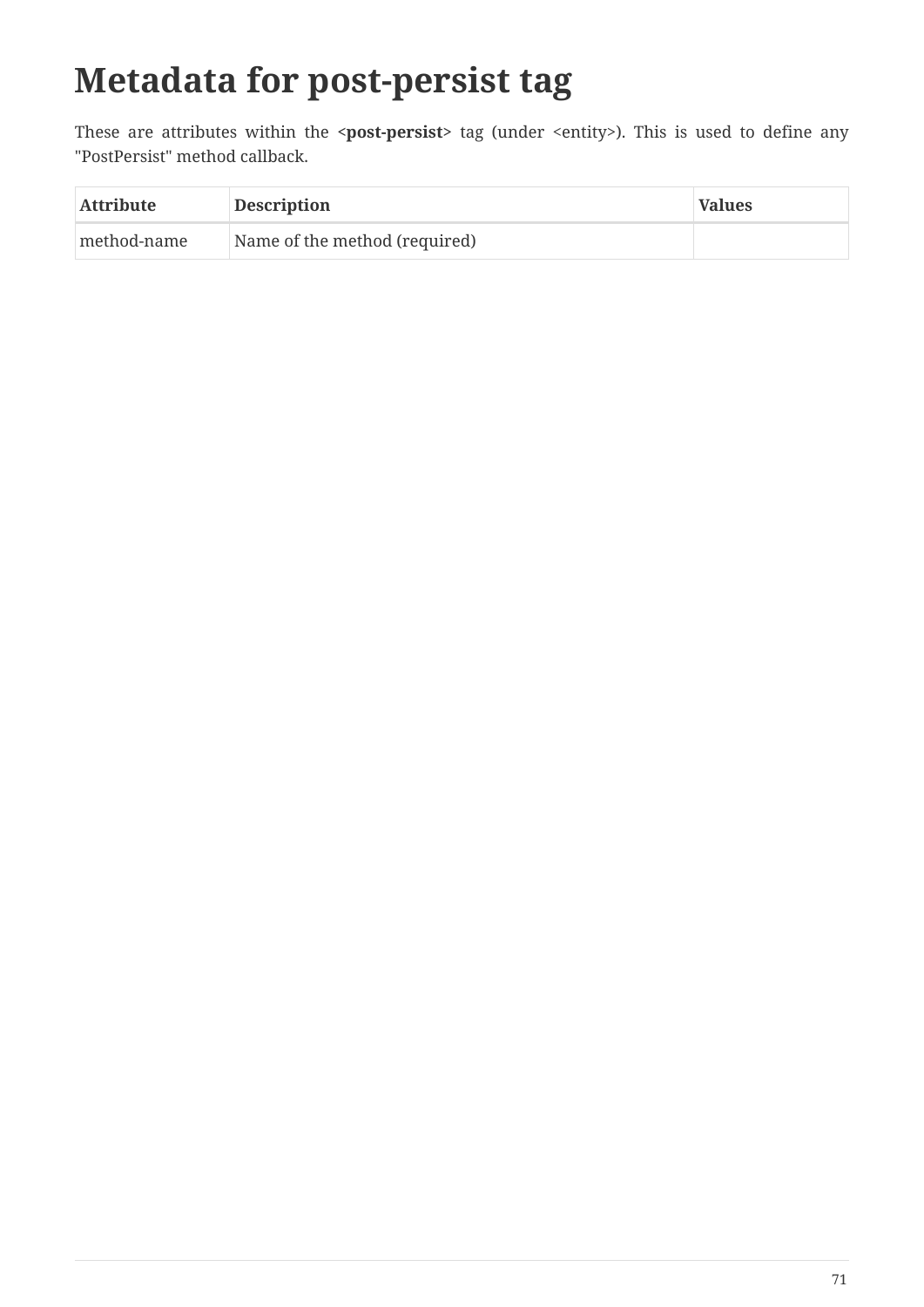#### **Metadata for pre-remove tag**

These are attributes within the **<pre-remove>** tag (under <entity>). This is used to define any "PreRemove" method callback.

| <b>Attribute</b>   | <b>Description</b>            | <b>Values</b> |
|--------------------|-------------------------------|---------------|
| $\mid$ method-name | Name of the method (required) |               |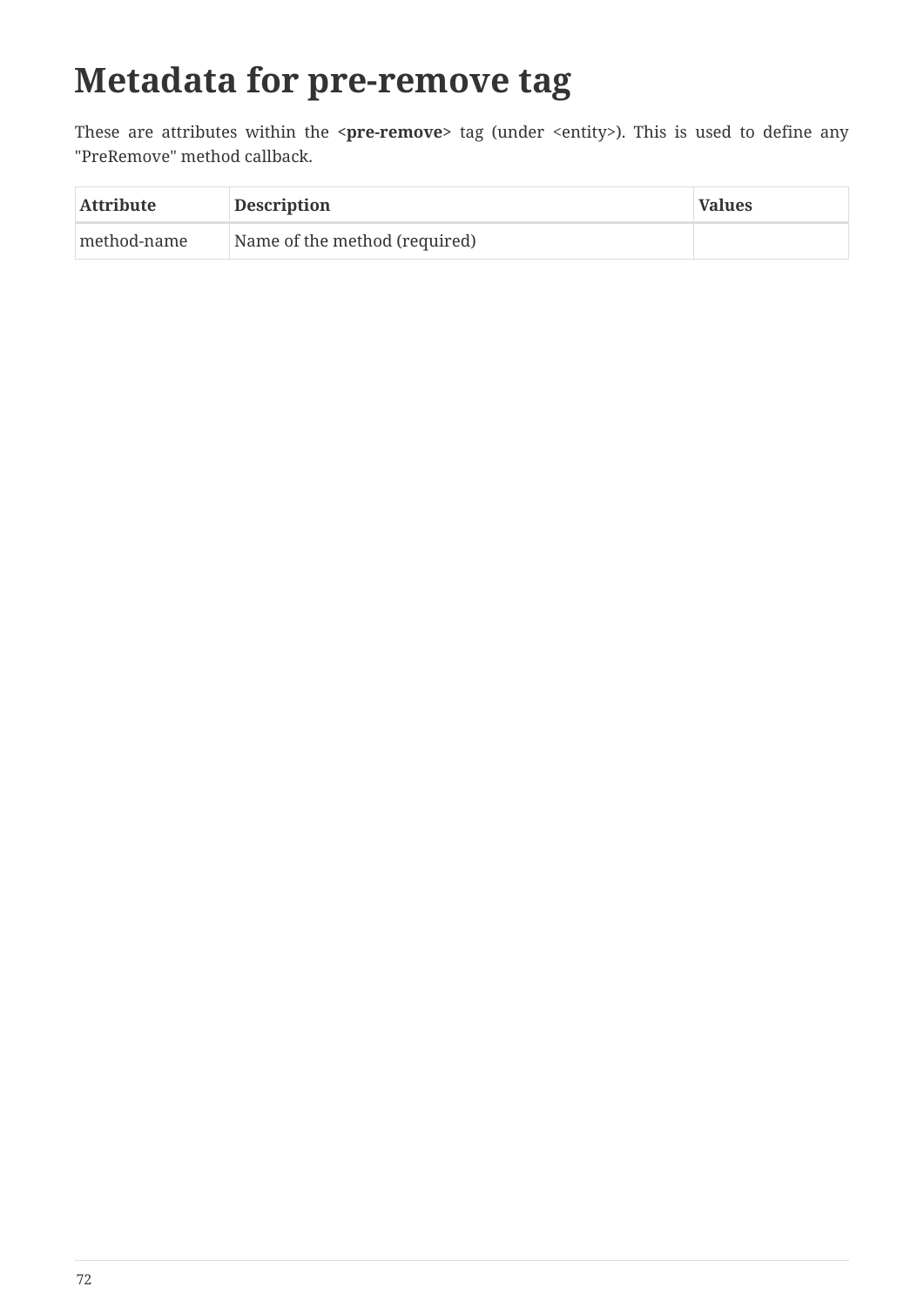#### **Metadata for post-remove tag**

These are attributes within the <post-remove> tag (under <entity>). This is used to define any "PostRemove" method callback.

| <b>Attribute</b> | <b>Description</b>            | <b>Values</b> |
|------------------|-------------------------------|---------------|
| method-name      | Name of the method (required) |               |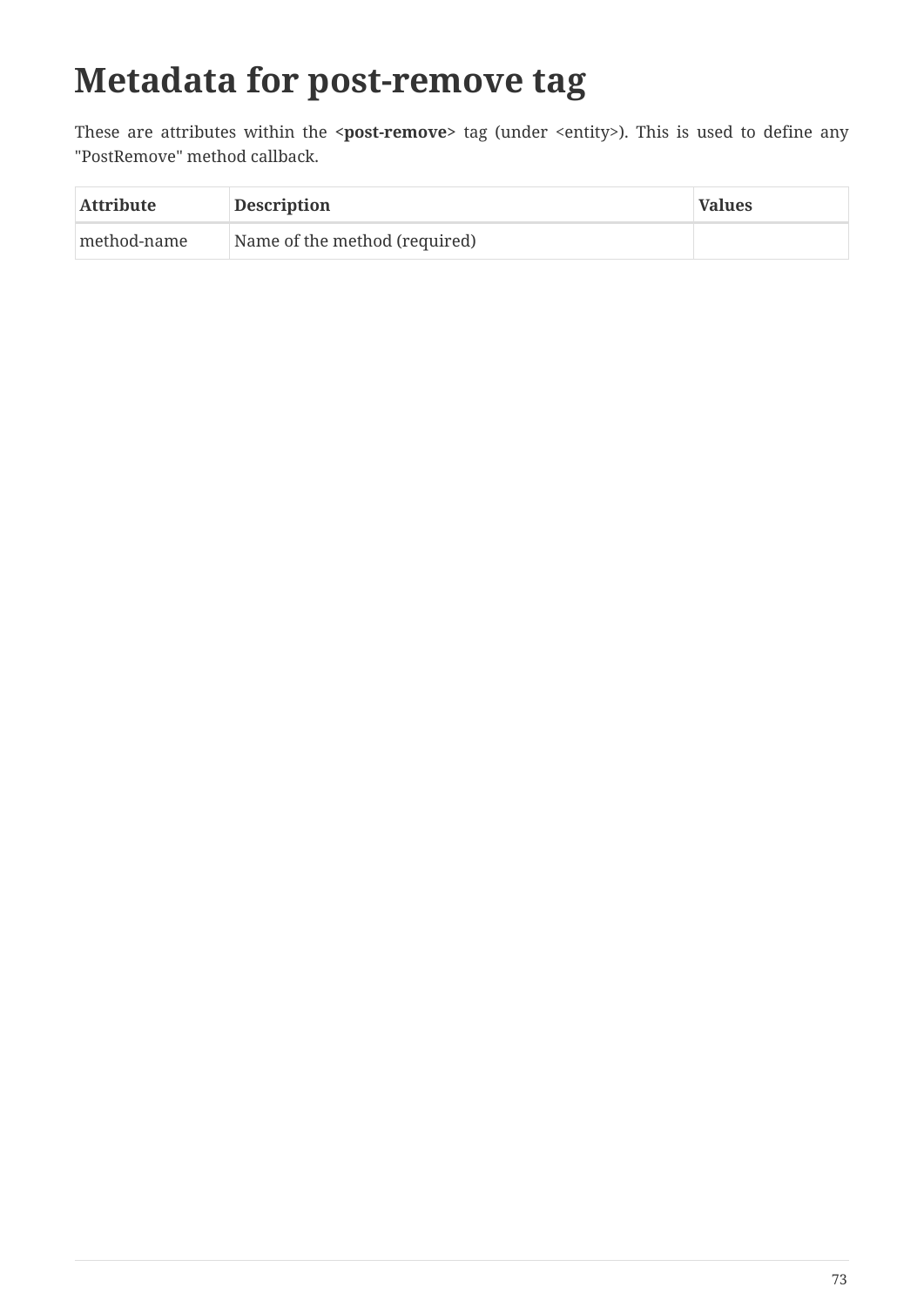## **Metadata for pre-update tag**

These are attributes within the **<pre-remove>** tag (under <entity>). This is used to define any "PreUpdate" method callback.

| <b>Attribute</b> | <b>Description</b>            | <b>Values</b> |
|------------------|-------------------------------|---------------|
| method-name      | Name of the method (required) |               |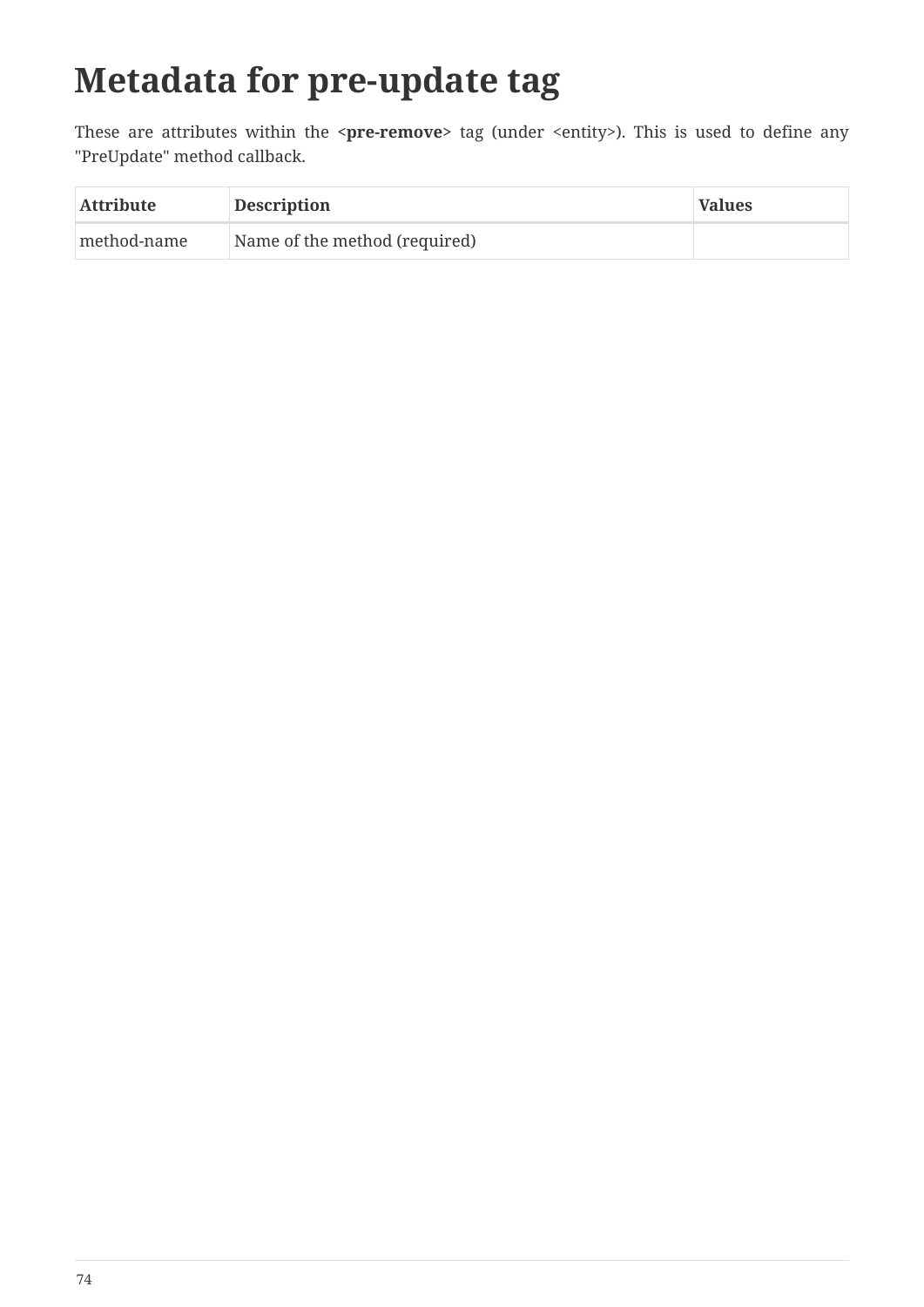## **Metadata for post-update tag**

These are attributes within the <post-update> tag (under <entity>). This is used to define any "PostUpdate" method callback.

| <b>Attribute</b> | <b>Description</b>            | <b>Values</b> |
|------------------|-------------------------------|---------------|
| method-name      | Name of the method (required) |               |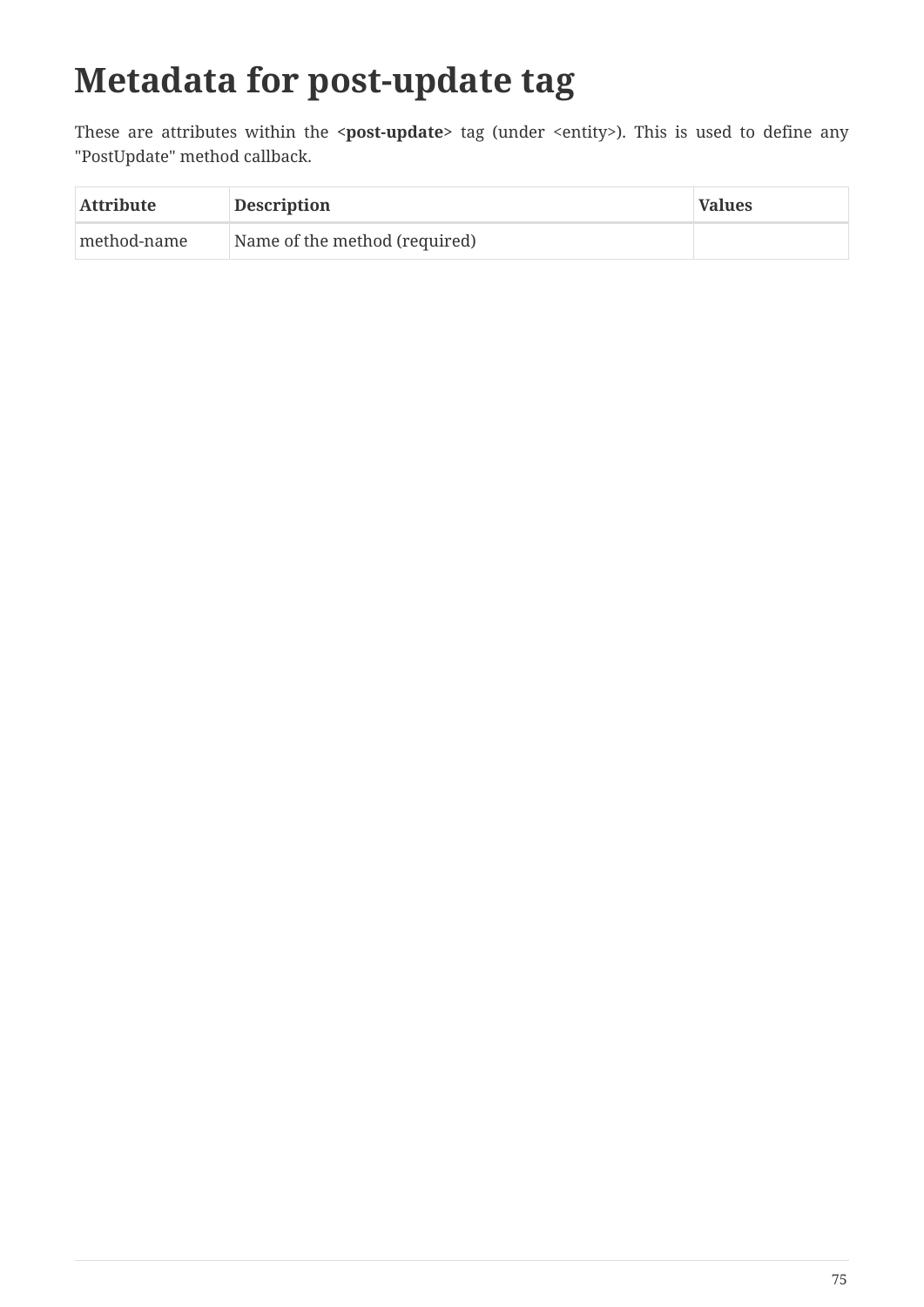# **Metadata for post-load tag**

These are attributes within the **<post-load>** tag (under <entity>). This is used to define any "PostLoad" method callback.

| <b>Attribute</b> | <b>Description</b>            | <b>Values</b> |
|------------------|-------------------------------|---------------|
| method-name      | Name of the method (required) |               |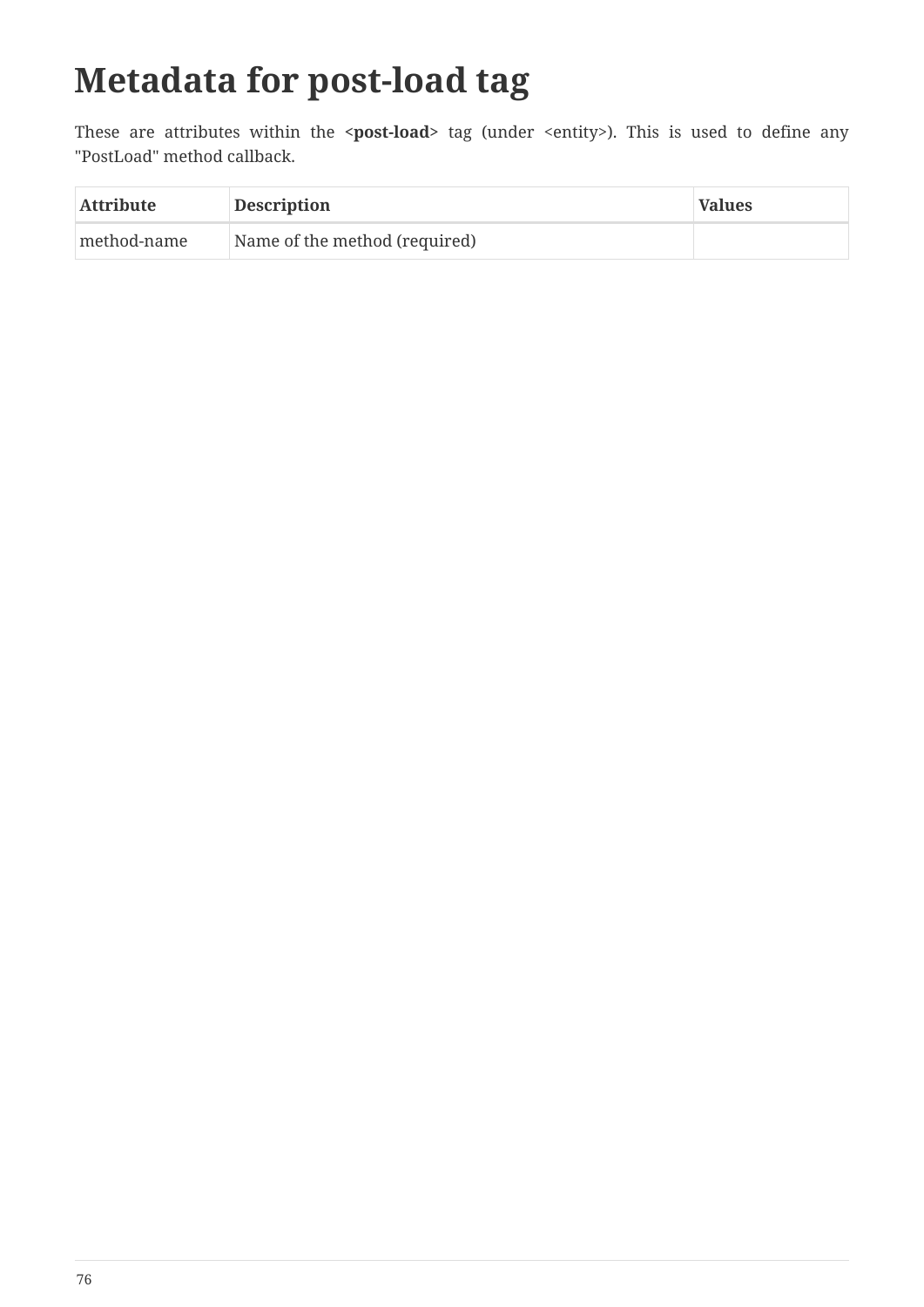# **Metadata for attribute-override tag**

These are attributes within the **<attribute-override>** tag (under <entity>). This is used to override the columns for any fields in superclasses

| <b>Attribute</b> | <b>Description</b>                    | <b>Values</b> |
|------------------|---------------------------------------|---------------|
| name             | Name of the field/property (required) |               |